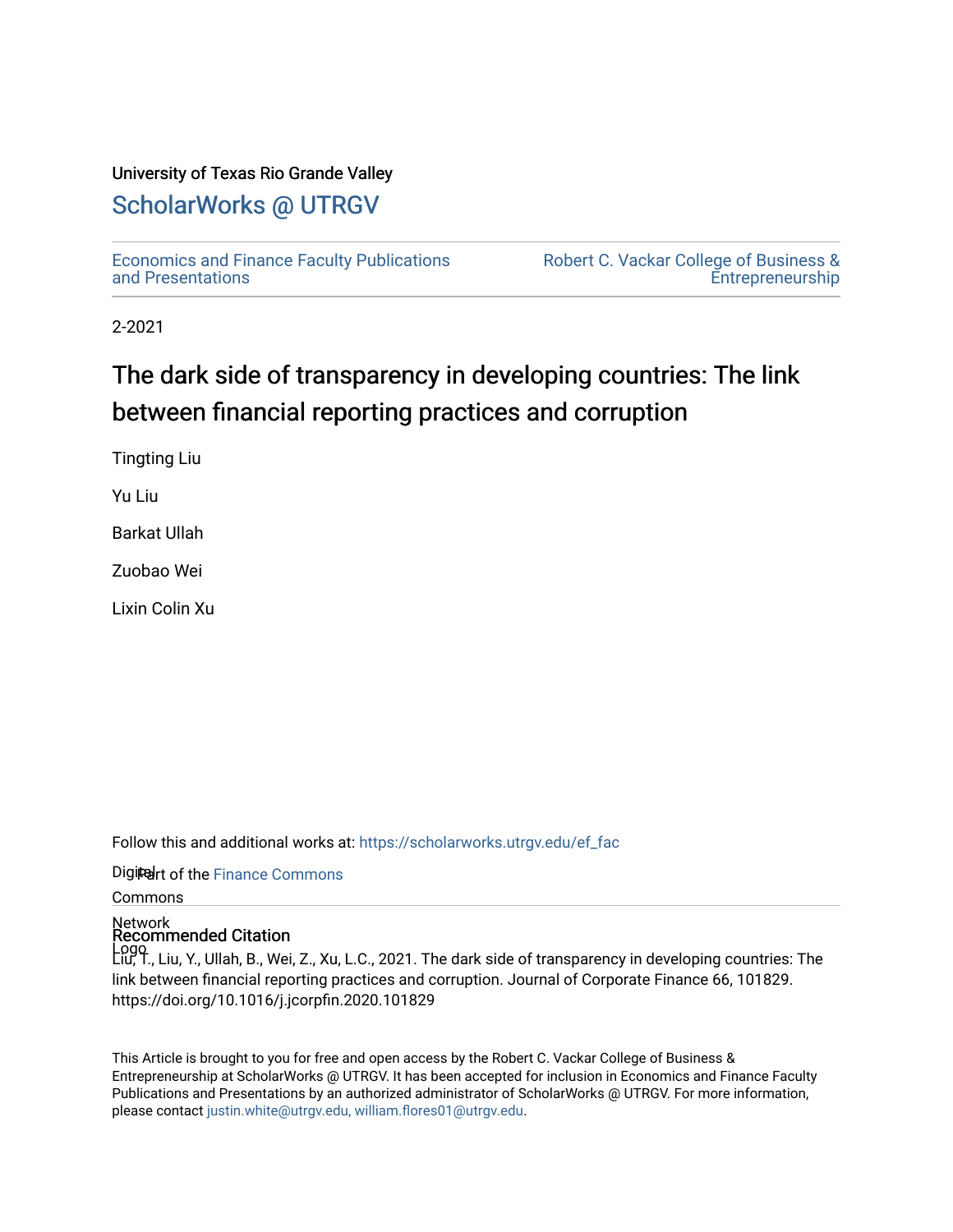## **The Dark Side of Transparency in Developing Countries: The Link between Financial Reporting Practices and Corruption**

**Tingting Liu**  Iowa State University, Ames, Iowa Email: ttliu@iastate.edu

**Yu Liu** University of Texas Rio Grande Valley, Edinburg, Texas Email: yu.liu@utrgv.edu

**Barkat Ullah** Morgan State University, Baltimore, Maryland Email: barkat.ullah@morgan.edu

**Zuobao Wei** \* University of Texas at El Paso, El Paso, Texas Email: zwei@utep.edu

> **Lixin Colin Xu**  The World Bank, Washington, D.C. Email: lxu1@worldbank.org

> > November 14, 2020

<sup>\*</sup> Corresponding author. We are grateful for very helpful comments from two anonymous reviewers, Douglas Cumming (the editor), Robert Bloomfield, Yangyang Chen, Shimin Chen, Henrik Cronqvist, Erik Devos, Juliet D'Souza, Sadok El Ghoul, Xin Hong, Bihong (Jenny) Huang, Ying Huang, Yuhchang Hwang, Haekwon Lee, Liang Neng, Lydia Price, Xiaolin (Audrey) Qian, Vivek Singh, [Muhammad Moshfique](mailto:m.m.uddin@leeds.ac.uk)  [Uddin,](mailto:m.m.uddin@leeds.ac.uk) Oscar Varela, Fang Yu, Xinge Zhao, Hua Zhang, Tian Zhu, and discussants at the FMA Annual Meeting, the China International Conference in Finance, the FMA European conference, the Southern Finance Association Annual Meeting, the China-Europe Business School (Shanghai, China) and Zhejiang University (Hangzhou, China). We also thank Julian Vogel, Angela Zhou, and Yicheng Zhu for their excellent research assistant work. The views reflected in this paper are the authors' own and do not implicate those of the World Bank, its executive directors, or the countries they represent.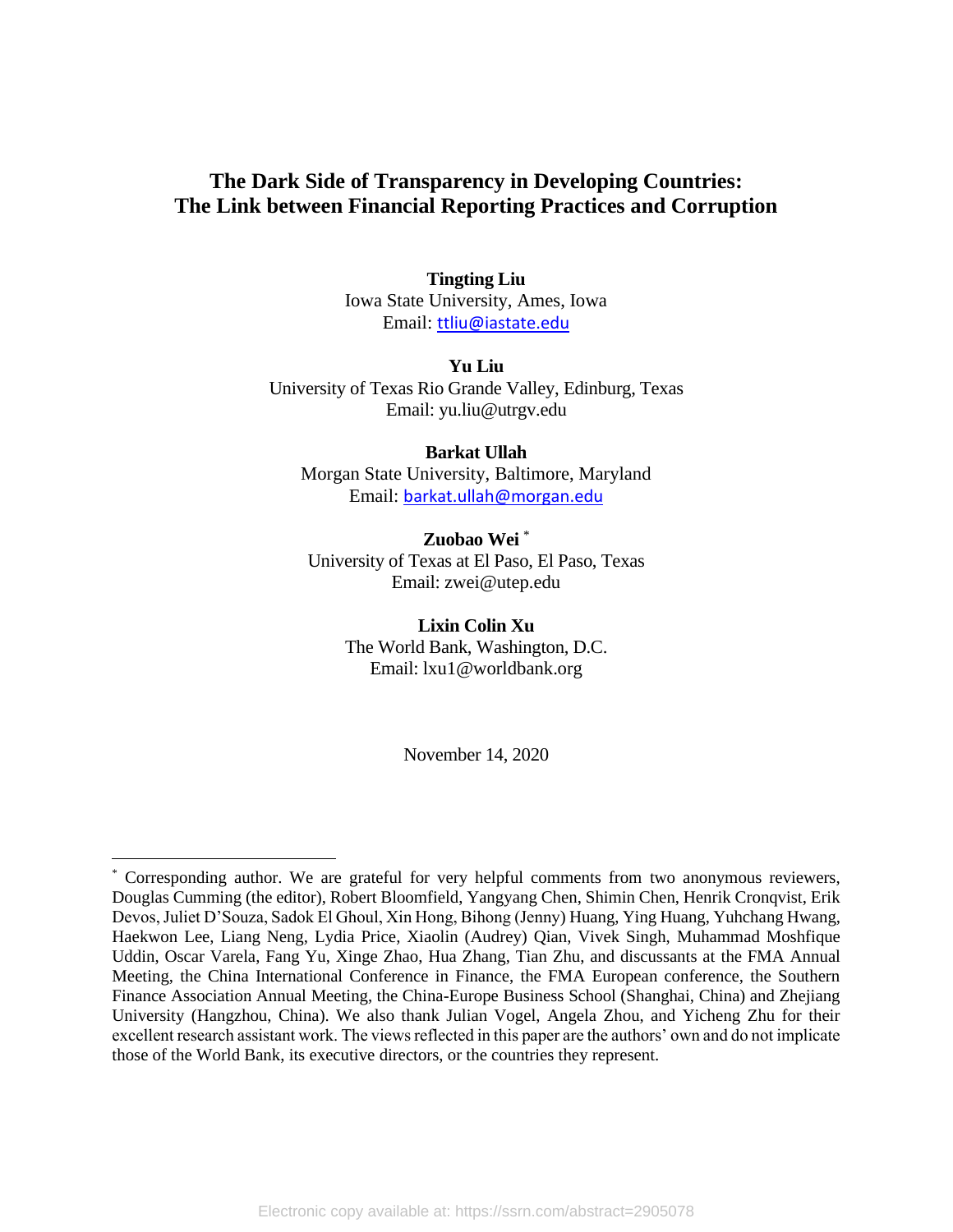## **The Dark Side of Transparency in Developing Countries: The Link between Financial Reporting Practices and Corruption**

## **Abstract**

This paper examines the impact of financial reporting practices on corruption obstacles for about 150,000 firms across 143 mostly developing countries from 2006–2019. We document a strong positive relationship between the production of audited financial statements (*AFS*) and corruption obstacles (CO) faced by the firm. We argue that in a corrupt business environment, rent-seeking bureaucrats use the credible financial information to optimize their bribe demands. Our baseline results remain robust after addressing endogeneity concerns. We further show that country-level institutional quality has a moderating effect on the *AFS*-CO relation. The evidence from surveying entrepreneurs also provides qualitative support for our empirical findings. Our study sheds light on a previously under-explored adverse consequence of transparency - exposure to corrupt bureaucrats where institutions are weak.

#### *JEL Classification:* M42, G32, D73

*Key Words:* Audited financial statements; Transparency; Private firms; Corruption obstacles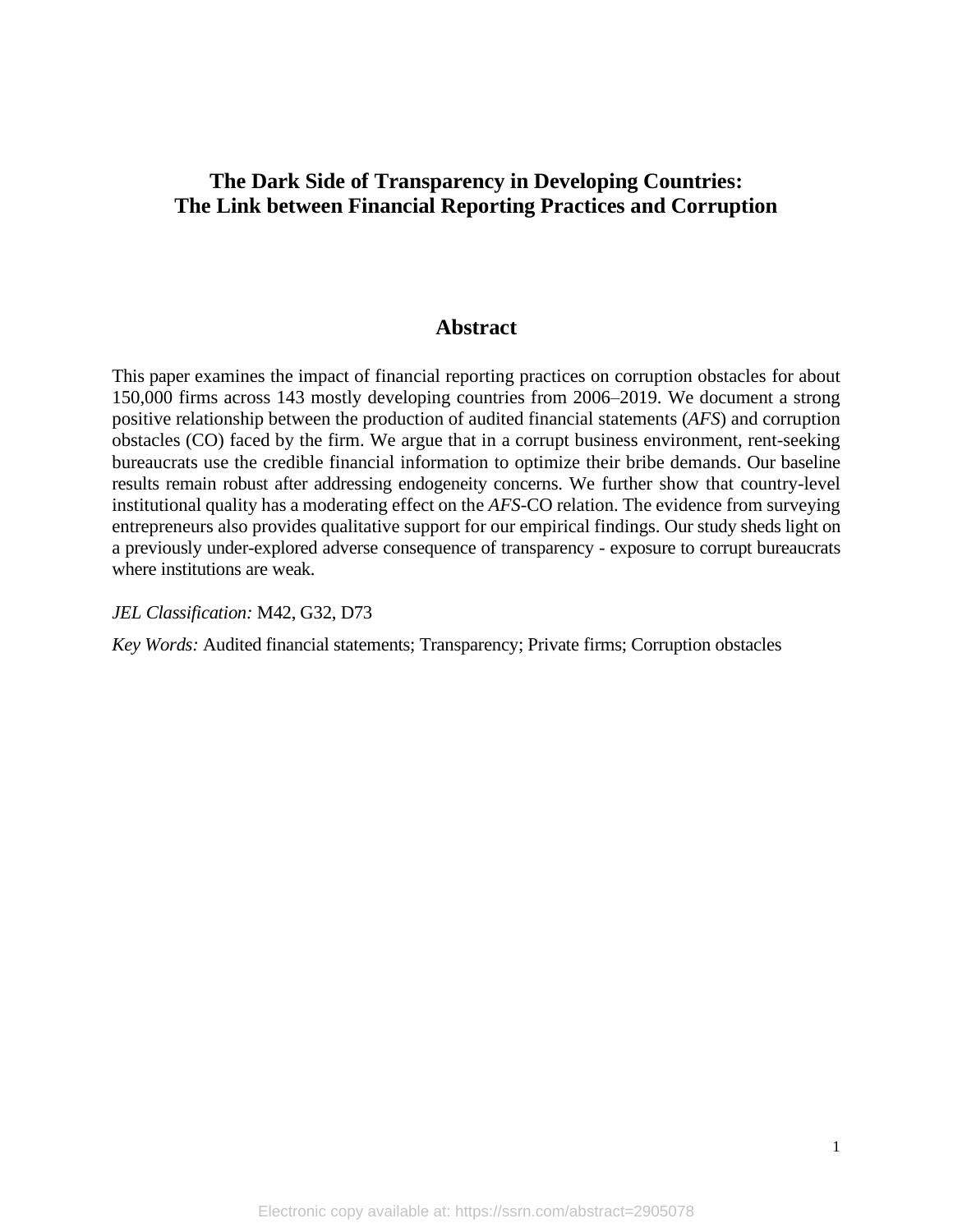*"[E]mbezzle according to one's rank." -- Russian adage from Cadot (1987)*

#### **1. Introduction**

A scene from a New York mob movie could go like this. Big Tuna, the collector, goes to Frankie, the shopkeeper, to collect "protection money." Frankie demurs, "Boss, times are tough. Please cut me some slack." Big Tuna doesn't skip a beat, "Frankie, don't be stupid! We know *exactly* how much you pulled in this month." Haplessly looking at Big Tuna, Frankie reluctantly opens a drawer and hands over a pre-bundled roll of cash. Big Tuna taps Frankie's shoulder twice, and says "Good boy," before walking toward a bakery across the street.

In developing countries with weak institutions and resulting rampant public corruption, rent-seeking bureaucrats behave like Big Tunas.<sup>1</sup> They gather and utilize information to maximize the nature and amount of their harassment, subject to the constraints that the firm might exit or they might be caught (Bliss and Tella, 1997; Svensson, 2003, 2005; Fisman and Svensson, 2007). In a dynamic corruption model under different information sets (perfect, imperfect, and incomplete information), Cadot (1987) shows that corrupt behaviors are directly linked to the information sets of the players. He further shows that corrupt officials and bribers derive their Nash strategies based on the information sets they possess. Specifically, he shows that high-ranking officials are able to collect more bribes due to their more complete information sets, thus they "embezzle according to one's rank" (Cadot, 1987, p. 240). Admati and Pfleiderer (2000) analyze a disclosure model by firms and show that disclosure is costly and that the Nash equilibrium of a voluntary disclosure game is often socially inefficient. Durnev and Guriev (2011) also develop a model that shows increased corporate transparency exposes firms to rent-seeking bureaucrats. Johnson et al. (1998) also argue that the high costs associated with corruption and bureaucracy can drive private businesses underground.

Despite extensive theoretical studies showing that costs are associated with increased information production, empirical evidence at the firm level is limited, and empirical evidence from developing countries is even scarcer. In this study, we examine the financial reporting practices of private firms in developing countries. Specifically, we investigate the relation between a firm's financial reporting practices and the associated costs (the dark side) as proxied by firm-

<sup>&</sup>lt;sup>1</sup> For papers and surveys on the literature of corruption, see Bardhan (1997), Cai et al. (2011), Clarke and Xu (2004), Li et al. (2000), Mauro (1995), Murphy et al. (1993), and Svensson (2003, 2005).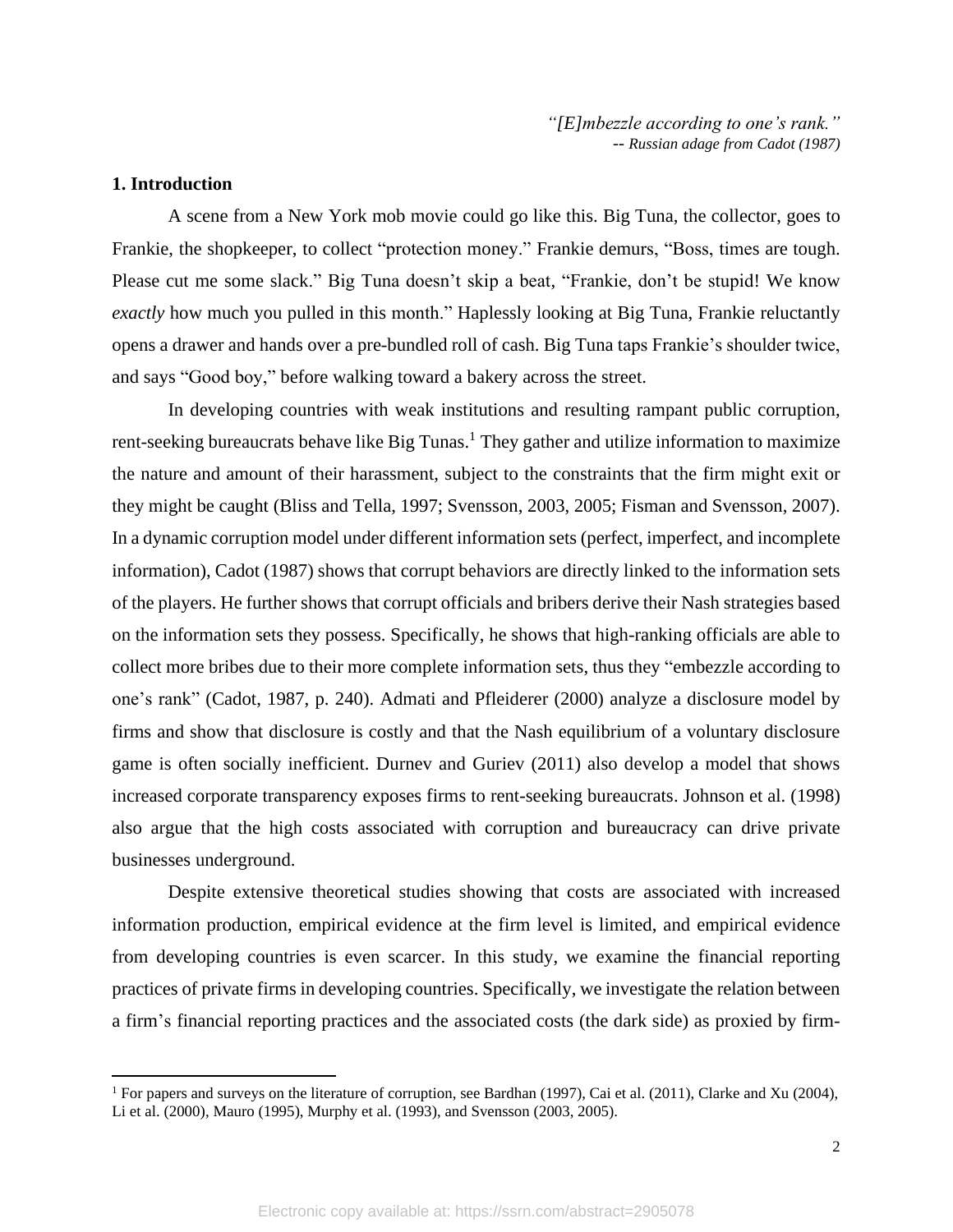level corruption obstacles, that is, whether Frankie's financial reporting practices have an impact on Big Tuna's demand for "protection money."

We focus on private sector firms in developing countries for two reasons. First, private sector plays an increasingly important role in developing economies around the world and there is compelling evidence that the private sector is critical to economic growth in these countries. Until 2014, the private sector provided about 90% of employment in the developing world. Furthermore, the private sector funded 60% of investment and contributed more than 80% of government revenue in low- and middle-income countries.<sup>2</sup> Compared with the large literature on developed countries' accounting systems and managers' reporting incentives, financial reporting of private firms in developing countries is highly underexplored in the literature (Chen et al., 2011). Second and more importantly, a growing literature suggests that corruption is often high in developing countries as bureaucrats in developing countries are less constrained than their counterparts in the developed world (Svensson, 2005; Olken and Pande, 2012). In addition, the costs of corruption in these countries can be severe, as corruption may decrease business activities and lead to inefficient outcomes (Shleifer and Vishny, 1994; Mauro, 1995; Murphy et al., 1993; Wei, 2000; Svensson, 2003, 2005; Olken and Pande, 2012). This setting is particularly relevant in our study, as we argue that when corrupt officials are unconstrained, they will find ways to access and abuse firms' audited financial information for personal gains.

Using World Bank Enterprise Survey (WBES) data from 2006–2019 for about 150,000 firms in 143 mostly developing countries,<sup>3</sup> we examine the impact of the production of audited financial statements (hence forth *AFS*) on corruption obstacles (CO) faced by the firm. We document that *AFS* firms are associated with a significantly higher level of CO than non-*AFS* firms. Our results are robust to the inclusion of firm-level controls, macro-level controls, and industry, year, and country fixed effects.

We acknowledge the endogenous nature of our key variable, *AFS.* To alleviate the endogeneity concerns, we employ several strategies, including an instrumental variable (IV) analysis, a panel data analysis with firm fixed effects to control for any unobservable firm

<sup>2</sup> The source of these statistics is the Australian Department of Foreign Affairs and Trade. [https://www.google.com/url?sa=t&rct=j&q=&esrc=s&source=web&cd=&ved=2ahUKEwiA5bjf54TqAhUIG80KHe](https://www.google.com/url?sa=t&rct=j&q=&esrc=s&source=web&cd=&ved=2ahUKEwiA5bjf54TqAhUIG80KHeqPDusQFjACegQIAhAB&url=https%3A%2F%2Fwww.aph.gov.au%2FDocumentStore.ashx%3Fid%3D53a5f52f-5ee9-414b-879b-6bbcdb7e8678%26subId%3D252459&usg=AOvVaw0CkVkNNIBpgeqhsEa_HFCB) [qPDusQFjACegQIAhAB&url=https%3A%2F%2Fwww.aph.gov.au%2FDocumentStore.ashx%3Fid%3D53a5f52f-](https://www.google.com/url?sa=t&rct=j&q=&esrc=s&source=web&cd=&ved=2ahUKEwiA5bjf54TqAhUIG80KHeqPDusQFjACegQIAhAB&url=https%3A%2F%2Fwww.aph.gov.au%2FDocumentStore.ashx%3Fid%3D53a5f52f-5ee9-414b-879b-6bbcdb7e8678%26subId%3D252459&usg=AOvVaw0CkVkNNIBpgeqhsEa_HFCB)[5ee9-414b-879b-6bbcdb7e8678%26subId%3D252459&usg=AOvVaw0CkVkNNIBpgeqhsEa\\_HFCB](https://www.google.com/url?sa=t&rct=j&q=&esrc=s&source=web&cd=&ved=2ahUKEwiA5bjf54TqAhUIG80KHeqPDusQFjACegQIAhAB&url=https%3A%2F%2Fwww.aph.gov.au%2FDocumentStore.ashx%3Fid%3D53a5f52f-5ee9-414b-879b-6bbcdb7e8678%26subId%3D252459&usg=AOvVaw0CkVkNNIBpgeqhsEa_HFCB)

<sup>&</sup>lt;sup>3</sup> Our sample also includes a few mid-income/developed countries, such as Slovenia, South Korea, and Sweden.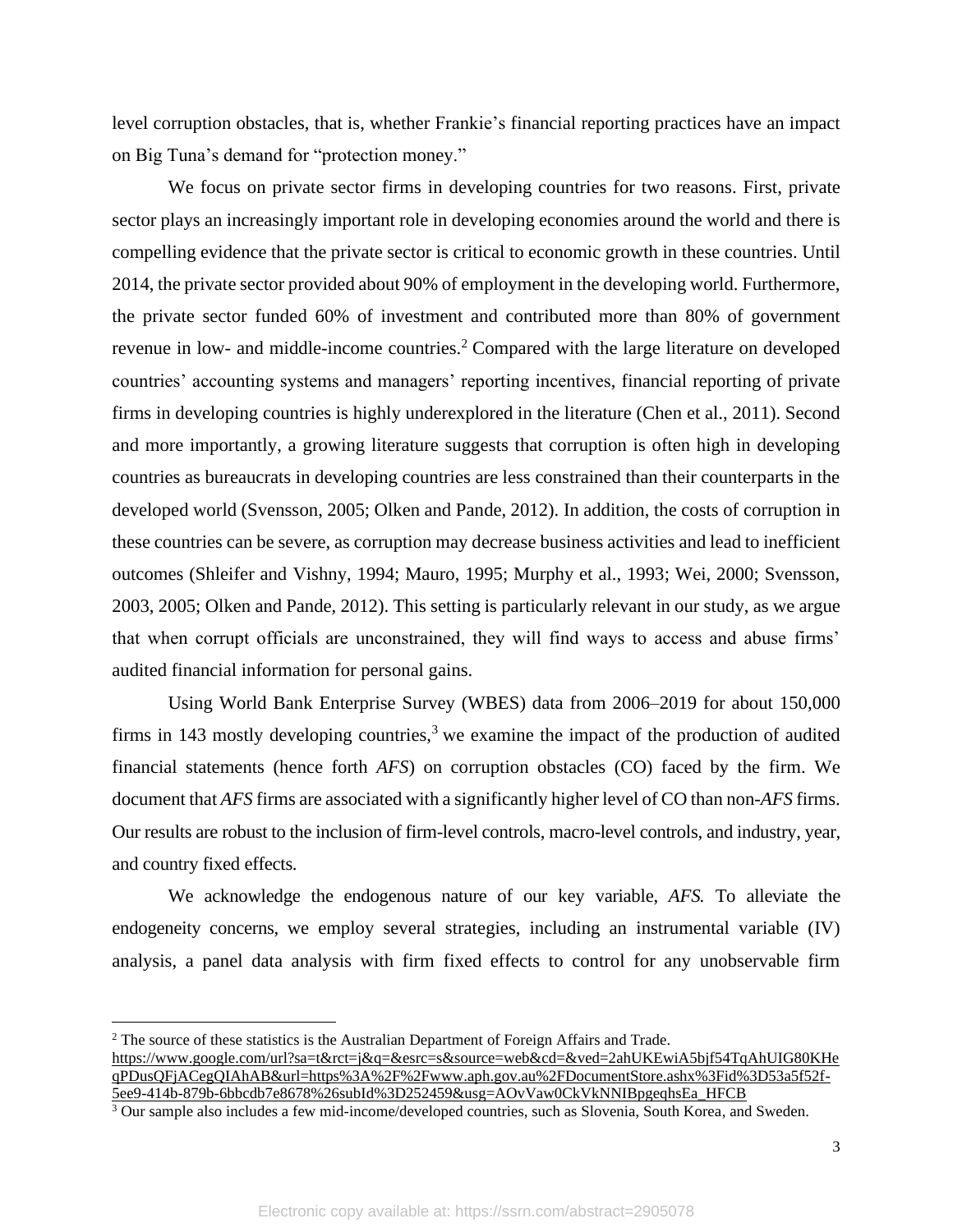characteristics, a regression discontinuity design (RDD) analysis with mandatory country-level audit thresholds, and a qualitative analysis (i.e. an unstructured survey of business owners). Our baseline results remain robust after we run the aforementioned empirical robustness tests.<sup>4</sup> An unstructured survey of business owners also provides qualitative support to our hypothesis that increased disclosure of accounting information bears costs in the form of an increased level of corruption obstacles faced by the firm. 5

To understand how *AFS* might affect CO, we investigate four variables that arise from the interactions between firms and bureaucrats: business license obstacles, customs obstacles, the percent of senior management's time spent on government regulations, and tax inspections. Our results show that *AFS* is positively associated with all the four variables. These results are consistent with the notion that bureaucrats' rent-seeking opportunities are positively linked to access to firms' detailed financial information.

We further investigate how country-level institutional development affects the *AFS*-CO relationship and document a stronger (weaker) relation between *AFS* and CO in countries with a weak (strong) corruption control mechanisms. These results provide further evidence that considerable costs are associated with the production of detailed and credible financial information, especially in countries where institutions are underdeveloped and bureaucrats are less constrained.

Our paper contributes to the literature in several aspects. First, and most importantly, our main finding that *AFS* is linked to higher corruption obstacles at the firm level demonstrates that transparency bears significant costs by exposing the firm to corrupt officials. The existing empirical literature concerning the consequences of financial disclosure has largely focused on the reduction of information asymmetry between firms and non-governmental outside stakeholders. A general finding is that the decrease in information asymmetry reduces the cost of external financing and thus enhances firm investment efficiency (e.g., Leuz and Verrecchia, 2000; Verrecchia, 2001; Bushman and Smith, 2003; Fan and Wong, 2005; Khurana et al., 2006; Guedhami and Pittman, 2006; Hughes et al., 2007; Lambert et al., 2007; Guedhami et al., 2009; Francis et al., 2011; Chen et al., 2011; Hope et al., 2011; DeFond and Zhang, 2014). Despite the large volume of literature documenting the *benefits* of financial transparency, empirical evidence

<sup>4</sup> We also employ the propensity score matching (PSM) method to alleviate endogeneity concerns. The PSM results, which are not presented in the main text to save space, support the positive relationship between *AFS* and CO.

<sup>5</sup> See Section 5.4 and Table 6 for details about our survey and interview responses.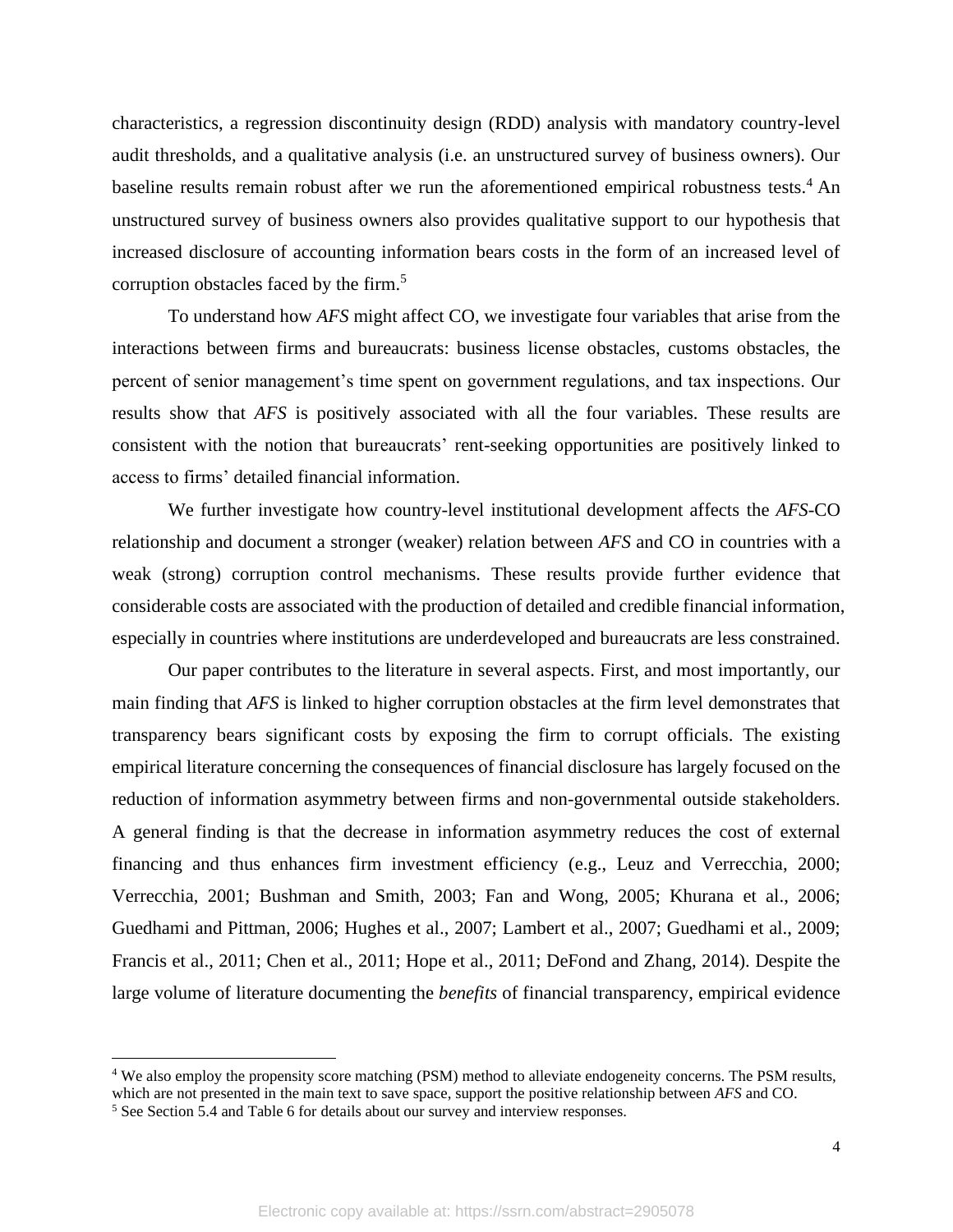on the associated c*osts* is limited. Our finding regarding the dark side of exposing firms to government expropriation is novel and rarely explored empirically in the literature.

Second, our study helps fill a literature gap that private firms' financial reporting practices in developing countries and their consequences are largely unexplored in the literature, as emphasized in Chen et al. (2011) and Cassar (2011). Several papers study financial reporting practices of private firms in developed countries. Using the U.S. Employing survey data from 4,004 small privately held U.S. firms from 2003-2004, Allee and Yohn (2009) examine the factors associated with the production and use of unaudited financial statements, audited financial statements, and accrual-based financial statements. The authors show that firms with audited financial statements have better access to credit than those without. These results show that the sophistication of financial statements plays an important role in lowering financial constraints among privately held small firms in the U.S. Similarly, Minnis (2011) examines a large sample of privately held U.S. firms and documents that firms with *AFS* experience significantly lower cost of debt than those with unaudited financial statements. More recently, Minnis and his coauthors show that lenders (banks) use *AFS* as an effective monitoring and information gathering mechanism (Minnis and Sutherland, 2017; see also, Berger et al., 2017). Unlike these studies that focus on the benefits of increased financial disclosure in private firms in the United States, we focus on the associated costs borne by private firms in developing countries. Given that a large majority of firms in our sample are not mandated to produce *AFS*, the results presented in this paper enhance our understanding of private firms' financial disclosure decisions and the associated costs in developing countries.<sup>6</sup>

Third, our paper adds to the literature that examines the costs associated with information production in developed countries. Focusing on U.S. firms, DeAngelo (1988) examines the costs associated with the use of accounting information in proxy fights in U.S. listed firms. Guo et al. (2004) investigate the competitive costs associated with product-related information disclosed in IPO prospectuses. Berger and Hann (2007) examine the proprietary costs and agency costs associated with segment profit information disclosure in U.S. listed firms. The costs examined in these studies are borne by the interactions between firms and non-government outside stakeholders,

<sup>&</sup>lt;sup>6</sup> In our sample, a small number of private firms are required to produce audited financial statements because some countries have policies that require firms to audit their financial statements if they meet certain disclosure thresholds such as total assets or number of employees. See Section 5.3 and Internet Appendix Table IA3 for more details.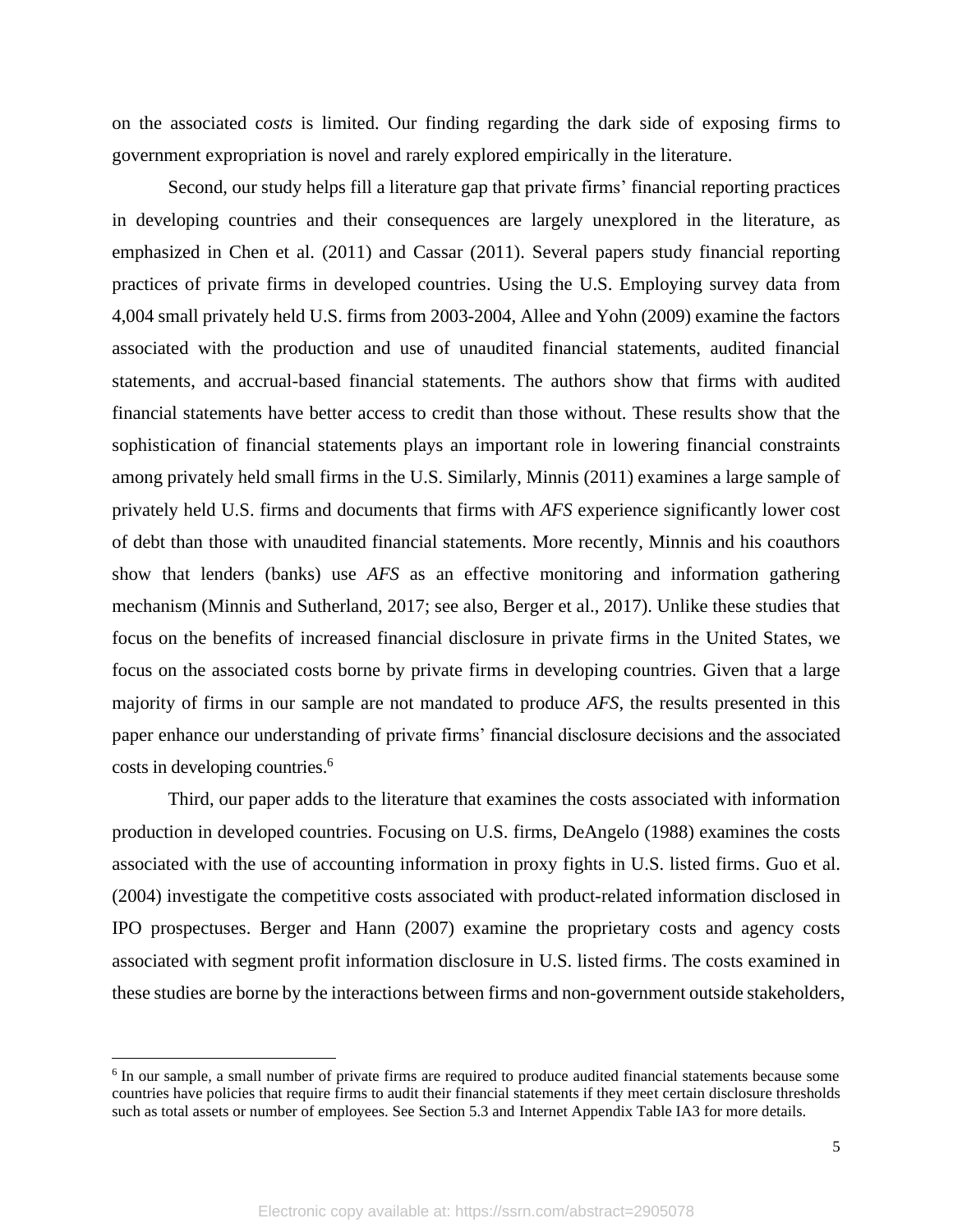such as capital market participants and competitors. On the other hand, the cost examined in our paper arises from the interactions between firms and government bureaucrats, which are especially consequential in developing countries.<sup>7</sup>

Finally, we document that a country's institutional quality plays an important role in impacting the *AFS*-CO relation. The quality of both governance and institutions have been shown to significantly affect firm-level corporate policies and outcomes (La Porta et al., 2000; Lemmon and Lins, 2003; Doidge et al., 2007; Barth et al., 2009; Durnev et al., 2009; Durnev and Fauver, 2011; Harrison et al., 2014, among others). However, the empirical literature has not paid enough attention to how institutional quality affects firm-level *costs* associated with financial reporting practices. Our study helps fill the gap. Indeed, the dependence of the *AFS* effect on institutional background nicely illustrates the complementarity between information disclosure and the underlying institutional background, which is vastly underexplored in the literature but emphasized by Leuz and Wysocki (2008) in their survey.

Our paper is also related to Durnev et al. (2009) who employ data from 69 countries to examine the effect of transparency on firm growth at the industry level. They find that in countries with secure property rights, corporate transparency improves investment efficiency and increases firm growth by lowering information asymmetry. However, in countries with insecure property rights, greater transparency increases the risk of government expropriation, leading some firms to adopt sub-optimal transparency levels (Johnson et al., 1998). At the firm level, Durnev and Fauver (2011) examine a sample of over 20,000 publicly listed firms from 46 countries and find a negative link between the expropriation risk and the degree of information disclosure. They find that in countries with high expropriation risk, firms are discouraged from practicing good governance and choose to disclose less information to avoid government expropriation. Our study complements Durnev et al. (2009) and Durnev and Fauver (2011) in two crucial respects. First, the aforementioned papers examine listed firms, whereas our sample focuses on private firms. As pointed out earlier, publicly listed firms and private firms face very different market and regulatory pressures that shape their financial reporting decisions. Second, we examine the relationship

<sup>&</sup>lt;sup>7</sup> Two studies find that transparency leads to lower level of corruption. Peisakhin (2012) examines the impact of India's version of Freedom of Information Act (RITA) on bribery and finds that the enactment of RITA in 2005 leads to lower incidence of bribery. Akins et al. (2017) find that banks' improved financial reporting reduces lending corruption. Specifically, the authors show that more-timely loan loss provisioning leads to earlier detection of lending corruption.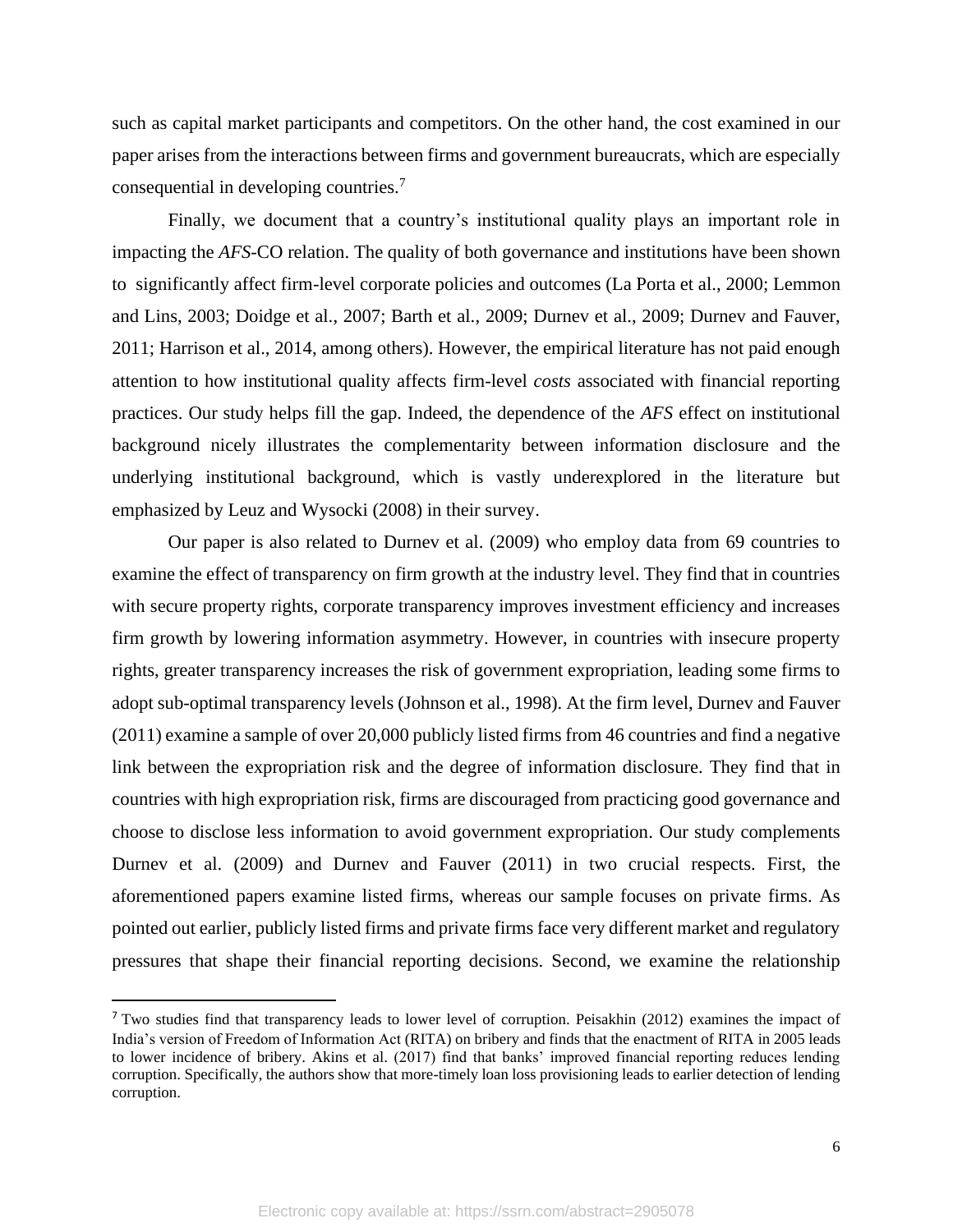between *AFS* and *CO* from very different angles. Durnev et al. (2009) and Durnev et al. (2011) study the effect of expropriation risk on firm disclosure policies, whereas our paper examines the opposite direction of the causal relationship, that is, the impact of firm disclosure policies (*AFS*) on *CO* faced by firms.<sup>8</sup>

The rest of this paper is organized as follows. Section 2 reviews pertinent prior literature and develops our hypothesis. Section 3 describes data, variable definitions, and summary statistics. Section 4 examines the effect of *AFS* on CO, while Section 5 addresses potential endogeneity concerns. Section 6 discusses several specific channels through which corrupt officials could potentially use the disclosed financial information to optimize bribes. Section 7 examines the impact of institution quality on the *AFS*-CO relation, while Section 8 concludes.

#### **2. Hypothesis Development**

Our paper is theoretically rooted in the information asymmetry thesis pioneered by George Akerlof (Akerlof, 1970). Information asymmetry exists as insiders know more about the characteristics and quality of their products than outside stakeholders. In an opaque information environment, good quality firms are unable to distinguish themselves from "lemons." To alleviate this information asymmetry, outside stakeholders incur costs to gather and verify information about firm qualities. These costs will be passed on to the insiders eventually. Therefore, insiders in good quality firms have incentives to reduce information asymmetry. Otherwise, they will all be treated like "lemons" in the marketplace.

The disclosure of financial reports reduces information asymmetry between firms and outside stakeholders. The main objective of an external audit is to provide a firm's financial position to outside stakeholders such as equity investors and creditors.<sup>9</sup> These outside stakeholders

<sup>8</sup> The fact that Durvev and Fauver (2011) find a negative relationship between increased expropriation risk and disclosure transparency helps strengthen our findings. If higher expropriation risk leads to lower information transparency as documented in Durvev and Fauver (2011), then firms that face higher corruption obstacles are likely to have less incentive to produce *AFS*. Therefore, this reverse causality would work against our finding a positive relation between *AFS* and CO. Despite this potential negative bias, we still find a positive and significant coefficient of *AFS*, supporting the robustness of our findings.

<sup>9</sup> The International Accounting Standards Board (IASB), which sets financial reporting standards that have been adopted by many countries, states the main objective of financial reporting as follows: "The objective of general purpose financial reporting is to provide financial information about the reporting entity that is useful to existing and potential investors, lenders, and other creditors in making decisions about providing resources to the entity. Those decisions involve buying, selling or holding equity and debt instruments, and providing or settling loans and other forms of credit."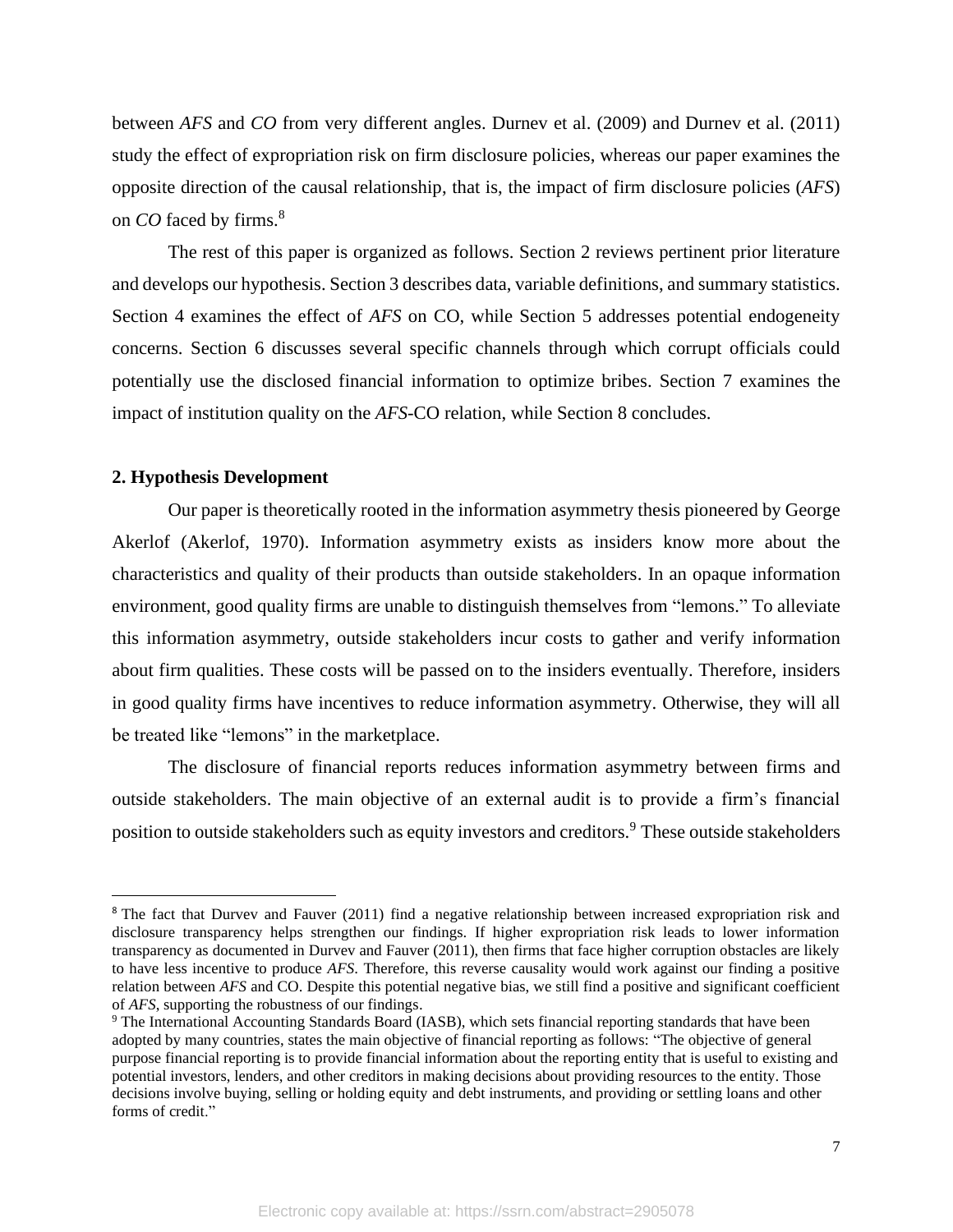are economic agents who use the information to maximize their respective utilities. Equity investors use the information to gauge the risk-return tradeoff of the investment, while creditors use the information to examine the creditworthiness of the firm. As a result, the cost of market exchanges decreases, benefiting both outside stakeholders and firms(Williamson, 1985). Diamond (1985) develops a theory of voluntary information disclosure using publicly traded firms and shows that at equilibrium, disclosure improves the welfare of all traders more than non-disclosure.

When firms choose their disclosure policies, they also consider potential costs associated with financial disclosure (Watts and Zimmerman, 1978, 1986). For example, the risk of government intervention and expropriation may affect the level of firm disclosure as firms that face a higher risk of state expropriation may act more opaquely. Stulz (2005) argues that country attributes and institutions affect firm-level financial decisions. The agency problem arising from the fact that both sovereign states and firm insiders attempt to squeeze out benefits from outsiders may prevent firms from benefiting from financial globalization. These "dual agency problems" help explain the variations in firm-level corporate decisions (including disclosure policies) across the globe.

There are two main reasons that firms have their financial statements audited by external auditors. The first is a regulatory requirement triggered when the firm meets certain thresholds, such as number of employees or sales (see Section 6.3). The second reason is because they want to apply for external debt or attract new equity capital. The audited financial statements will be submitted to either government agencies or to banks that in developing countries, are largely statecontrolled. Therefore, voluntary or otherwise, the detailed and credible financial information contained in the audited statements will be more readily available for corrupt bureaucrats to exploit compared to firms that do not produce audited financial statements.

In her seminal work on corruption, Rose-Ackerman (1975) models the destructive effect of corruption on economic growth. Johnson et al. (1998) advance corruption research empirically by showing that corruption leads to a larger unofficial economy. Their evidence also suggests that lax discretion in enforcing laws and undisciplined bureaucracies lead to weak supervision of officials. These conditions provide opportunities for corruption and that corruption, in turn, helps drive firms underground. Despite the fact that Johnson et al. (1998) examine the opposite direction of the causal relationship than we do and they examine the phenomenon at the macro level, their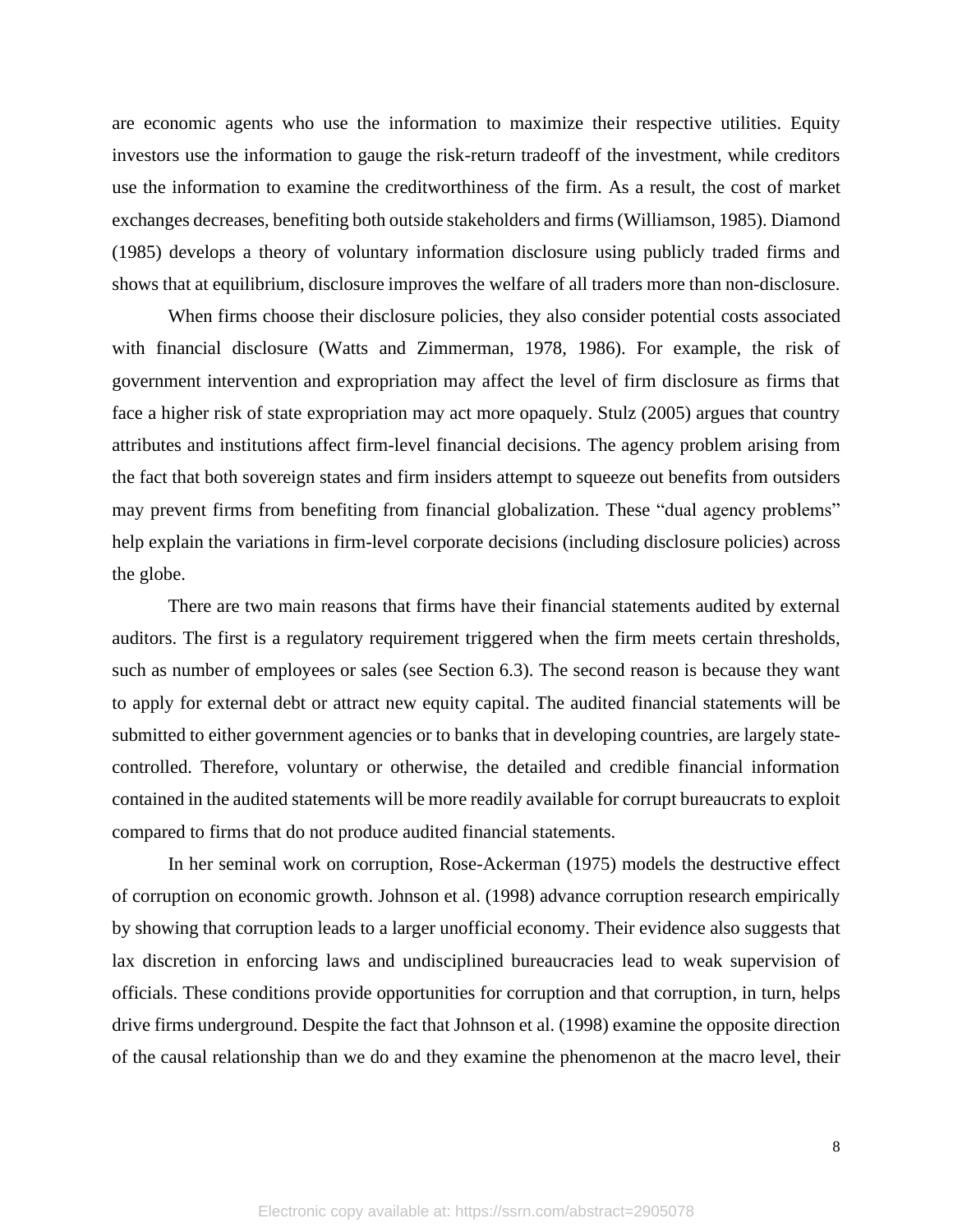finding that corruption has a direct impact on a firm's transparency decisions is particularly relevant to our study.

We expect that more transparency provides outsiders with information about firms' revenue, profits, or cash holdings. Like the story we present at the beginning of our study, Big Tuna knew how much Frankie had made and embezzled accordingly. When firms increase their financial transparency, government officials may have a better idea about who should be extorted and how much can be extorted. Furthermore, as discussed in the introduction, we expect that the quality of governance and institutions will have an impact on firm-level disclosure policies and corruption obstacles. Based on the above discussions, we present our hypotheses as follows:

**H1***: All else equal, higher the production of information, via audited financial statements (AFS), higher is the level of corruption obstacles faced by firms.*

**H2***: The strength of the link between firm corruption obstacles and AFS is stronger (weaker) in countries with relatively lower (higher) institution quality.*

#### **3. Data and Summary Statistics**

#### **3.1. The Data**

We construct firm-level variables from the WBES, which includes comprehensive firmlevel data collected for about 150,000 firms in 143 countries from 2006–2019.<sup>10</sup> The WBES relies on standardized survey instruments in collecting firm-level data. Sample firms tend to be random samples from selected cities in each country, and thus the data cover (largely) private firms of all sizes. The survey respondents are mainly business owners and/or top managers at firms. The surveys focus on assessing the critical obstacles in the business environment that hinder firm growth, including access to finance and obstacles related to corruption, political instability, infrastructure, crime, competition, the labor market, and the legal system. The surveys also contain information on firm ownership, sales, employees, top manager's work experience, whether a firm is an exporter, and firm age.

<sup>10</sup> Appendix 1 lists the total number of firm observations and the number and percentage of *AFS* firms and non-*AFS*  firms by country. For a literature survey of firm-level studies using the WBES data, see Xu (2011).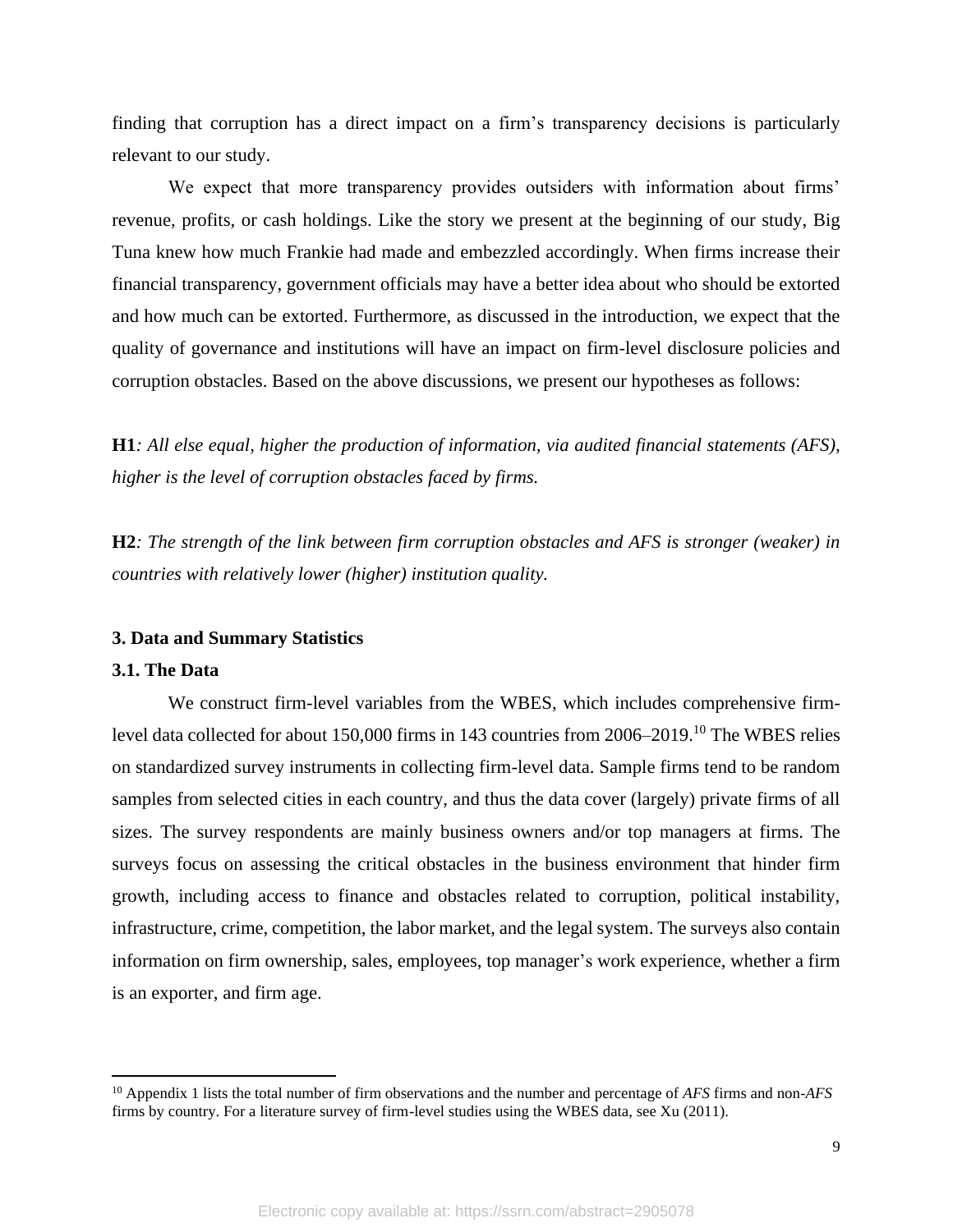Starting with all observations in the WBES, we delete firms that do not answer the audit question: "In the last fiscal year, did this establishment have its annual financial statement checked and certified by an external auditor?" This question was answered by 148,199 firms in 143 countries from 2006–2019; 51% of these firms had their annual financial statements checked and certified by external auditors. <sup>11</sup> Throughout our analysis, we control for country-level governance, institutional and macroeconomic variables. See Section 3.2 and Appendix 2 for a detailed explanation of the country-level variables.

#### **3.2. Variables and Summary Statistics**

We first describe our dependent variables.<sup>12</sup> Our primary analyses focus on corruption obstacles (*CorruptionObstacle*). Firm-level corruption obstacles take on a value based on the selfreported answers to the following WBES question: "How problematic is corruption for the current operations of the business?" The obstacles are measured on a scale from 0 to 4: no obstacles (0), minor obstacles (1), moderate obstacles (2), major obstacles (3), and very severe obstacles (4). As a robustness check, we replace *CorruptionObstacle* with a dummy variable, *CorruptionDummy,*  in our baseline regressions. *CorruptionDummy* takes a value of 1 if the corruption obstacle scores equal 2 (moderate), 3 (major), or 4 (very severe), and 0 if the scores are 0 (no obstacle) or 1 (minor obstacle).

We further use two additional firm-level obstacles as dependent variables: business licensing- and permits-related obstacles (*LicenseObstacle*) and customs-related obstacles (*CustomsObstacle*). These two obstacles are measured similarly as *CorruptionObstacle* on a scale from 0 to 4, with 0 indicating no obstacles and 4 indicating very severe obstacles. We consider these two obstacles to be alternative measures of corruption obstacles as they measure the difficulties arising from firms' direct interactions with government bureaucrats.

We also use two relatively more objective measures related to direct interactions with bureaucrats as our alternative dependent variables, specifically, "What % of senior management

 $11$  We acknowledge that there are quality variations of financial audits across our sample countries. This concern is mitigated by the fact that most of the countries in our sample have adopted the International Financial Reporting Standards (IFRS). According to the IFRS, [www.ifrs.org,](http://www.ifrs.org/) IFRS standards are now required in more than 140 jurisdictions and permitted in many others. More importantly, in 166 jurisdictions, IFRS for non-listed SMEs standards are required or permitted. In our Appendix 1, the "\*" next to the country name indicates IFRS adoption. In our sample, 85% of the countries have adopted IFRS. In another mitigation strategy, we control for country-fixed effect in our regressions.

<sup>12</sup> Appendix 2 details the variables and their sources.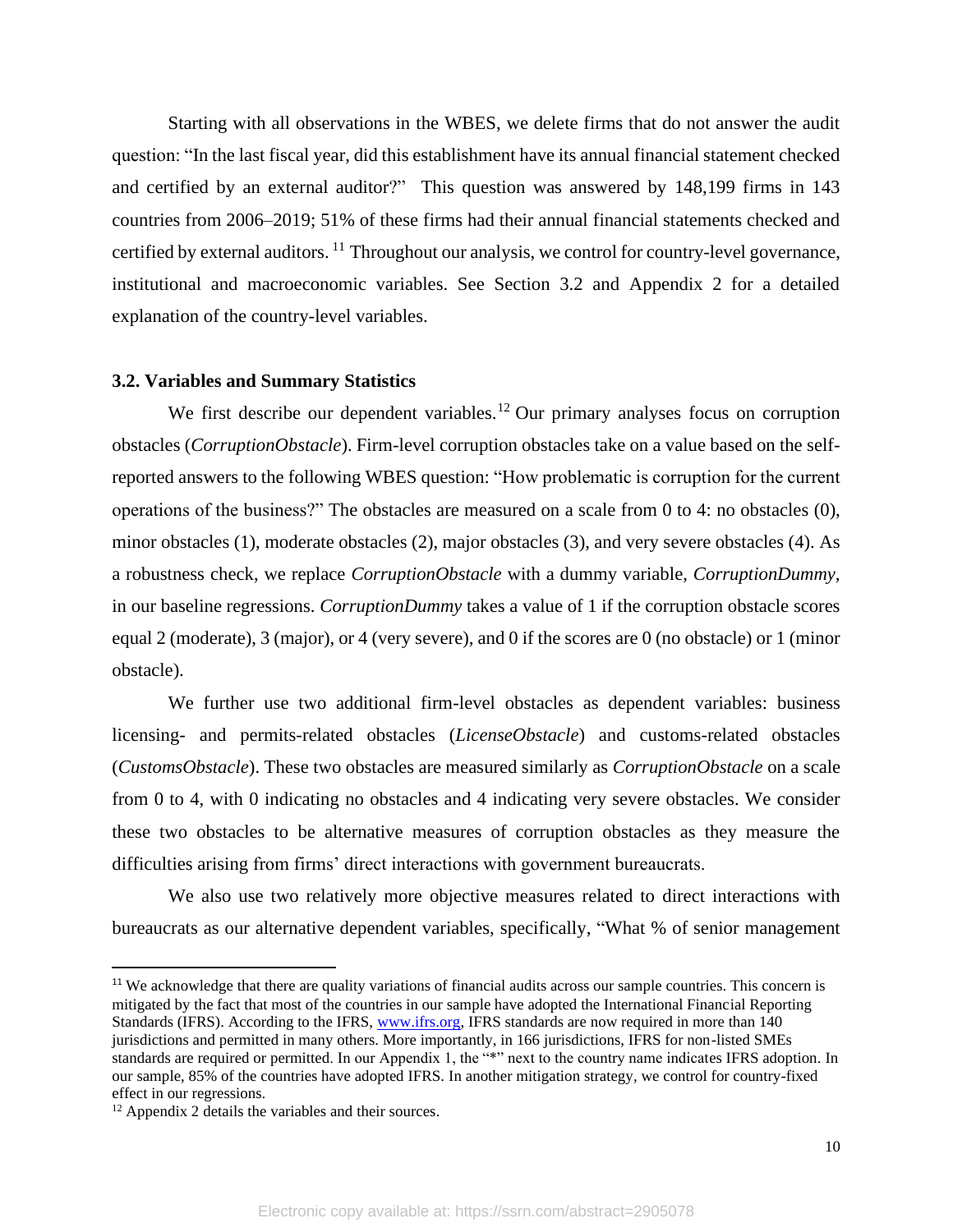time was spent in dealing with government regulations?" (*TimeonGovernment*), and "Over the last 12 months, was this establishment inspected by tax officials?" (*TaxInspection*). We argue that *TimeonGovernment* and *CorruptionObstacle* are two closely related variables. The higher the odds that the firm incurs corruption-related costs, the more time the senior management spends in dealing with government regulations. We also expect that *TaxInspection* and *CorruptionObstacle*  are positively linked, as Alm et al. (2016) indicate that tax inspection is positively related to bribes.

Panel A in Table 1 reports summary statistics for our full sample. On average, our sample firms experience close to moderate corruption obstacles (mean = 1.71), minor license obstacles (mean  $= 1.06$ ), and minor customs obstacles (mean  $= 1.00$ ). Senior management spends 10.73% of their time dealing with government regulations, and 58% of our sample firms were inspected by tax officials the previous year.

Among the explanatory variables, our key variable, *AFS*, is an indicator variable that equals 1 if a firm's annual financial statements are checked and certified by an external auditor, and 0 otherwise. As shown in Table 1, about 51% of the surveyed firms choose to have their financial statements audited.

Ten firm-level characteristics are used as control variables in the regressions. The first is firm size. Large firms are linked to fewer business obstacles than small firms, while small firms benefit when growth obstacles are reduced (Schiffer and Weder, 2001; Beck et al., 2005; Cull and Xu, 2005; Knack and Xu, 2017). Moreover, firm size tends to be positively related with firm profitability in small to medium-sized enterprises (Papadogonas, T. A., 2007; Doğan, 2013; and Yazdanfar, 2013).<sup>13</sup> Considering that firm profitability is not directly available from the WBES dataset, including firm size helps to control the effect of firm profitability. As shown in Panel A of Table 1, the mean and median employee numbers (*FirmSize*) in our sample are 98 and 20, respectively, which indicate the existence of extreme outliers regarding firm size. To alleviate the concern of extreme outliers, we take the logarithm of full-time employees as firm size (*Ln\_FirmSize*).

Because younger firms tend to grow faster than older firms (Dunne et al., 1988) and are more likely to be harassed to pay bribes due to a less-developed relationship with bureaucrats

 $13$  Becker-Blease et al. (2010) argue that there is a reverse U-shape size-profitability relationship in US manufacturing firms. Considering that 50%, 75% and 95% of firms surveyed by WBES have less than 20, 60 and 350 employees, respectively, few firms in our sample may have a firm size more than the optimal point.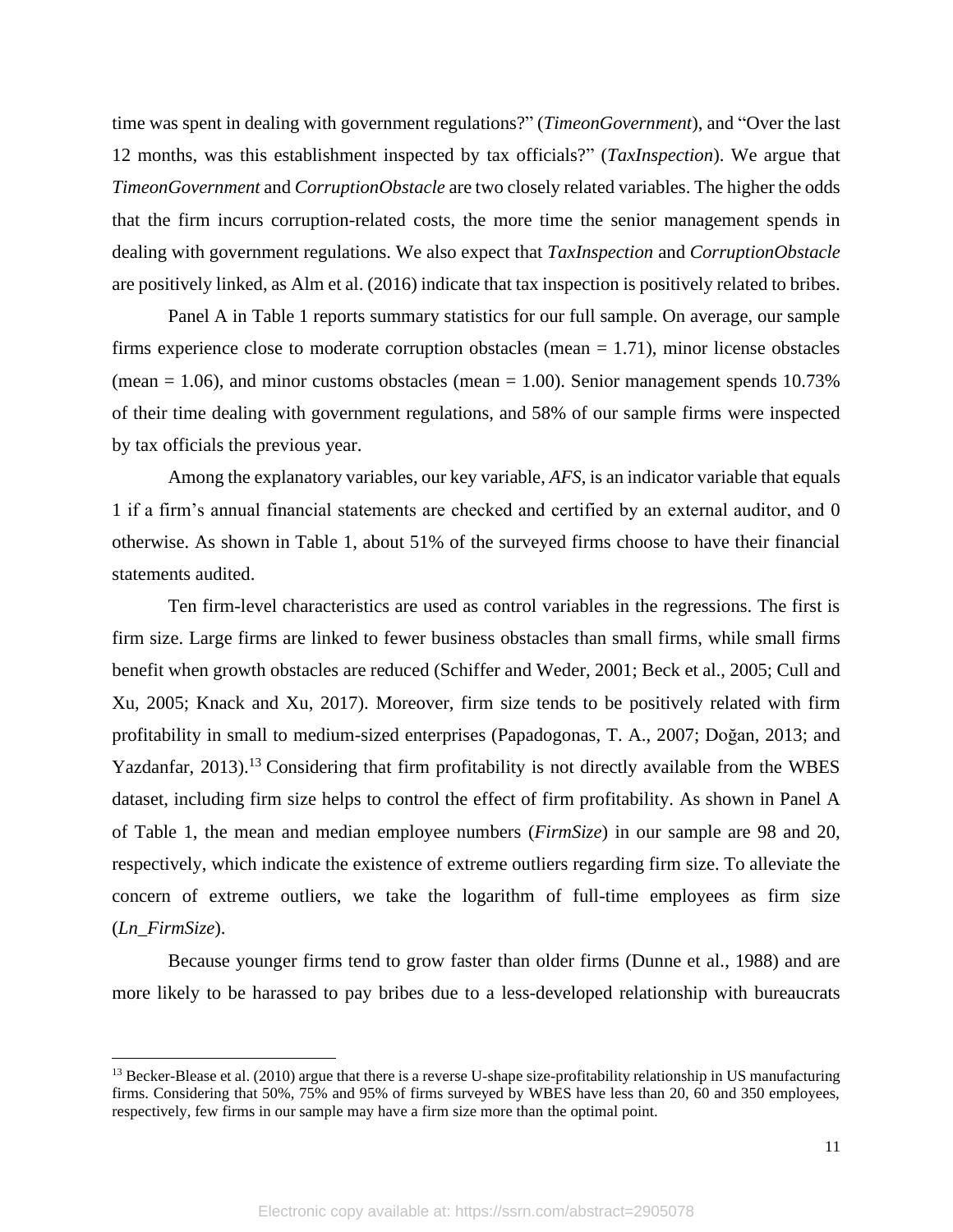(Fisman and Svensson, 2007), we control for firm age (*FirmAge*). In our sample, the average firm has been in business for about 18 years, and the oldest firm is 340 years old (Table 1, Panel A).<sup>14</sup> We take the natural logarithm of a firm's age (*Ln\_FirmAge*) to reduce the influence of outliers.

We also control for the work experience of top managers. All things being equal, moreexperienced managers are likely to have more-developed business relationships. Furthermore, experienced managers are likely to know where and how to build connections with key government officials (Bac, 2001). Managerial experience (*Experience*) is measured as the number of years that the top manager has been working in the same sector. In our sample, the average *Experience* for the top manager is 17.5 years (Table 1, Panel A).

We further control for ownership structure of the firm. State ownership is believed to be and is often shown in fact to be associated with more political interference. State ownership's political motives (employment and social stability) usually trump profit motives, leading to corrupt dealings (Megginson and Netter, 2001; Beck et al., 2005). We measure government ownership in our analysis with a dummy variable, *Government*, that equals 1 if the government has a ownership stake in the firm, and 0 otherwise. In our sample, only 1% of all firms have at least partial government ownership.

In developing countries, foreign-owned firms are more likely to be targeted for harassment by local bureaucrats because they have fewer useful connections than domestic firms. They are also more likely to be harassed in part because they tend to be more profitable (Estrin et al., 2009; Harrison et al., 2014). We control for firm's foreign ownership with a dummy variable, *Foreign*, that equals 1 if any foreign companies or individuals have an ownership stake in the firm, and 0 otherwise. About 8% of all firms in our sample have foreign ownership.

Another key variable we control for is competition. Competition increases the risk of forced exits from the market. This spurs effort by firms to stay in business, including building useful business and government connections. Firms facing more-intensive competition tend to experience greater financing obstacles and corruption (Beck et al., 2005). We thus include a dummy variable, *Compete*, that equals 1 if the firm answered "Yes" to the question: "Does this

<sup>&</sup>lt;sup>14</sup> The oldest firm in our sample is a food-manufacturing firm in Jamaica.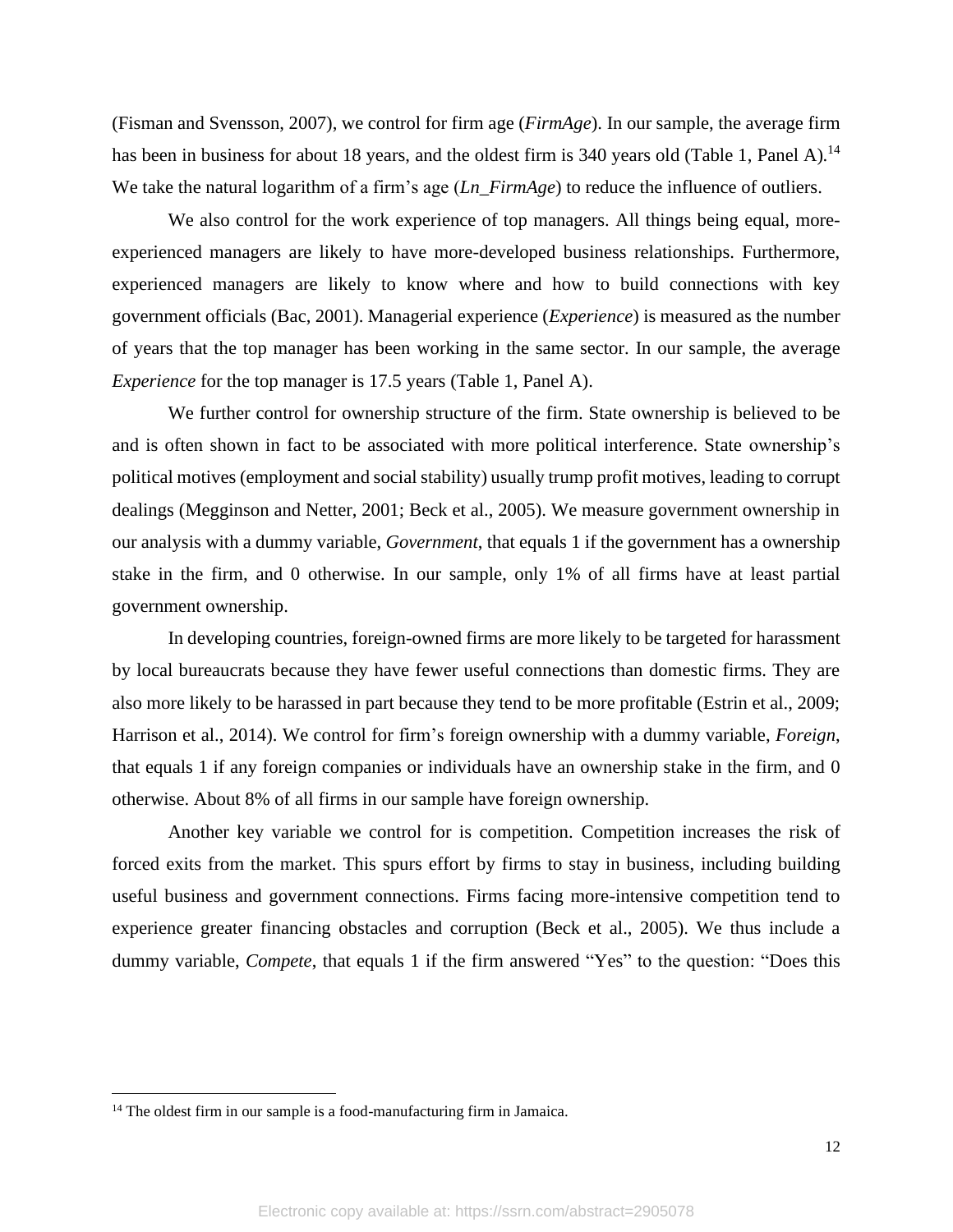establishment compete against unregistered or informal firms?"<sup>15</sup> About 50% of our sample firms believe that they compete against informal firms (see Panel A of Table 1).

 We also control for the firm's exporting status and capital expenditures. Firms involved in exporting may be more vulnerable to rent extraction and subject to greater bureaucratic scrutiny and regulation than firms with only local sales (Fisman and Svensson, 2007). Hence, we include a dummy variable denoting whether a firm directly exports (*Exporter*). We control for capital expenditures, *CapitalExpenditure*, because capital expenditures likely capture a firm's growth opportunities. A high-growth firm is more likely to be the target of rent extraction, as high-growth firms have more interactions with bureaucrats regarding business licenses and permits and with state-controlled banks for credit. Panel A, Table 1, shows that 17% of our sample firms are exporters, and 44% have capital investment.

Finally, we control for firm legal category in the regressions. As noted earlier, listed firms and non-listed firms face very different market and regulatory pressures that shape their financial reporting decisions. Firms registered as limited liability companies also face different accounting and tax rules compared with firms registered as sole proprietorships and partnerships. In this study, firms that report their legal status as a "shareholding company with traded shares" are defined as public firms (*Public*). Firms that report their legal status as a "shareholding company with nontraded shares" are defined as limited liability companies (*Company*). Firms whose legal status is reported as a sole proprietorship, a partnership, a limited partnership, or other are defined as "*NonCompany*". *Public* and *Company* are used as control variables in the regressions, while *NonCompany* is the default category. In our sample, 5% of the sample firms are *Public* while 42% of the firms are C*ompany,* and 53% of the firms are *NonCompany* (see Panel A, Table 1).

We now turn to measures of country-level control variables. Eight basic macro controls, which are GDP, GDP per capita, GDP growth, inflation, private credit, corruption control, government effectiveness and rule of law, are incorporated in all our regressions. First, we control for key macroeconomics indicators, including the GDP level, GDP per capita, the GDP growth rate, and inflation, as the basic macroeconomic environment influences firm policies and firms' interactions with bureaucrats (as in Beck et al., 2005; Knack and Xu, 2017). Second, country-level

<sup>&</sup>lt;sup>15</sup> Arguably this is not the best measure of competition since it does not capture competition from the formal sector. However, the informal sector accounts for a large share of the economy in developing countries (La Porta and Shleifer, 2014). Moreover, the WBES does not contain better measures.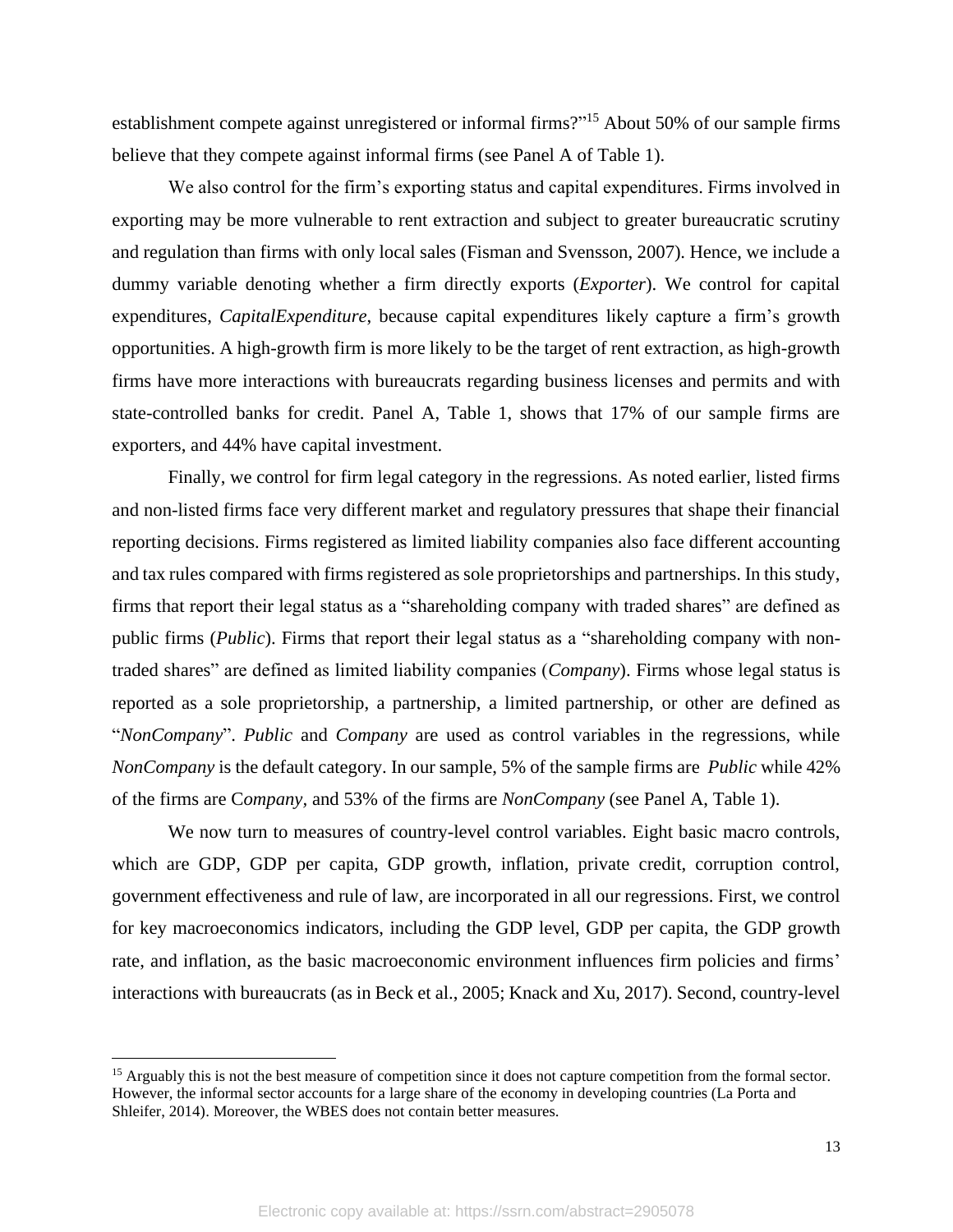financial development also plays important roles in determining how firm-level financial information is disseminated and used by various economic agents. As a control for country-level financial/credit market development, we use the ratio of domestic banking credit to the private sector over GDP (*PrivateCredit*). The mean of *PrivateCredit* is 38.8% (see Panel A, Table 1). Third, we include three measures from the World Bank's World Governance Indicators (WGI) database to capture the country-level institutional development. These three measures are corruption control (*CorruptionControl*), government effectiveness (*GovernmentEffectiveness*), and the rule of law (*RuleofLaw*). All three variables range from −2.5 (weak) to +2.5 (strong) and vary widely across our sample countries (see Panel A of Table 1).

Extended sets of macro controls, which are economic freedom, legal origins and culture, are included in our robustness tests. We expect that those controls would help us to further reduce the country-level omitted variable concern, especially the omitted country governance concern. Prior studies show that economic freedom, legal origins, and culture all have significant impacts on country-level corruption and governance (Husted, 1999; Glaeser and Shleifer, 2002; Graeff and Mehlkop, 2003). We therefore include economic freedom measures (*GovernmentIntegrity, FinancialFfreedom,* and *BusinessFreedom*), country legal origins (*English, Nordic, German, Socialist,* and *French*), and culture measures (*PowerDistance*, *Individualism*, *UncertaintyAvoidance*, and *Masculinity*). As shown in Panel A of Table 1, these additional macro controls exhibit rich variations across our sample countries.

We also control for country, industry, and year fixed effects in our multivariate regressions. The country dummy holds constant all country-specific factors such as geography, culture, and the basic legal system, which are time-invariant during our sample period. The industry and year dummies further hold constant all industry-specific heterogeneity and worldwide common shocks. These comprehensive controls are useful to address the omitted variable concerns.

#### **3.3. Univariate Tests**

We first present univariate test results for our key variables between firms with *AFS* (*AFS* firms) and without *AFS* (non-*AFS* firms) (see Panel B of Table 1). Relative to non-*AFS* firms, *AFS* firms face a significantly higher level of *CorruptionObstacle*, *LicenseObstacle,* and *CustomsObstacle*. Management in *AFS* firms also spends more time dealing with government regulations and those firms are more likely to be inspected by tax officials. *AFS* firms are generally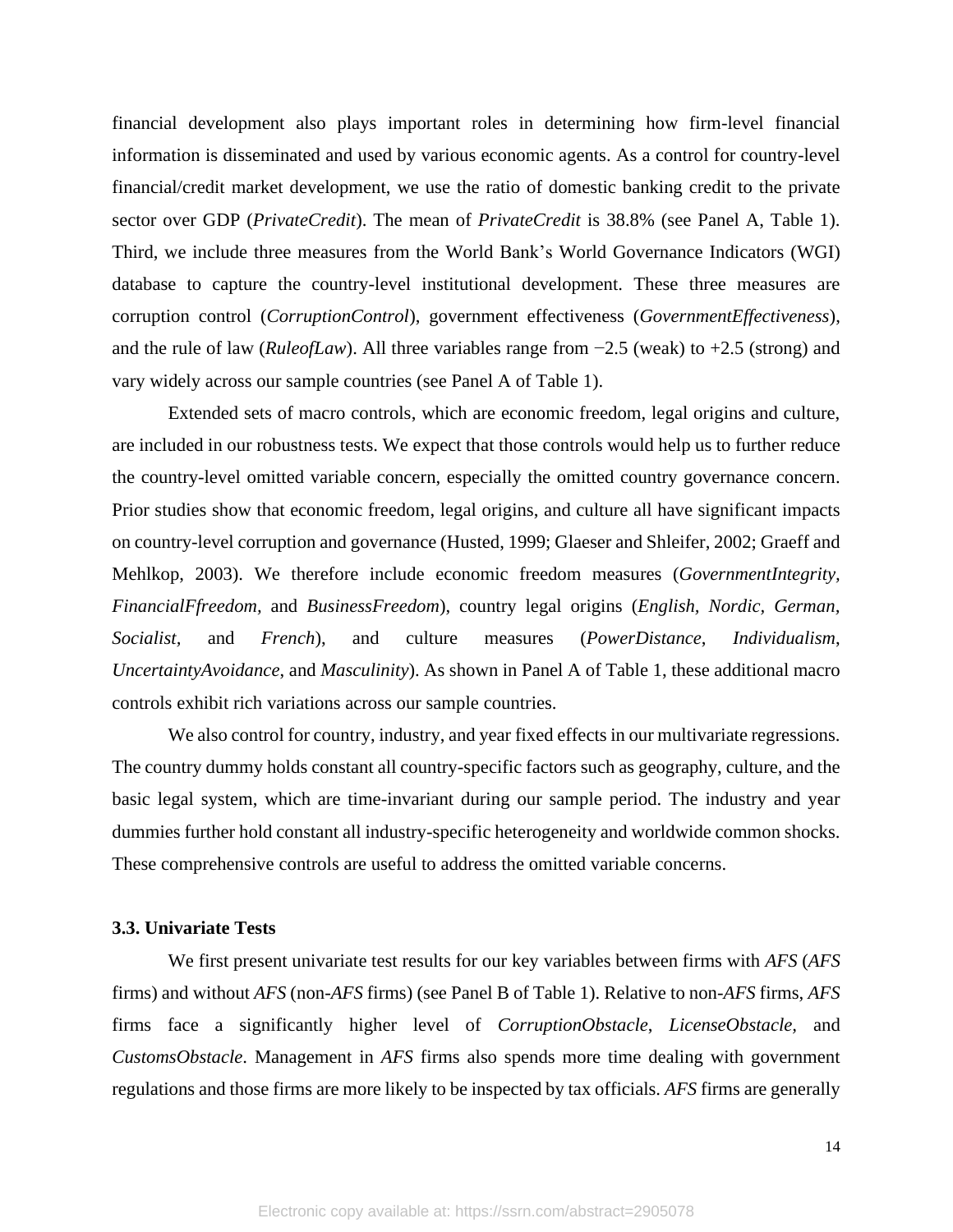larger and older, and their top managers are more experienced. They are more likely to have foreign or government ownership, to export, and to invest in fixed assets, but less likely to compete with competitors in informal sectors. The legal status of *AFS* firms tends to be *Public* (listed) or *Company* (non-listed limited liability), instead of *NonCompany* (sole proprietorship or partnerships). In summary, our univariate tests show that *AFS* and non-*AFS* firms differ significantly in corruption obstacles and other firm characteristics, which will be controlled for in the regressions.

#### *[Insert Table 1 about here]*

Before we get to the empirical results, it is important to bear in mind potential danger of over-interpreting the quantitative results for any policy debate. While the qualitative empirical results are informative on the direction of the underlying relationship, the specific quantitative magnitude might hinge on the underlying institutional and other contexts. Hence, strong caution is advised when considering our quantitative estimates in policy debates.

#### **4. AFS and Corruption Obstacles**

We now investigate the costs associated with the production of *AFS* regarding government expropriation. The baseline specification is as follows:

CorruptionObstacle<sub>ij</sub> = 
$$
a + \beta_1 AFS_{ij} + \beta_2 Ln_FirmSize_{ij} + \beta_3 Ln_FirmAge_{ij} + \beta_4 Experience_{ij} + \beta_5 Government_{ij} + \beta_6 Foreign_{ij} + \beta_7 Exporter_{ij} + \beta_8 Compete_{ij} + \beta_9 CaptalExpenditure_{ij} + \beta_{10 Pubble_{ij} + \beta_{11} Company_{ij} + \theta' Country Controls_j + \varepsilon_{ij}
$$
 (1)

We expect  $\beta_l$ , the coefficient of *AFS*, to be positive and significant, as we hypothesize that the production and disclosure of *AFS* increases the potential of government expropriation.

The empirical results are presented in Table 3. Columns (1) and (3) report the OLS/LPM regression results and columns (2) and (4) report the Ordered Probit results. Country fixed effects are only included in columns (3) and (4), while country-level macro controls and industry and year fixed effects are included in all regressions. Consistent with our hypothesis, the coefficients of *AFS*, *β1*, are positive and significant at the conventional level in all four regressions. These results constitute our baseline finding that the production of *AFS* is linked to higher-level corruption obstacles faced by the firm. We note that once country fixed effects are included in the OLS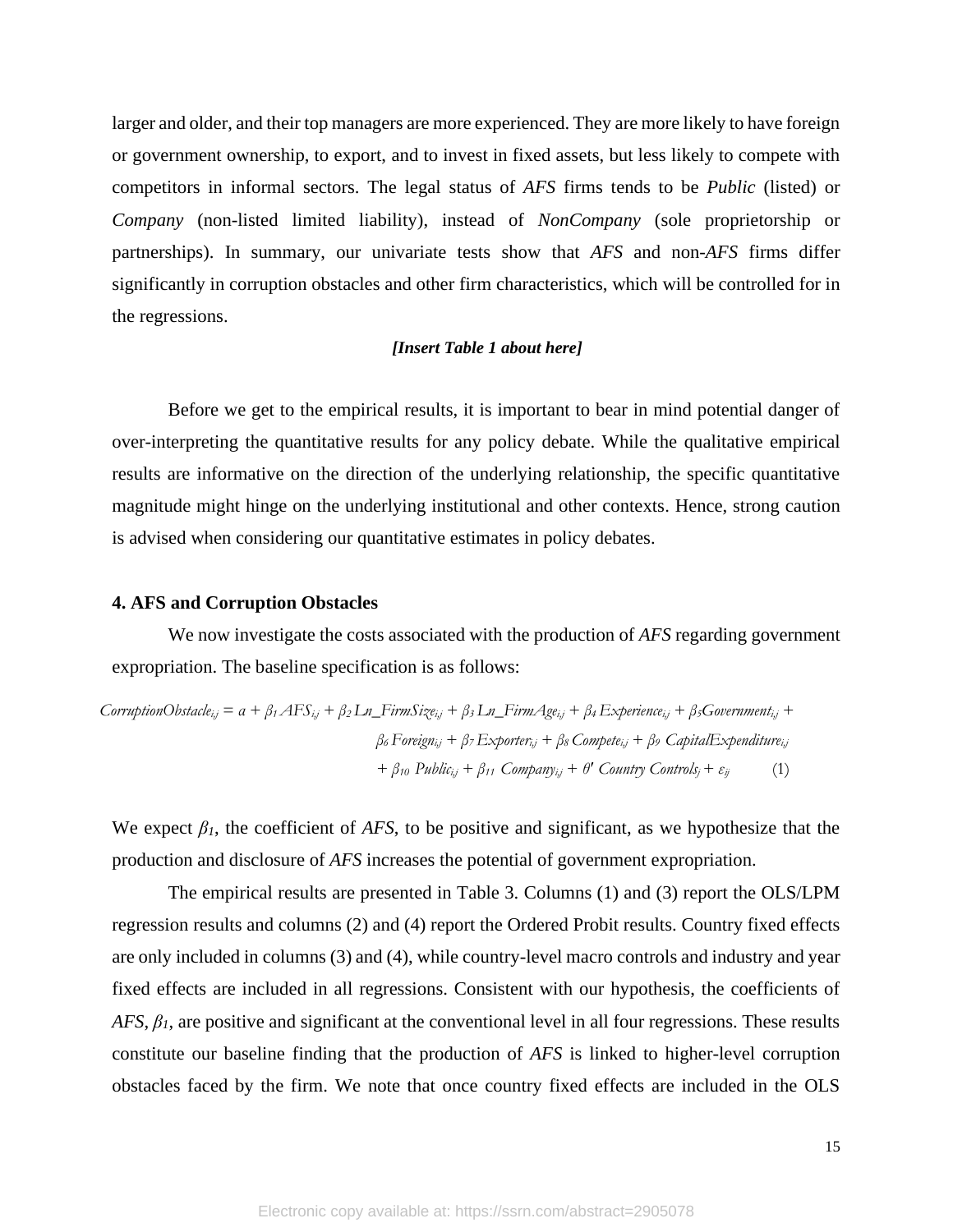regressions, the magnitude of the AFS coefficient becomes smaller. Specifically, when a firm shift its audting status from 0 to 1, its reported corruption obstacle may increase by 0.157 when country fixed effects are not included, which is a 9% (0.157/1.71) increase in its reported corruption obstacles considering that the average corruption obstacles in our sample is 1.71. When country fixed effects are included, a shift in audting status from 0 to 1 may increase a firm's reported corruption obstacles by 0.046, a 3% (0.157/1.71) increase.

How other firm characteristics affect corruption obstacles is also interesting. Perceived corruption obstacles are lower in firms with government ownership. Firms with government ownership probably have stronger political connections compared to firms without government ownership. It might be that managers in state-owned firms know "who to call" to get things done (Bac, 2001). Perceived corruption obstacles are higher for exporters, which not surprising given that exporting firms have to go through a lot bureaucratic red tape to obtain export licenses in developing countries, which increases their vulnerability to government expropriation (Murphy et al., 1993, Svensson, 2005). Perceived corruption obstacles are higher for firms that compete with informal businesses. Informal businesses are partially immune from government harassment because they avoid formal registration and become invisible to the government (Johnson et al., 1998).

As a robustness test, we replace *CorruptionObstacle* with *CorruptionDummy* in Equation (2) and rerun all the four regressions. *AFS* continues to be positively and significantly related to *Corruption Dummy*. 16

#### *[Insert Table 2 about here]*

#### **5. Potential Endogeneity**

Potential reverse causality in the *AFS*-CO relationship and omitted variables in our regression specifications may bias our baseline results reported in Table 2. As shown in Johnson et al. (1998), higher corruption drives more firms to go underground (becoming part of the informal economy). Durnev et al. (2009) and Durnev and Fauver (2011) further show that high government expropriation risk leads to low transparency. This reverse causality would yield an underestimated *AFS* effect: the real *AFS* effect on firm-level corruption obstacles is more pronounced than the OLS estimate. Hence, the reverse causality documented in the above studies should strengthen our

<sup>&</sup>lt;sup>16</sup> For brevity, we report the results in Internet Appendix Table IA1.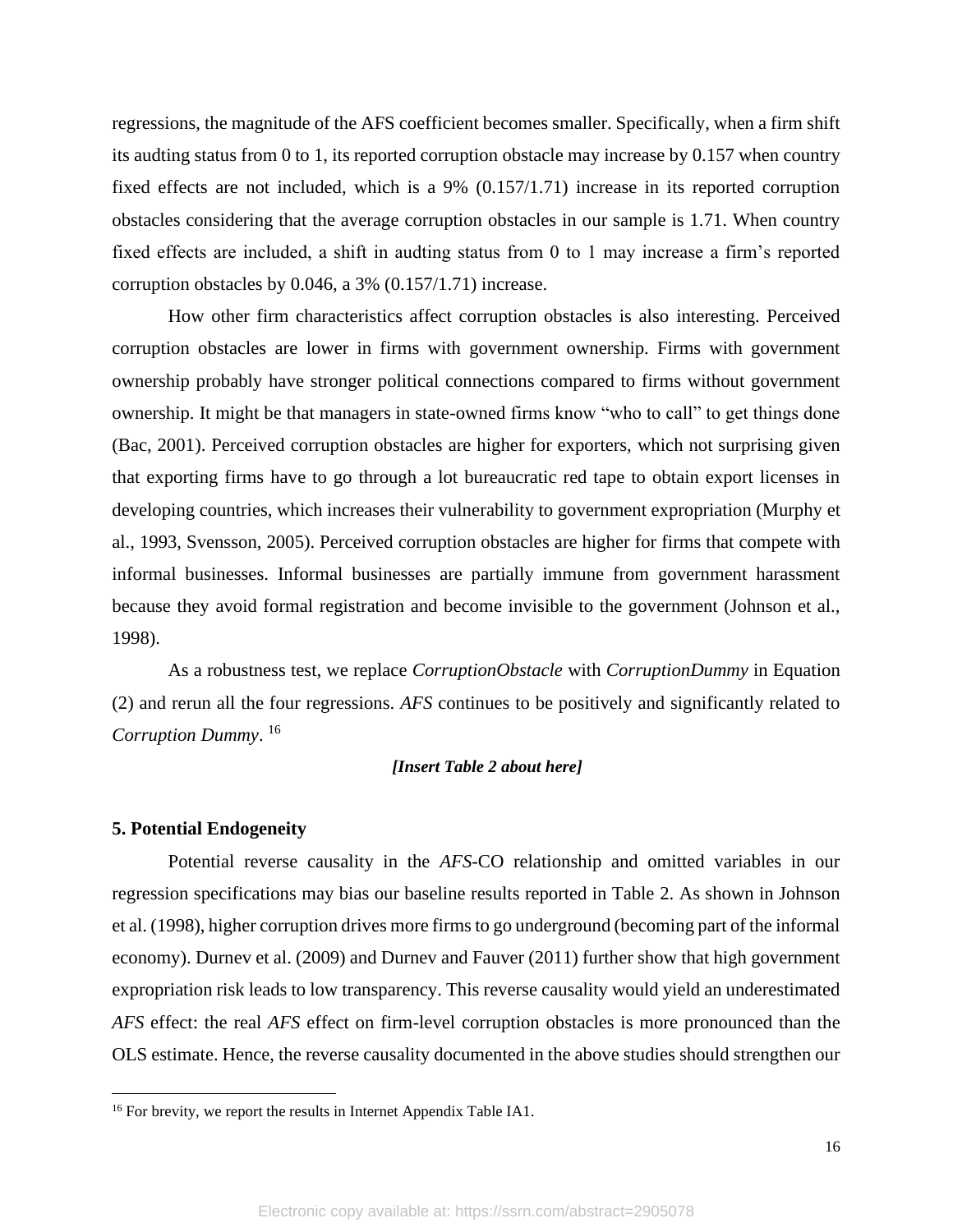confidence in the OLS findings. We also recognize the issue of omitted variables. As previously discussed in Section 3.2, ten firm-level controls (including *AFS*), eight country-level controls, and country, industry, and year fixed effects are included in our regressions. We realize that these controls help alleviate some concerns about omitted variables, but the concerns remain, nevertheless.

To establish a causal effect that *AFS* leads to more firm-level corruption obstacles, we need to show the counterfactual that, had the firm not produced and disclosed audited financial statements, it would have been subject to less harassment by bureaucrats. However, the WBES data for financial reporting practices are not randomly assigned among firms. In the absence of a random assignment, one can identify the causal effects by relying on one of the three common empirical strategies—IV techniques, panel datasets, or natural experiments (such as policy shocks) that produce exogenous variations. We discuss our regression results using the above three strategies in Sections 5.1, 5.2, and 5.3, respectively. Furthermore, as a qualitative robustness check, in Section 5.4, we conduct a semi-structured survey of business owners to gauge their experiences and thoughts concerning financial disclosure on corruption obstacles in practice.

#### **5.1. IV Analysis**

We use the country-industry-year average probability of *AFS* (*AFS*\_CIY) as an IV for *AFS*. *AFS*\_CIY, which reflects that the financial transparency environment a firm faces should positively affect a firm's external auditing decision but should not directly affect a firm's perceived corruption obstacles. Similar firms controls as specified in Eq (1), industry and year fixed effects are included in our two-stage least squares (2SLS) regressions. Results with various country level controls are reported in different columns in Table 3.

First, we include the same set of macro controls in our regressions as we do in Table 2, and report the results in Table 3, Columns (1) and (5). In the first stage (Column 1), *AFS\_CIY* is positively and significantly related with *AFS*. In the second stage (Column 5), the predicted *AFS* is positively and significantly related with *CO*.

Second, we extend our macro controls to alleviate the concern that country-level omitted variables, especially omitted country governance or institution variables, may bias our OLS estimation. We therefore include economic freedom measures (*GovernmentIntegrity, FinancialFreedom,* and *BusinessFreedom*) and country legal origins (*English, Nordic, German,*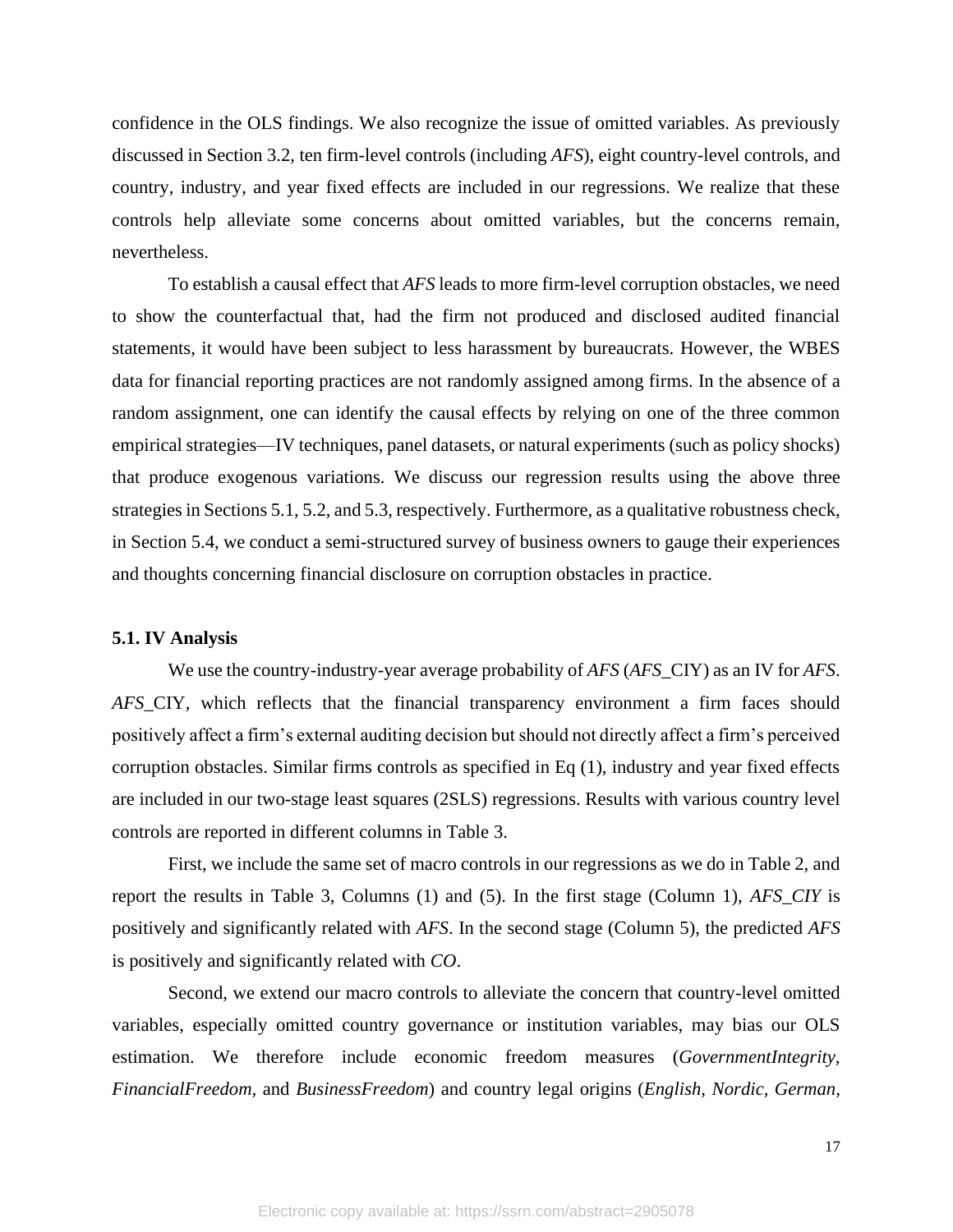*Socialist,* and *French*) in the 2SLS, and report the results in Table 3, Columns (2) and (6). Additional culture measures (*PowerDistance*, *Individualism*, *UncertaintyAvoidance* and *Masculinity*) are included the 2SLS regressions with results reported in Columns (3) and (7). Due to data unavailability, including culture measures reduces the number of observations by approximately 1/3. After including this extensive set of macro level variables, *AFS\_CIY* continues to be positively and significantly related with *AFS* (Columns 2 and 3), and the predicted *AFS* continues to be positively and significantly related with *CO* (Columns 6 and 7).

Third, we add country fixed effects in addition to basic macro variables in the 2SLS regressions with results reported in Table 3, Columns  $(4)$  and  $(8)$ . The 1<sup>st</sup> stage result remains positive and significant, while the  $2<sup>nd</sup>$  stage result is still positive but statistically insignificant at the 10% level (t-statistic=1.45). We acknowledge that the instrumental variable we use, *AFS\_CIY*, which is calculated as the country-industry-year average probability of *AFS*, has limited variation when country, industry and year fixed effects are all included in the regressions. We also note that once country fixed effects are included in the 2SLS regressions, the magnitude of the coefficient becomes smaller, a pattern similar to the results in Table 2.

In sum, Table 3 shows that our results are robust with the inclusion of an extensive list of country-level governance and institution variables, which helps to alleviate the concern that omitted country governance factors may drive our results. We note that the main purpose of the 2SLS analysis is to provide supporting evidence for the results of the OLS analysis, (in particular, the sign of the coefficients of interest rather than its quantitative value), and we suggest the readers to interpret the magnitude of these IV estimates with caution.

#### *[Insert Table 3 about here]*

#### **5.2. Panel Analysis**

The World Bank surveyed most of the countries a few times in different years, so within each country, some firms are surveyed twice. We use the idenifier provided by the World Bank to find these firms and form a panel dataset. With the panel data, we can control for firm fixed effects, hence separating the impacts of the firm-level time-invariant omitted variables.

Table 4 reports the panel regression results. Firm fixed effects are included in all regressions. Industry fixed effects are only included in Columns (3) and (4) since the majority of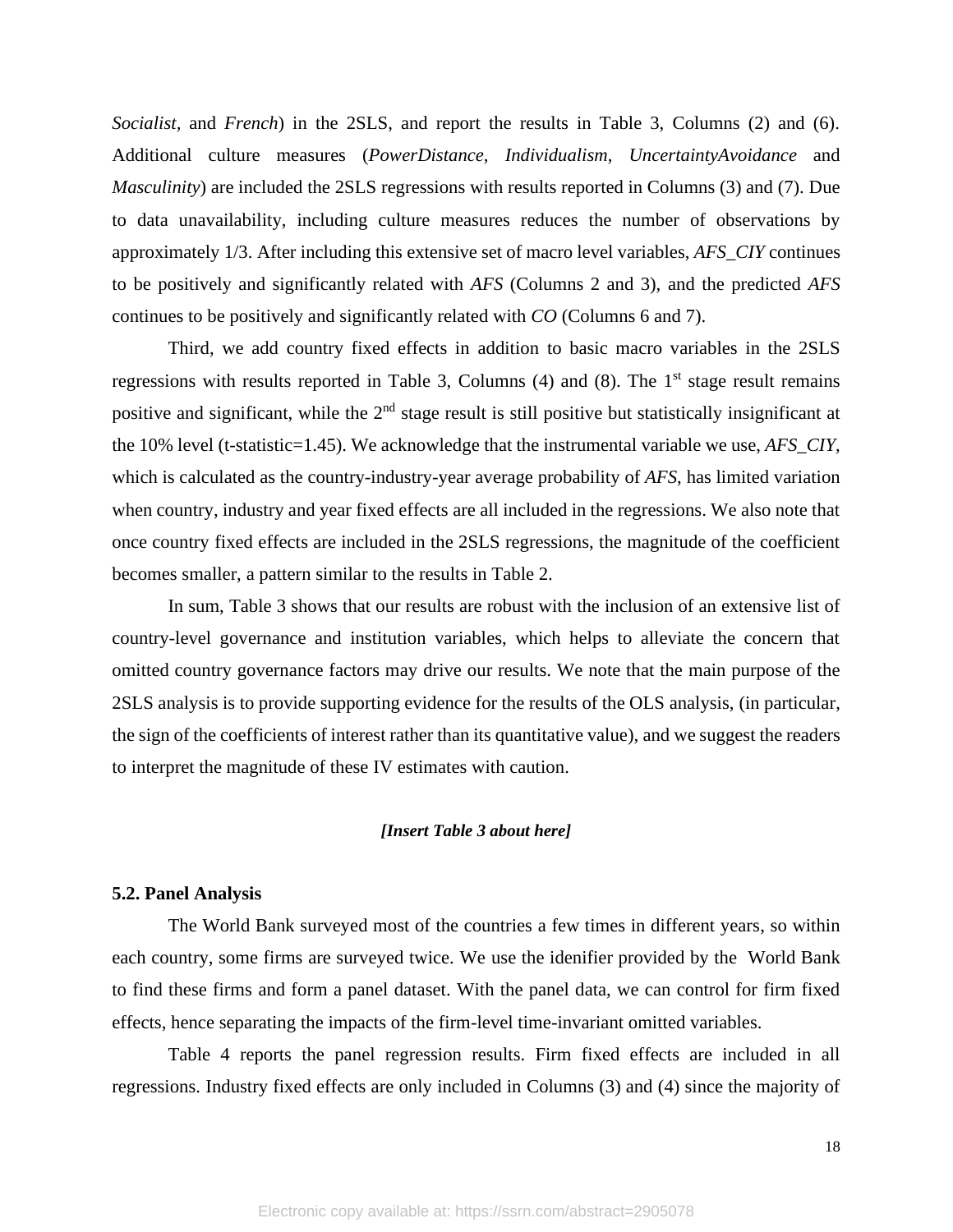firms do not switch their industry between the two surveys, and controlling for firm fixed effects renders industry fixed effects unimportant. Columns (1) and (3) report the whole panel dataset results, while Columns (2) and (4) report the subsample results for firms that changed *AFS* status. Again, we find that *AFS* is positively and significantly related to corruption obstacles in all regressions.

#### *[Insert Table 4 about here]*

#### **5.3. Regression Discontinuity Design Analysis**

We perform a regression discontinuity design (RDD) analysis using the mandatory auditing requirements issued by certain countries.<sup>17</sup> For this analysis, we collected data for 41 countries that use the number of employees as one of the mandatory auditing thresholds (see Internet Appendix Table IA3). Two examples are presented below: <sup>18</sup>

Greece: Greece's accounting Law 4449/2017 stipulates that "Under the law, all public interest entities and all companies that meet two of the following criteria for two consecutive years are subject to mandatory statutory audits: (i) total assets of EU 4,000,000; (ii) net turnover of EU 8,000,000; and (iii) average employees of 50 for the year."

Hungary: "Companies surpassing both of the following thresholds must undergo a statutory audit: (i) the annual net sales (calculated for the period of one year) exceed Hungarian forint (HUF) 300 million on the average of the two financial years preceding the financial year under review and (ii) the average number of people employed by the undertaking exceed 50 people on the average of the two financial years preceding the financial year under review."

The laws indicate that a firm may trigger the mandatory auditing requirement if its assets, revenue, or number of employees exceed certain thresholds. We hand-collect the country-level data of mandatory auditing requirements by searching all countries surveyed by the World Bank regarding their accounting and auditing laws. Since assets are not available in the WBES, revenues

 $17$  A partial list of recent studies using this technique to examine various corporate decisions includes Cunat et al. (2012, 2020), Boone and White (2015), Becht et al. (2016), Malenko and Shen (2016), Focke et al. (2017), and Li et al. (2018).

<sup>18</sup> For more details, see [https://www.ifac.org/about-ifac/membership/country/greece.](https://www.ifac.org/about-ifac/membership/country/greece)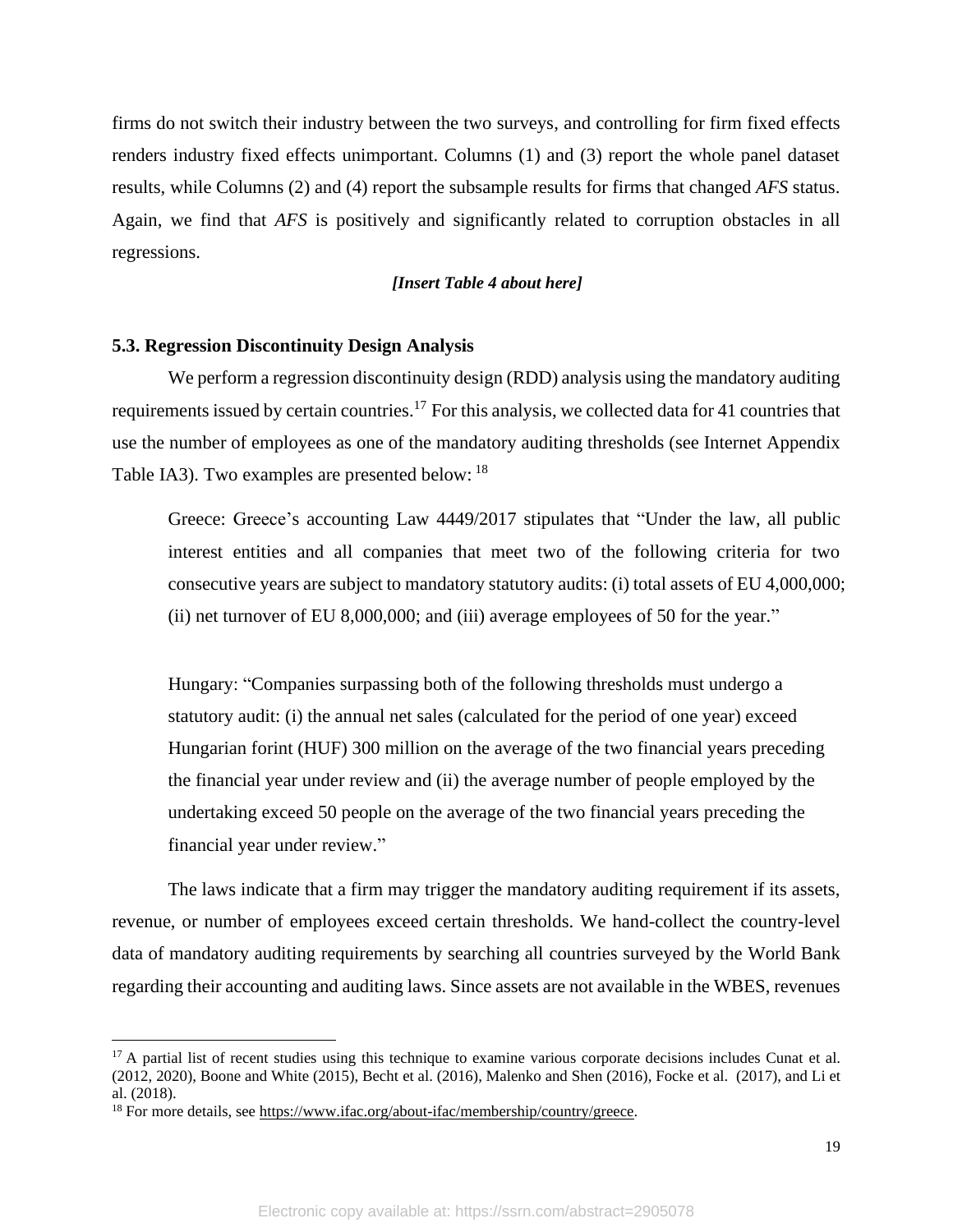reported by each firm are often rounded to the nearest thousands or millions; only the number of employees is reported relatively precisely in the WBES (Cheng et al., 2020). We hence choose the employee thresholds required by each country as the cutoff points used in our RDD analysis. The discrete nature of the threshold provides us an opportunity to investigate firms with employees right above or below the threshold.<sup>19</sup>

However, the requirement of triggering multiple threholds limits our ability to precisely estimate which firms should be audited because of the dataset coverage. We argue that a higherthan-threshold employee number only increases the probability that the firm needs to be audited when the asset measure is unavailable and the revenue measure is imprecise. Moreover, the majority of the countries in our sample are developing economies with weak institutions. Firms who satify all auditing requirements may still choose not to reveal its financial statements if the countries' accounting/auditing law is not properly enforced.

Another limitation we face is the percent of firms that are required by law to be audited. Only 23% of firms are in countries with a clearly specified employee related auditing requirement. Within these countries, 21% of the firms have employees above the threshold, representing about only 5% of our full sample. We find that, 72% of these above-employee-threshold firms are audited, indicating that either some firms do not meet two or more auditing thresholds, or some firms simply choose not to be audited if non-compliance is not associated with a substantial punishment. On the other side, 41% of these below-employee-threshold firms are audited. Therefore, for a super majority of firms in our sample, firms still choose whether to produce audited financial statements.

The key assumption of a valid RDD for causal interpretation is that agents cannot precisely manipulate the running variable, which is the number of employees in our setting. We conjecture that if firms perceive producing audited financial statements is associated with higher corruption obstacles, they may try to stay right below the mandatory disclosure threshold to avoid having their financial statements audited. To formally test whether firms manipulate number of employees around the threshold, we test the null hypothesis of no discontinuity at the number of employees around the auditing threshold (McCrary, 2008). The test strongly rejects the null hypothesis of no discontinuity regardless of alternative bandwidths and the order of the local-polynomial. We plot the density function in Figure 1 and report the manipulation test results in Table 5. The x-axis

<sup>&</sup>lt;sup>19</sup> As shown in Table IA2, the thresholds range from 10 employees in Tunisia to 1,000 in Sri Lanka.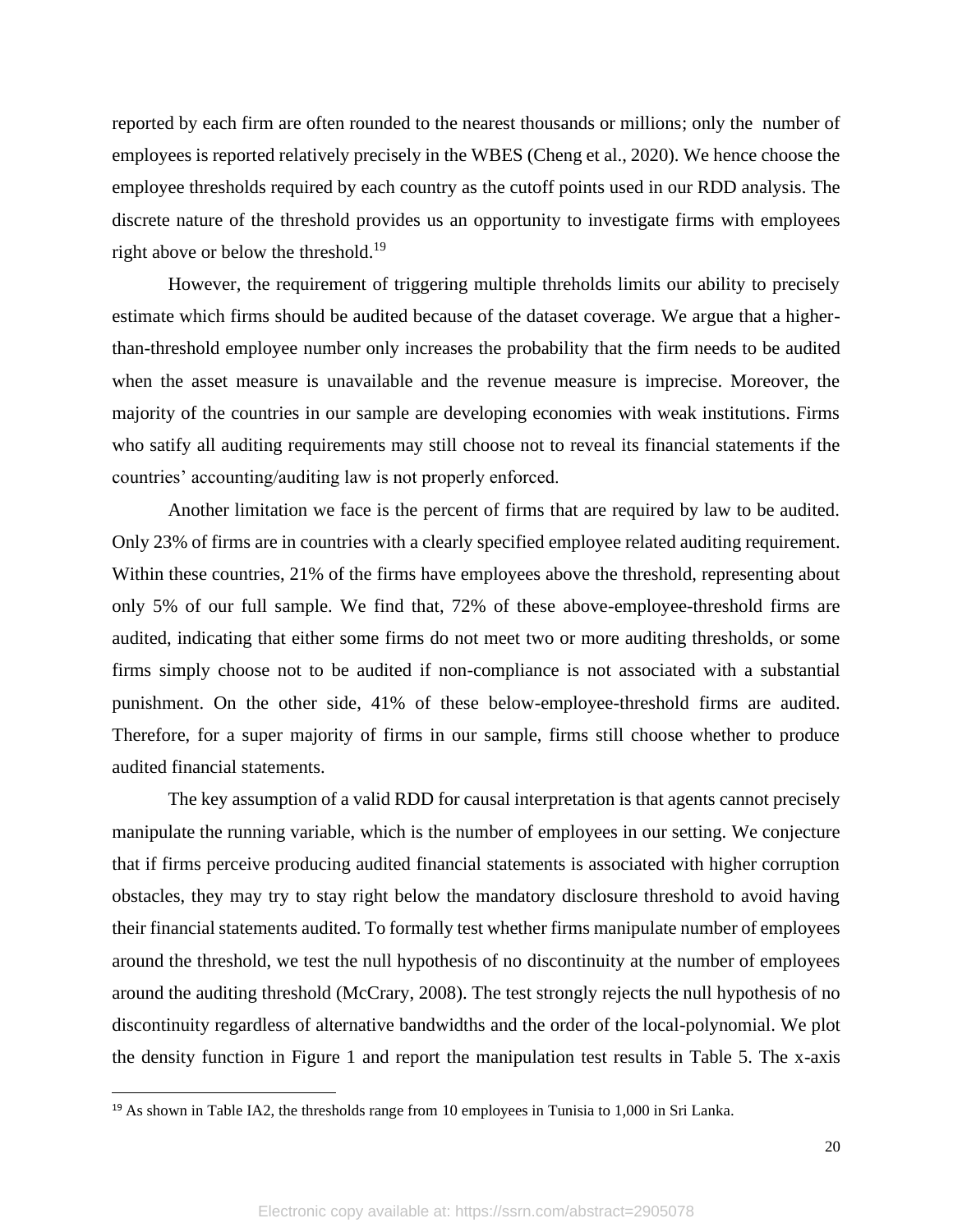measure used in Figure 1, *Distance*, equals the number of employees minus the threshold. Visual inspection of Figure 1 reveals clear evidence of firms trying to avoid triggering the disclosure threshold: there is a distinct discontinuity of the density function at the number of employee threshold due to a cluster of firms stay right below the threshold.

> *[Insert Figure 1 about here] [Insert Table 5 about here]*

Since we find strong evidence that firms do manipulate the number of employees, we are not able to draw a definite conclusion regarding causality because firms are not randomly distributed around the threshold. We nevertheless proceed to test whether the perceived corruption obstacles are different around the threshold. Figure 2 plots local sample means (i.e., the dots in the graph) of corruption obstacles using nonoverlapping evenly spaced bins on each side of the number of employees threshhold. The solid lines are based on local linear regression model (Panel A) and smoothed quadratic polynomial model (Panel B) estimated separately on the two sides of the threshold. The plot shows a discontinuous jump in corruption obstacle right at the threshold: firms with number of employees right above (below) the auditing threshold have higher (lower) corruption obstacles. We further report the regression discontinuity (RD) estimates (with and without controls) for alternative bandwidths in Appendix 3. Consistent with Figure 2, we find that overall, RD estimates are positive, although some of them are not statistically significant, depending on the bandwidth used and whether the confidence intervals are bias-corrected (Calonico et al., 2014).

#### *[Insert Figure 2 about here]*

Overall, although we are not able to draw causal inference based on our RD estimates because it appears that firms are not randomly distributed around the auditing threshold of the number of employees, we think this analysis provides us interesting supporting evidence that suggests firms perceive that it is costly to reveal their financial information by producing audited financial statements.

#### **5.4. Evidence from a Survey of Entrepreneurs**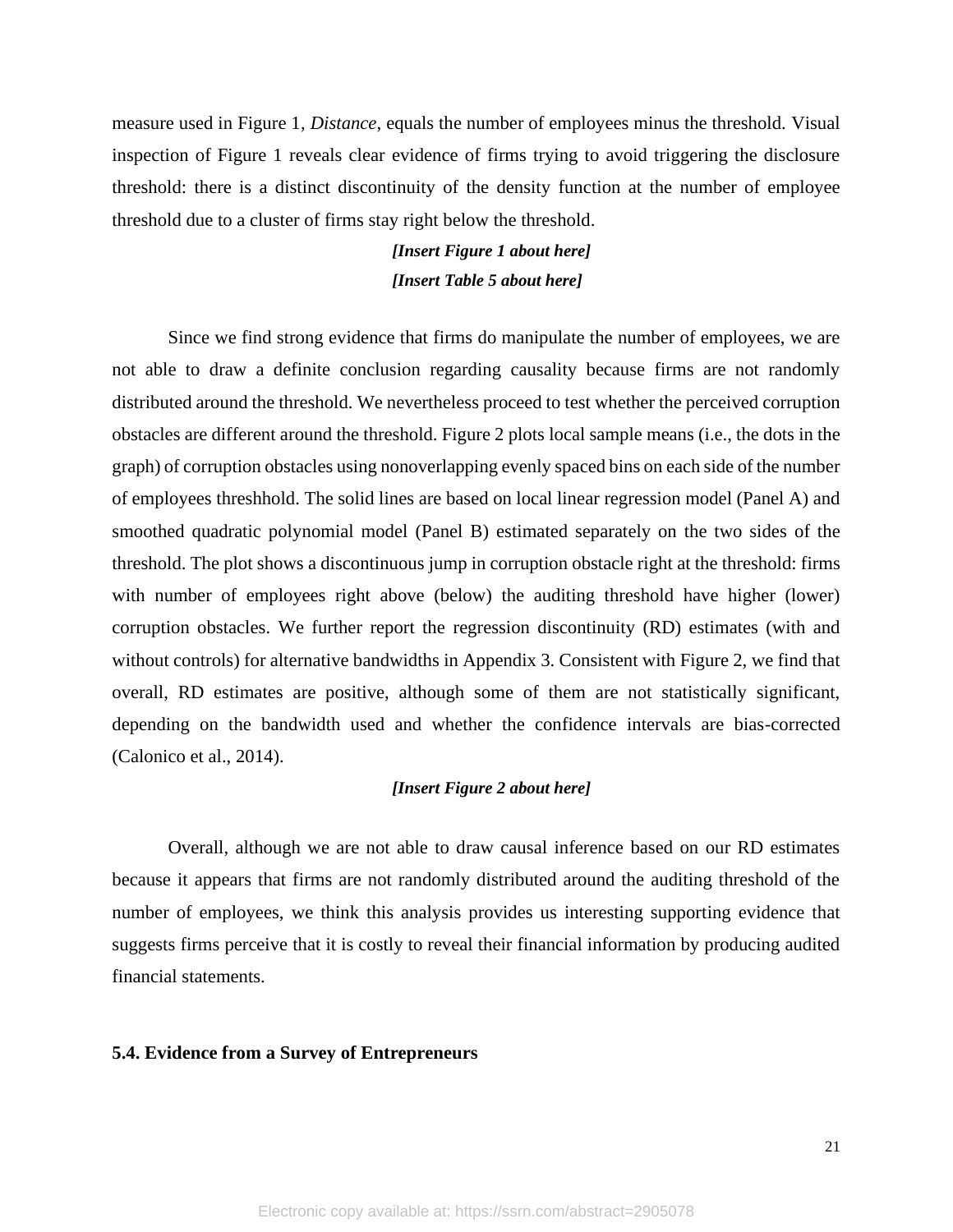In the previous sections, we document a positive relationship between *AFS* and CO. We also provide some evidence of causality in the relation. To directly understand how financial disclosure affects corruption obstacles, we conducted a semi-structured survey of entrepreneurs in developing countries. The survey was qualitative in nature, as opposed to more structured ones that produce data for empirical analysis. The goal is to gain insights directly from entrepreneurs concerning the relation between financial disclosure and corruption. In other words, we want to know whether our empirical findings are *qualitatively* consistent with what happens "on the ground."

We prepared three open-ended questions (See Table 6, Panel A) to elicit thoughts and experiences from business insiders concerning whether their firms are negatively affected by corruption (Q1), whether and how financial disclosure is linked to corruption (Q2 and Q2a), and whether their firms take any specific measures to control financial disclosure to limit corruptionrelated costs (Q3). Q2 and Q2a were designed to qualitatively address our main hypothesis that more financial disclosure leads to higher corruption-related costs for the firm. Q3 was designed to provide a qualitative robustness check, that is, if more disclosure leads to more corruption obstacles, then entrepreneurs would take measures to control information disclosure. We carried out two surveys: one involved face-to-face interviews of business executives at an international tradeshow in Las Vegas, and the other involved written surveys of business owners in China.

#### **5.4.1. Interviews at the SupplySide West Trade Show**

SupplySide West is an annual trade show held at the Mandalay Bay Hotel in Las Vegas, Nevada. The 2017 exhibition, held September 26–30, 2017, provided us with a suitable setting to conduct face-to-face interviews of entrepreneurs. Over 1,000 exhibitors and 15,000 participants from 30 countries attended the 2017 exhibition. One co-author and three Ph.D. students attended the trade show from September 28 to September 30. Our strategy was to seek exhibitors from developing countries, wait for a quiet time when no other attendees were actively engaging the exhibitors, and then approach the person operating the exhibition booth. We first identified ourselves ("We are researchers from the xxx university") and inquired about the person's position in the company. If the person self-identified as a senior position holder (owner, general manager, or senior VP), then we conveyed the purpose of our survey ("We are doing a research project and would greatly appreciate if we can have 15-20 minutes of your time to ask a few questions"). We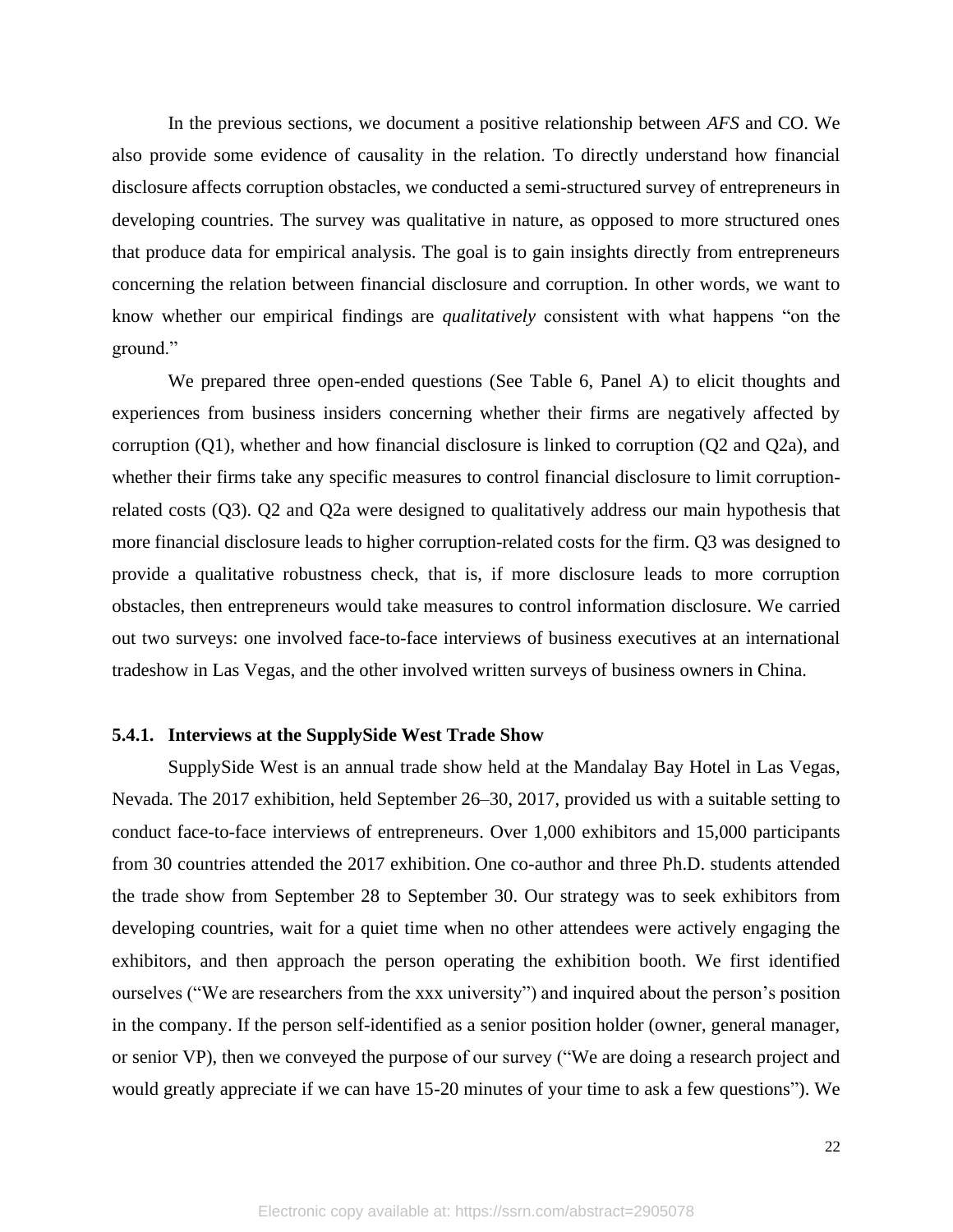assured anonymity ("The identities of you and your firm will not appear in our notes nor our research report"). If the person identified himself or herself as an assistant, a secretary, or "just a marketing person," then we thanked him or her and moved on to the next booth.

In total, we were able to initiate 51 interviews at the trade show over two days, with 41 executives from China, five from India, three from Mexico, one from Argentina, and one from Taiwan. However, among the 51 interviews, only nine produced useful responses (Table 6, Panel B1). The useful ones are those in which all the questions were answered with genuine effort.

#### 5.4.2. **Survey of Entrepreneurs**

Due to the limited success of our face-to-face interviews at the trade show, we carried out a targeted written survey of business owners in China. Instead of "cold calls," which would possibly yield even worse outcomes than our face-to-face interviews, we surveyed business owners personally known by at least of one of the co-authors. We also asked each of our business owner friends to distribute the survey to a few of his or her entrepreneur friends. We emphasized anonymity, and also stressed that their actual experiences and true thoughts on the corruptionrelated questionnaires would be the most helpful. After distributing the surveys, we waited for two weeks then followed up with emails and phone calls. At the end of one month, 17 surveys were returned. Among the returned surveys, nine are considered useful in that all questions were answered with genuine effort (Table 6, Panel B2). Between the face-to-face interviews and the written surveys, we obtained 18 useful surveys.

#### *[Insert Table 6 about here]*

#### 5.4.3. **Survey Results**

As mentioned earlier, the interviews and surveys were not meant to produce data for statistical analysis. Instead, we aim to provide direct evidence by asking business owners their true thoughts on how financial disclosure affects corruption obstacles their firms face. Out of 18 useful surveys, 13 business owners (72%) confirmed that their businesses have been negatively affected by corruption (Q1).

Regarding Q2, that is, whether more financial disclosure leads to higher chances of corruption obstacles in their firms, in 11 out of the 18 useful surveys (61%), entrepreneurs responded that the production of their companies' financial information increases corruption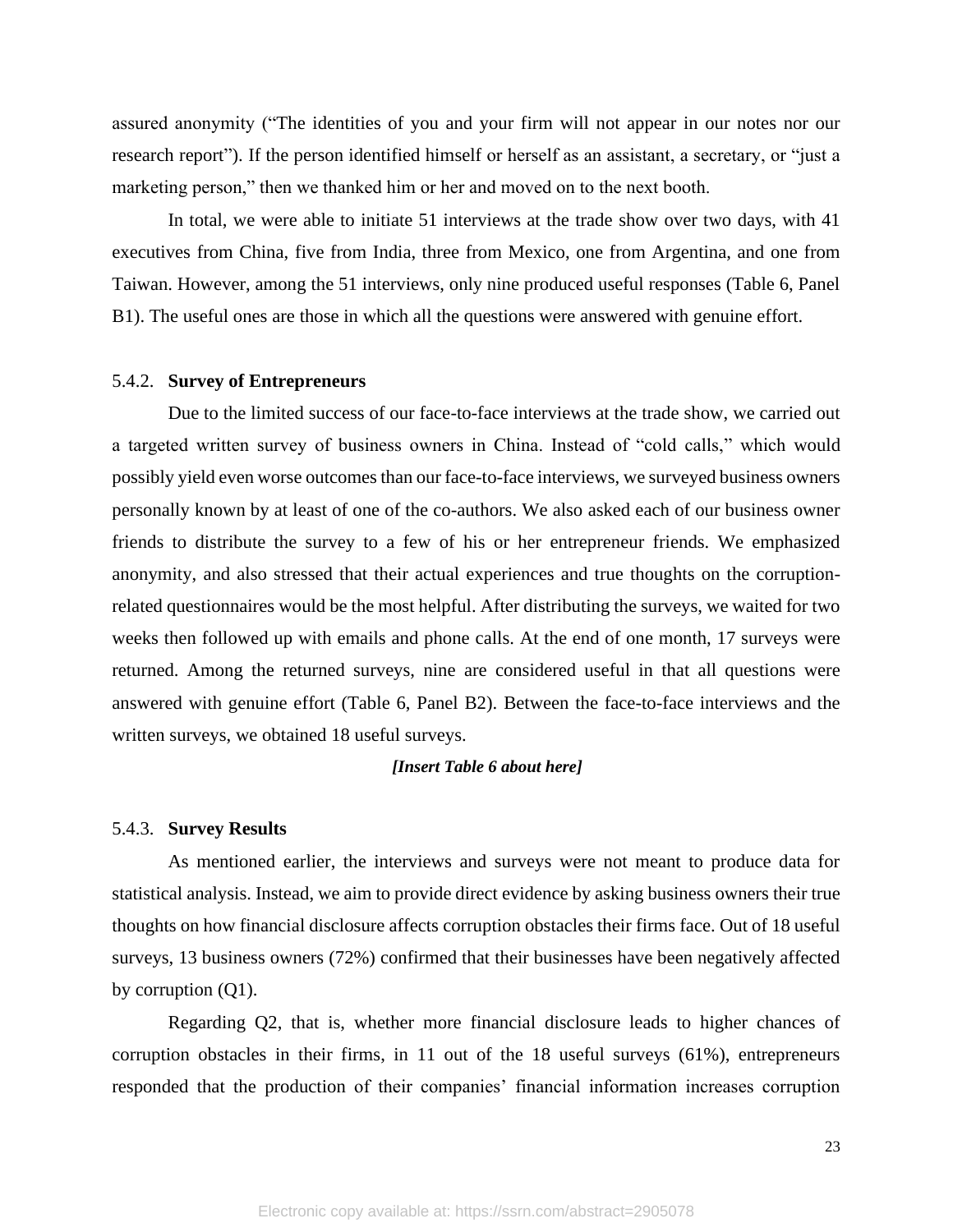obstacles. The majority of the entrepreneurs surveyed (10 out of 18, or 56%) indicated that their firms take measures to restrict financial information disclosure to minimize corruption-related  $costs (O3)$ .

In summary, the results from the surveys and interviews provide qualitative support for our main finding, that is, what we document in the paper is qualitatively consistent with what happens "on the ground." Explicitly, the majority of the entrepreneurs surveyed confirm there is a link between financial disclosure and corruption obstacles their firms face. The majority of them further state that more financial disclosure could lead to "more troubles" for the firms.

Taking together, the results from these endogeneity strategies reported in Tables 3, 4, and 5 provide support for our baseline results and suggest that the production and disclosure of detailed and credible financial information leads to a higher level of harassment by rent-seeking bureaucrats in private firms across a large number of developing economies.

#### **6. Specific Measures of Corruption Obstacles**

In our baseline analysis, we use *CorruptionObstacle* as an aggregate measure of perceived corruption obstacles faced by the firm. As robustness checks, we employ several specific measures of obstacles arising from firms' direct interactions with government officials. If *AFS* leads to more exposure to government expropriation, we are likely to observe an increase in harassment in places where firms' interactions with bureaucrats take place, and sometimes those interactions are unavoidable. We hence examine obstacles encountered by firms when applying for business licenses and permits (*LicenseObstacle*) or when dealing with customs and trade regulations (*CustomsObstacle*).<sup>20</sup>

We also argue that disclosing more financial information would entice bureaucrats from various government agencies to use their authority to extract bribes. Specifically, tax inspectors in developing countries may consider tax inspections as good opportunities to solicit bribes (Alm et al., 2016). Hence, we conjecture that *AFS* will cause senior management to spend more time dealing with government regulations (*TimeonGovernment*) and increase the odds of being inspected by tax officials (*TaxInspection*), thereby providing more rent-seeking opportunities.

<sup>&</sup>lt;sup>20</sup> Svensson (2005) once interviewed a successful Thai CEO and the topic was corruption in the foreign trade sector. The CEO exclaimed, "I hope to be reborn as a customs official." Svensson (2005) could only conclude that corruption at customs is severe.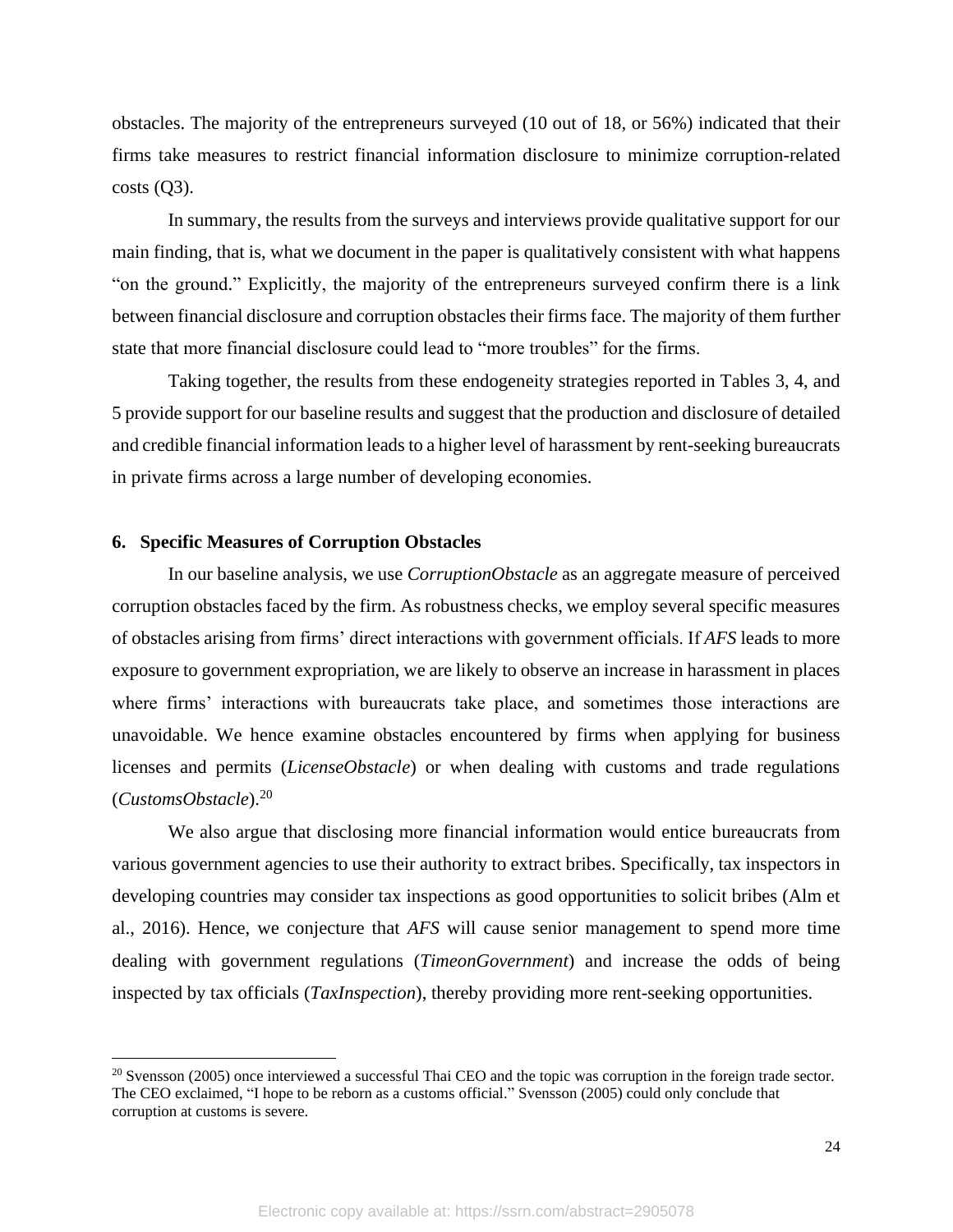As shown in Table 7, the coefficient of *AFS* is positive and significant across all four models, with or without country fixed effects. These results lend further support to our thesis in that they point to specific channels through which corrupt bureaucrats could use the disclosed financial information to increase their rent-seeking opportunities.

#### *[Insert Table 7 about here]*

#### **7. The Role of Institutional Development**

So far, we have assumed that *AFS* has a homogeneous effect on corruption obstacles across countries. But this effect likely hinges on the underlying institutions (Stulz, 2005; Durnev and Guriev, 2011). A large volume of literature has documented a direct positive relationship between a country's institutional development and economic growth at the country level as well as at the firm level (Knack and Keefer, 1995; La Porta et al., 2000; Beck et al., 2000; Acemoglu et al., 2001; Acemoglu and Johnson, 2005; Dyck and Zingales, 2004; Beck et al., 2005, Beck et al., 2006, Doidge et al., 2007, Harrison et al., 2014, among others). Since developing countries are characterized by low-quality institutions, a high level of public corruption, and low contracting efficiency, firms wary of government expropriation, unenforceable contracts, or unfair competitions will adopt less-than-optimal financial reporting practices. Therefore, we conjecture that a country's institution quality plays an important role in the relation between *AFS* and the degree of harassment by bureaucrats at the firm-level.

To measure country-level institutional quality, we employ three measures from Worldwide Governance Indicators (*CorruptionControl*, *GovernmentEffectiveness,* and *RuleofLaw*). These measures are estimates of a country's overall institutional ability to control public corruption. Higher values indicate better institutional quality and less government expropriation (see Appendix 2 for descriptions of these indices). As shown in Panel A of Table 1, these indices vary widely across our sample countries.

We now examine how the effect of *AFS* on corruption obstacles depends on the national level of institutional developments. We add to Equation (1) three interactions, *AFS\*CorruptionControl*, *AFS\* GovernmentEffectiveness*, or *AFS\*RuleofLaw*, and re-estimate the equation with OLS regressions in Table 8.

The coefficients of all three interaction terms are negative and significant. Thus, a country's corruption control, government effectiveness, and rule of law all play an important role in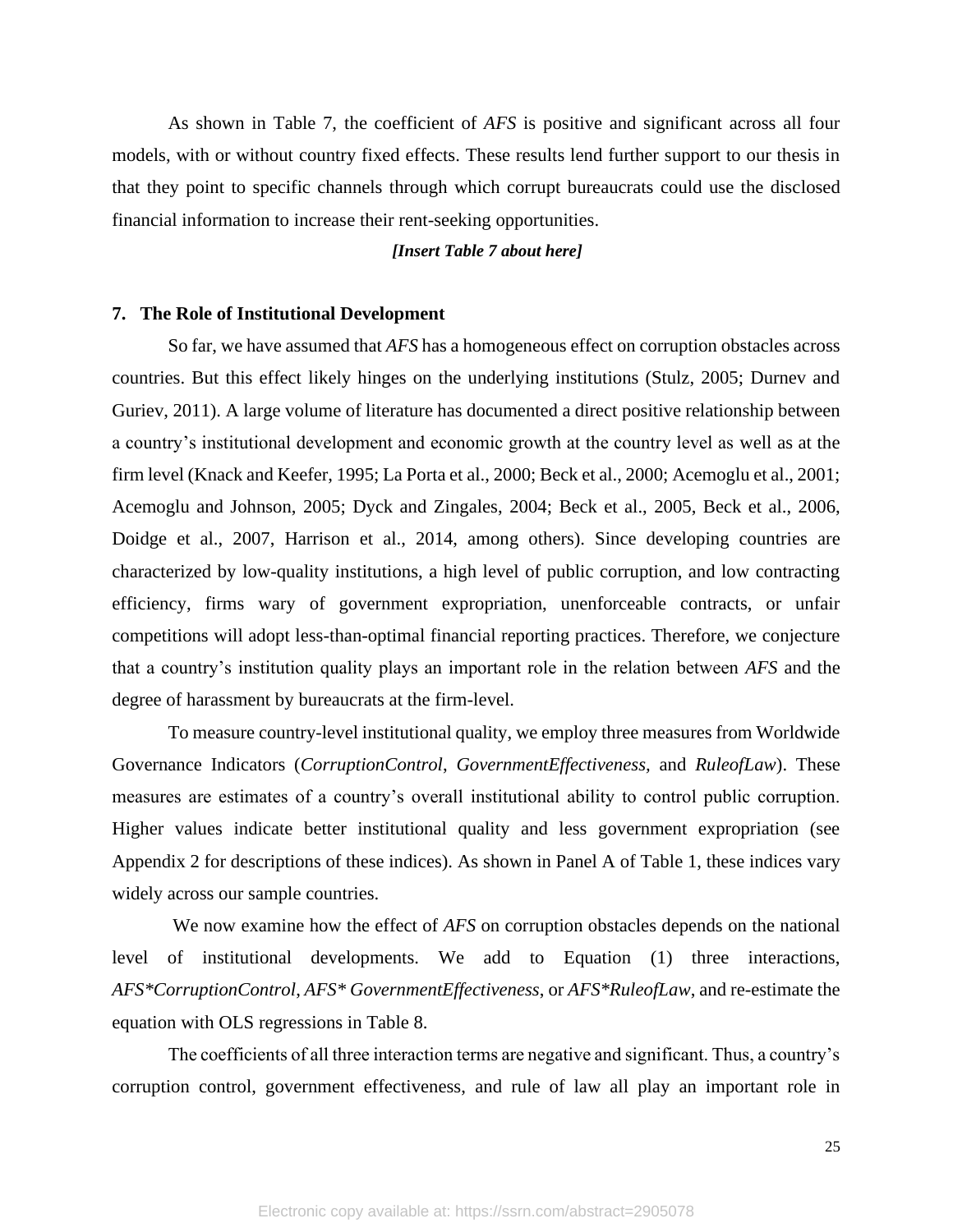moderating the *AFS*-CO relation. In other words, when a country's governance improves, the cost of government expropriation associated with *AFS* decreases. These results suggest that enhancing the country-level institutional quality can effectively constrain bureaucrats' rent-seeking and encourage firms' information disclosure.

#### *[Insert Table 8 about here]*

#### **8. Conclusions**

Using WBES data for about 150,000 firms in 143 developing countries from 2006–2019, we study financial reporting practices and their consequences. We focus on potential costs associated with *AFS* and document that *AFS* firms are associated with higher levels of corruption obstacles than non-*AFS* firms. Our results hold after various endogeneity tests and robustness checks. We further document that country-level institutional development has an important impact on the *AFS*-CO relationship.

Our study contributes to the literature by providing novel empirical evidence that *AFS* is linked to higher corruption obstacles at the firm level. This finding demonstrates that increased financial transparency bears important costs in exposing the firm to government expropriation, as a rent-seeking bureaucrat utilizes the disclosed financials to maximize the level of harassment (Bliss and Tella, 1997; Svensson, 2003; and Fisman and Svensson, 2007). The dark side of exposing firms to government expropriation is rarely explored empirically in the literature (Leuz and Wysocki, 2008), and our study usefully fills this literature gap. Our empirical findings are also supported by the survey and interview responses we obtained from entrepreneurs who operate businesses in developing countries.

Our paper also contributes by finding that country-level institution quality plays an essential role in the relationship between financial reporting practices and firm-level business obstacles faced by private firms in developing countries. This finding nicely illustrates the complementary relationship between financial disclosure and institutional background, which is also underexplored in the literature but emphasized by Leuz and Wysocki (2008) in their survey.

Our paper illustrates that increased firm financial transparency via the production of detailed and credible financial information, is related to the increased risk of government expropriation. As firm financial information becomes more readily available, government expropriations (i.e., corruption obstacles) become more severe, especially in countries with poor institutional quality. The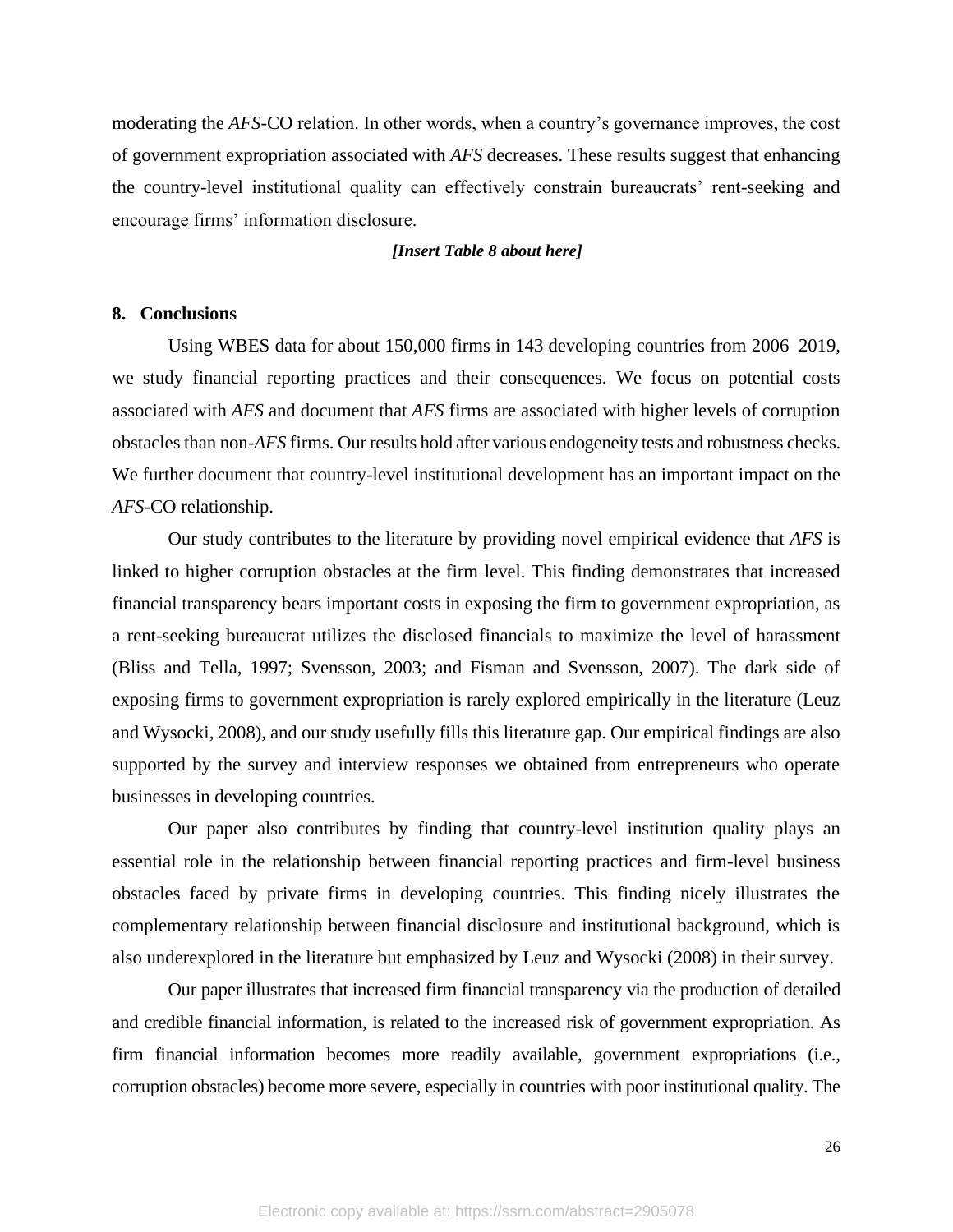results thus support Acemoglu and Johnson (2005) on the overwhelming importance of constraining government expropriation.

Finally, our results have policy implications. Specifically, as shown in Table IA3, more developing countries have started to adopt rules that require firms to audit financial statements under the implicit assumption that in general, information disclosure benefits firms. However, our findings that show a potential dark side of producing audited financial statements and imply that not all these country-level mandatory disclosure requirements unambiguously benefit firms, especially if the country has weak institution quality. Indeed, our evidence of firms choosing not to trigger the audit requirement by limiting the number of their employees suggests that firms are willing to forgo some growth opportunities to avoid potential costs associated with producing audited financial statements.

Our paper represents a step forward in understanding private firms' financial disclosure decisions and their consequences in developing countries. As more data becomes available, especially firm-level panel data on investment returns and change of ownership/investor types, scholars can help advance this understanding in future research in two important areas. First, given that the literature provides mixed evidence on how corruption affects returns to investment and investment efficiency (e.g., Campos et al., 1999; Cumming et al., 2010; O'Toole and Tarp, 2014; Zheng and Xiao, 2020), it would be helpful to examine the impact of the disclosure-induced cost of corruption on firm growth and investment efficiency, as this empirical evidence will help answer questions concerning the net impact of information transparency when firms operate in corrupting environment. Another interesting question would be that when governance fails at the country level, are there alternative governance mechanisms that can alleviate the negative impact? Existing literature suggests that active private equity fund managers that bring about organizational change in their investees can alleviate the expected costs of corruption (e.g., Cressy et al., 2007; Cumming, 2008; Cumming et al., 2010). Future research may investigate whether and how active institutional investors affect the costs and benefits of information disclosure in countries with different levels of corruption.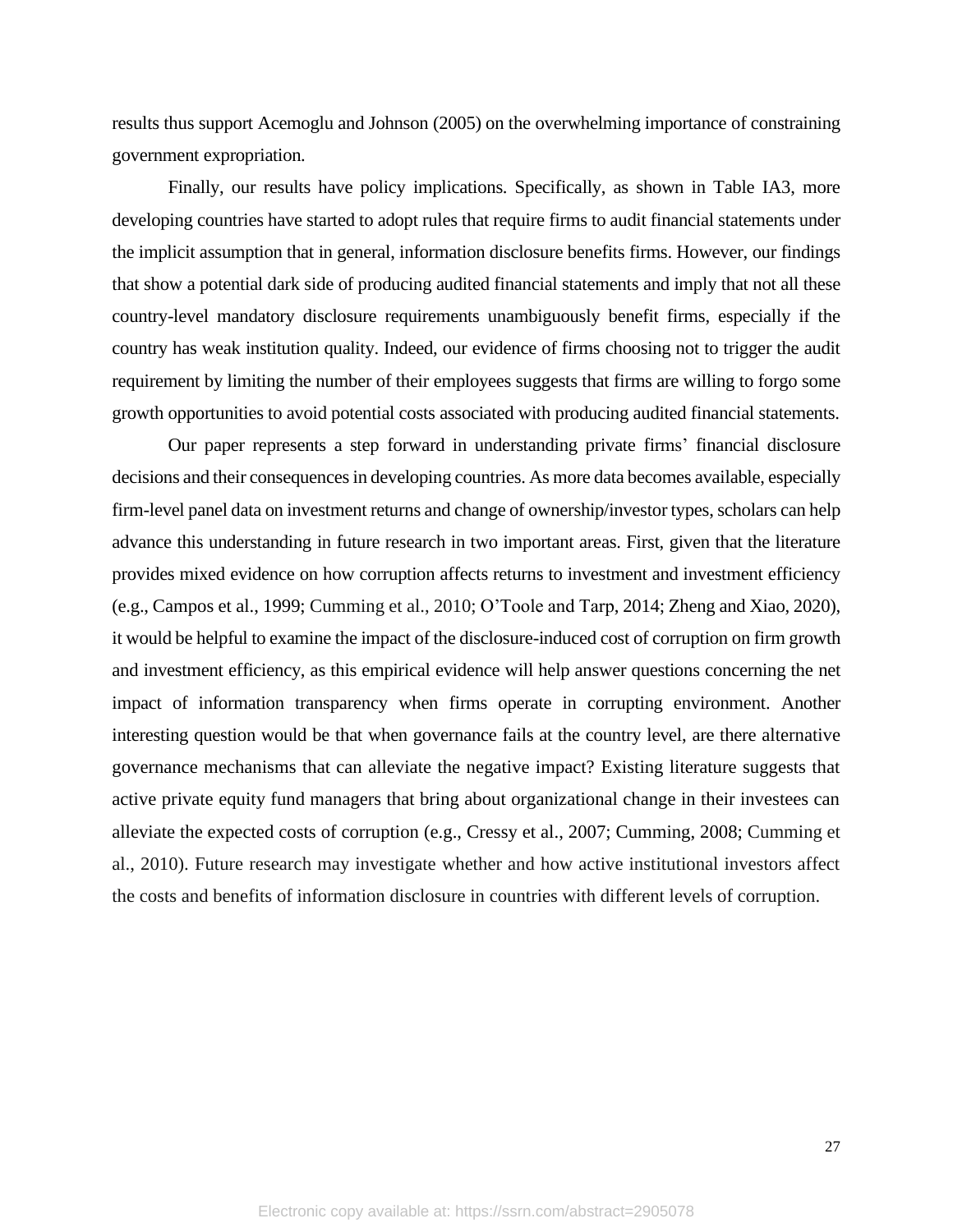#### **References**

Acemoglu, D., Johnson, S., 2005. Unbundling institutions. Journal of Political Economy, 113(5), 949–995.

- Acemoglu, D., Johnson, S., Robinson, J.A., 2001. The colonial origins of comparative development: An empirical investigation. American Economic Review, 91(5), 1369–1401.
- Admati, A.R., Pfleiderer, P., 2000. Forcing firms to talk: Financial disclosure regulation and externalities. Review of Financial Studies, 13(3), 479–519.
- Akerlof, G., 1970. The markets for lemons: Quality uncertainty and the market mechanism. Quarterly Journal of Economics, 84, 488–500.
- Akins, B., Dou, Y., Ng, J., 2017. Corruption in bank lending: The role of timely loan loss recognition. Journal of Accounting and Economics, 63(2-3), 454–478.
- Allee, K.D., Yohn, T.L., 2009. The demand for financial statements in an unregulated environment: An examination of the production and use of financial statements by privately held small businesses. Accounting Review, 84(1), 1–25.
- Alm, J., Martinez-Vazquez, J., McClellan, C., 2016. Corruption and firm tax evasion. Journal of Economic Behavior & Organization, 124, 146–163.
- Bac, M., 2001. Corruption, connections and transparency: Does a better screen imply a better scene? Public Choice, 107(1–2), 87–96.
- Bardhan, P., 1997. Corruption and development: A review of issues. Journal of Economic Literature, 35(3), 1320– 1346.
- Barth, J.R., Lin, C., Lin, P., Song, F.M., 2009. Corruption in bank lending to firms: Cross-country micro evidence on the beneficial role of competition and information sharing. Journal of Financial Economics, 91(3), 361– 388.
- Becht, M., Polo, A,. Rossi, S., 2016. Does mandatory shareholder voting prevent bad acquisitions?. The Review of financial studies, 29(11), 3035-3067.
- Beck, T., Demirgüç-Kunt, A., Levine, R., 2006. Bank supervision and corruption in lending. Journal of Monetary Economics, 53(8), 2131–2163.
- Beck, T., Demirgüç‐Kunt, A.S.L.I., Maksimovic, V., 2005. Financial and legal constraints to growth: Does firm size matter? Journal of Finance, 60(1), 137–177.
- Beck, T., Levine, R., Loayza, N., 2000. Finance and the Sources of Growth. Journal of Financial Economics, 58(1- 2), 261–300.
- Becker-Blease, J. R., Kaen, F. R., Etebari, A., Baumann, H., 2010. Employees, firm size and profitability of US manufacturing industries. Investment Management and Financial Innovations.
- Berger, P.G., Minnis, M., Sutherland, A., 2017. Commercial lending concentration and bank expertise: Evidence from borrower financial statements. Journal of Accounting and Economics, 64(2–3), 253–277.
- Berger, P.G., Hann, R.N., 2007. Segment profitability and the proprietary and agency costs of disclosure. Accounting Review, 82(4), 869–906.
- Bliss, C., Tella, R.D., 1997. Does competition kill corruption? Journal of Political Economy, 105(5), 1001–1023.
- Boone, A.L.,White, J.T., 2015. The effect of institutional ownership on firm transparency and information production. Journal of Financial Economics, 117(3), 508-533.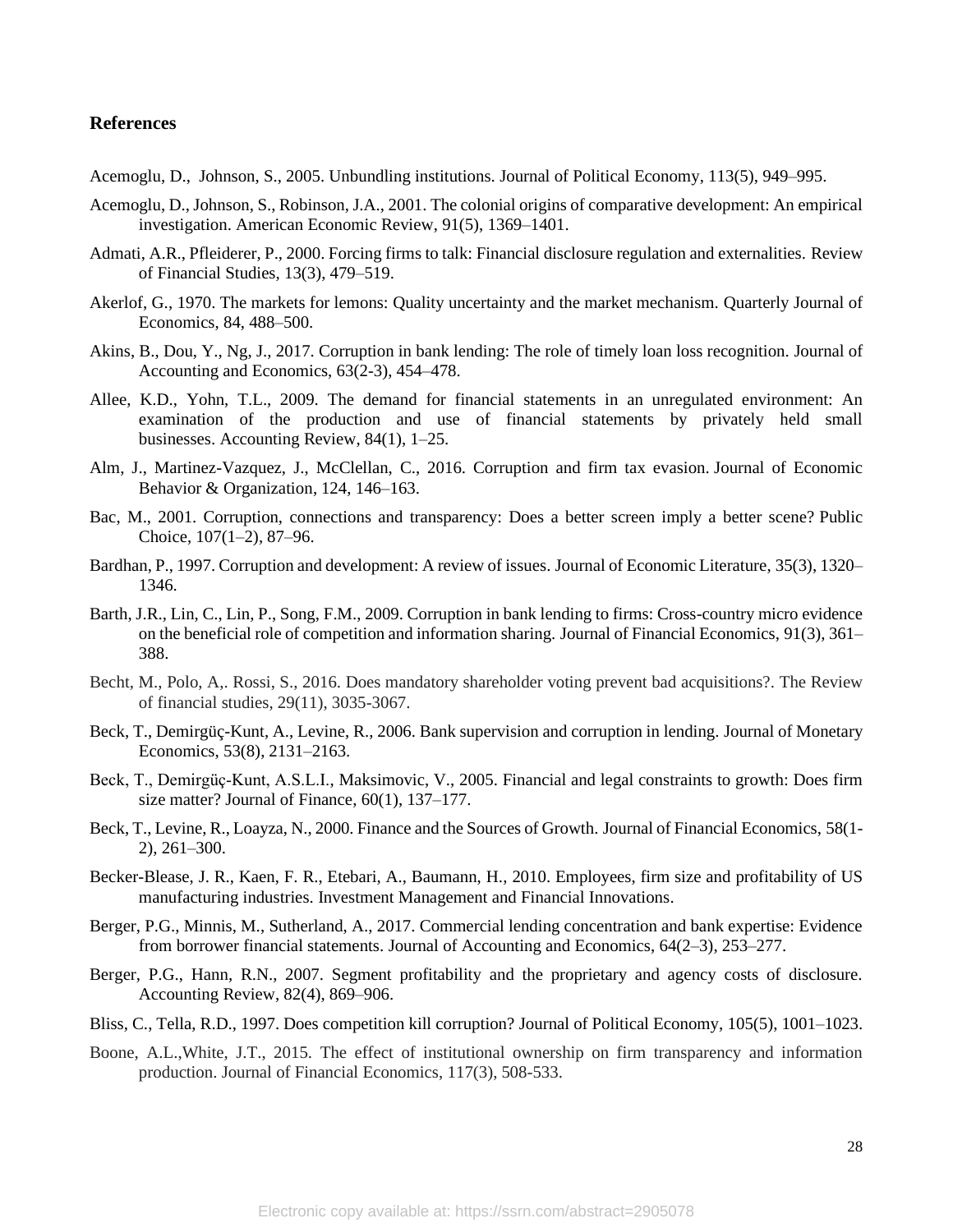- Bushman, R.M., Smith, A., 2003. Transparency, financial accounting information, and corporate governance. Economic Policy Review, 9(Apr), 65–87.
- Cadot, O., 1987. Corruption as a Gamble. Journal of Public Economics, 33(2), 223–244.
- Cai, H., Fang, H., Xu, L.C., 2011. Eat, drink, firms, government: An investigation of corruption from the entertainment and travel costs of Chinese firms. The Journal of Law and Economics, 54(1), 55–78.
- Calonico, S., Cattaneo, M. D., Titiunik, R., 2014. Robust data-driven inference in the regression-discontinuity design. The Stata Journal, 14(4), 909-946.
- Campos, J. E., Lien, D., Pradhan, S., 1999. The impact of corruption on investment: Predictability matters. World development, 27(6), 1059-1067.
- Cassar, G., 2011. Discussion of the value of financial statement verification in debt financing: Evidence from private US firms. Journal of Accounting Research, 49(2), 507–528.
- Chen, F., Hope, O.K., Li, Q., Wang, X., 2011. Financial reporting quality and investment efficiency of private firms in emerging markets. Accounting Review, 86(4), 1255–1288.
- Cheng, C.A., Sun, W., Ye, K., Zhang, N., 2020. The effect of auditing on promoting exports: Evidence from private firms in emerging markets. Management Science, 66(4), 1692–1716.
- Clarke, G.R., Xu, L.C., 2004. Privatization, competition, and corruption: How characteristics of bribe takers and payers affect bribes to utilities. Journal of Public Economics, 88(9-10), 2067–2097.
- Cressy, R., Munari, F., Malipiero, A., 2007. Playing to their strengths? Evidence that specialization in the private equity industry confers competitive advantage. Journal of Corporate Finance, 13(4), 647-669.
- Cumming, D., 2008. Contracts and exits in venture capital finance. The Review of Financial Studies, 21(5), 1947- 1982.
- Cumming, D., Fleming, G., Johan, S., Takeuchi, M., 2010. Legal Protection, Corruption and Private Equity Returns in Asia. Journal of Business Ethics, 95, 173-193.
- Cuñat, V., Gine, M., Guadalupe, M., 2012. The vote is cast: The effect of corporate governance on shareholder value. The Journal of Finance, 67(5), 1943-1977.
- Cuñat, V., Giné, M., Guadalupe, M., 2020. Price and Probability: Decomposing the Takeover Effects of Anti‐ Takeover Provisions. The Journal of Finance, 75, pp.2591-2629.
- Cull, R., Xu, L.C., 2005. Institutions, ownership, and finance: The determinants of profit reinvestment among Chinese firms. Journal of Financial Economics, 77(1), 117–146.
- DeAngelo, L.E., 1988. Managerial competition, information costs, and corporate governance: The use of accounting performance measures in proxy contests. Journal of Accounting and Economics, 10(1), 3–36.
- DeFond, M., Zhang, J., 2014. A review of archival auditing research. Journal of Accounting and Economics, 58(2–3), 275–326.
- Diamond, D.W., 1985. Optimal release of information by firms. Journal of Finance, 40(4), 1071–1094.
- Doidge, C., Karolyi, G.A., Stulz, R.M., 2007. Why do countries matter so much for corporate governance? Journal of Financial Economics, 86(1), 1–39.
- Doğan, M., 2013. Does firm size affect the firm profitability? Evidence from Turkey. Research Journal of Finance and Accounting, 4(4), 53-59.
- Dunne, T., Roberts, M.J., Samuelson, L., 1988. Patterns of firm entry and exit in US manufacturing industries. RAND Journal of Economics, 495–515.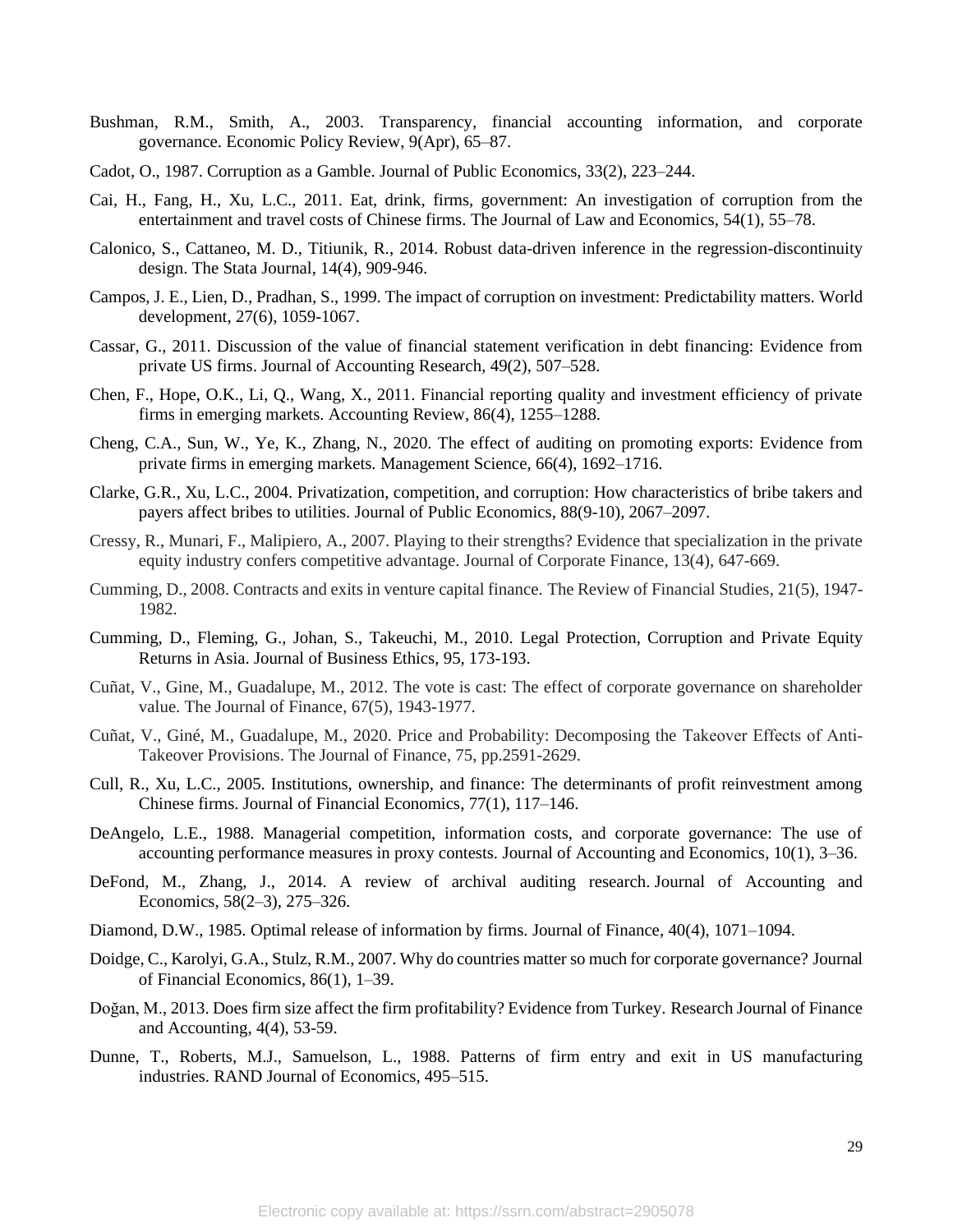- Durnev, A., Fauver, L., 2011, November. Stealing from thieves: Expropriation risk, firm governance, and performance. In 2nd Annual Conference on Empirical Legal Studies Paper.
- Durnev, A., Guriev, S., 2011. Expropriation risk and firm growth: A corporate transparency channel. Available at SSRN 1320966.
- Durnev, A., Errunza, V., Molchanov, A., 2009. Property rights protection, corporate transparency, and growth. Journal of International Business Studies, 40(9), 1533–1562.
- Dyck, A., Zingales, L., 2004. Private benefits of control: An international comparison. Journal of Finance, 59(2), 537–600.
- Estrin, S., Hanousek, J., Kocenda, E., Svejnar, J., 2009. The effects of privatization and ownership in transition economies. Journal of Economic Literature, 47(3), 699–728.
- Fan, J.P., Wong, T.J., 2005. Do external auditors perform a corporate governance role in emerging markets? Evidence from East Asia. Journal of Accounting Research, 43(1), 35–72.
- Fisman, R., Svensson, J., 2007. Are corruption and taxation really harmful to growth? Firm level evidence. Journal of Development Economics, 83(1), 63–75.
- Focke, F., Maug, E., Niessen-Ruenzi, A., 2017. The impact of firm prestige on executive compensation. Journal of Financial Economics, 123(2), 313-336.
- Francis, J.R., Khurana, I.K., Martin, X., Pereira, R., 2011. The relative importance of firm incentives versus country factors in the demand for assurance services by private entities. Contemporary Accounting Research, 28(2), 487–516.
- Glaeser, E. L., Shleifer, A., 2002. Legal origins. The Quarterly Journal of Economics, 117(4), 1193-1229.
- Graeff, P., Mehlkop, G., 2003. The impact of economic freedom on corruption: different patterns for rich and poor countries. European Journal of Political Economy, 19(3), 605-620.
- Guedhami, O., Pittman, J.A., Saffar, W., 2009. Auditor choice in privatized firms: Empirical evidence on the role of state and foreign owners. Journal of Accounting and Economics, 48(2-3), 151–171.
- Guedhami, O., Pittman, J.A., 2006. Ownership concentration in privatized firms: The role of disclosure standards, auditor choice, and auditing infrastructure. Journal of Accounting Research, 44(5), 889–929.
- Guo, R.J., Lev, B., Zhou, N., 2004. Competitive costs of disclosure by biotech IPOs. Journal of Accounting Research, 42(2), 319–355.
- Harrison, A.E., Lin, J.Y., Xu, L.C., 2014. Explaining Africa's (dis)advantage. World Development, 63, 59–77.
- Hope, O.K., Thomas, W., Vyas, D., 2011. Financial credibility, ownership, and financing constraints in private firms. Journal of International Business Studies, 42(7), 935–957.
- Hughes, J.S., Liu, J., Liu, J., 2007. Information asymmetry, diversification, and cost of capital. Accounting Review, 82(3), 705–729.
- Husted, B. W., 1999. Wealth, culture, and corruption. Journal of international business studies, 30(2), 339-359.
- Johnson, S., Kaufmann, D., Zoido-Lobaton, P., 1998. Regulatory discretion and the unofficial economy. American Economic Review, 88(2), 387–392.
- Khurana, I.K., Pereira, R., Martin, X., 2006. Firm growth and disclosure: An empirical analysis. Journal of Financial and Quantitative Analysis, 357–380.
- Knack, S., Keefer, P., 1995. Institutions and economic performance: cross-country tests using alternative institutional measures. Economics & Politics, 7(3), 207–227.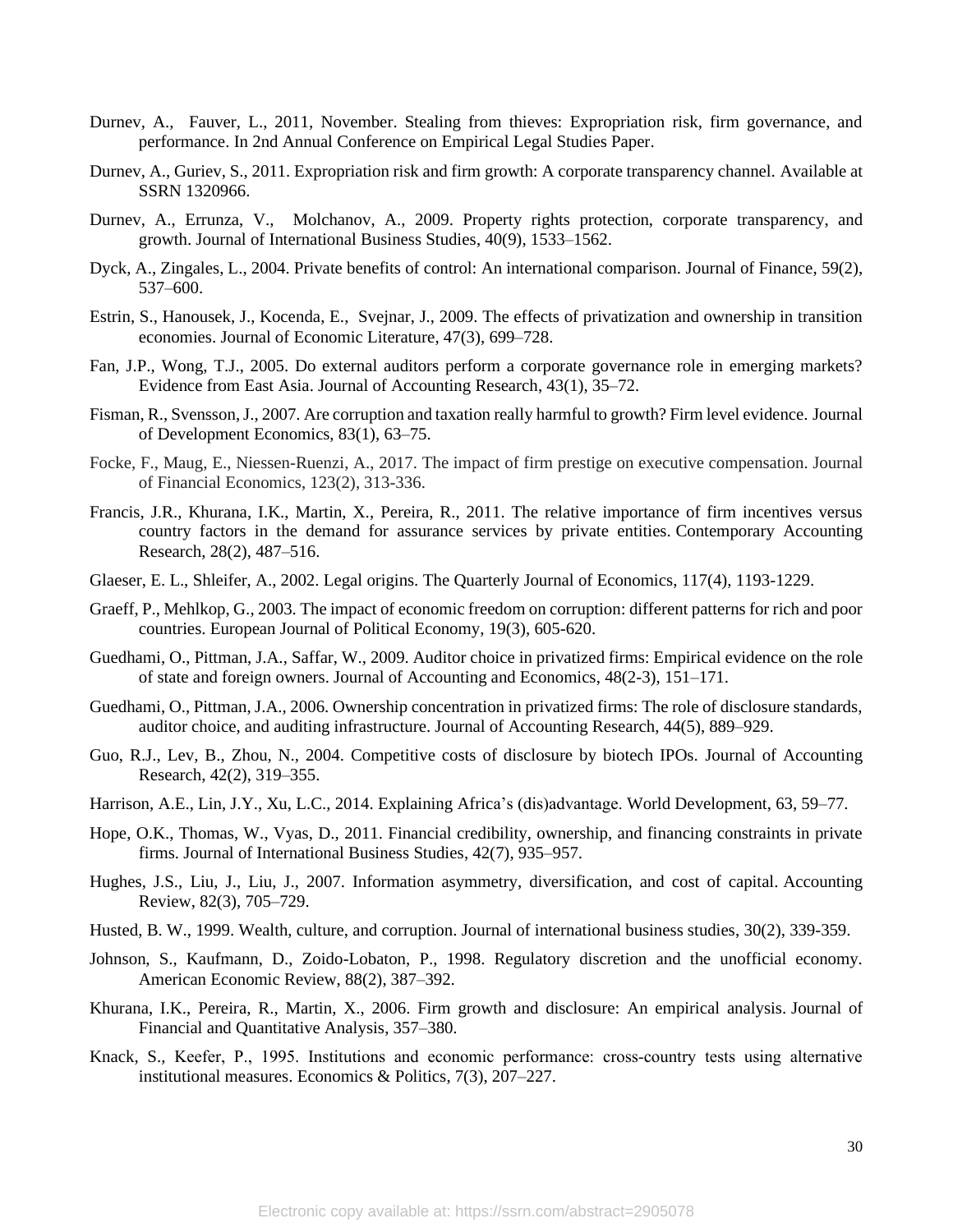- Knack, S., Xu, L.C., 2017. Unbundling institutions for external finance: Worldwide firm-level evidence. Journal of Corporate Finance, 44, 215–232.
- La Porta, R., Lopez-de-Silanes, F., Shleifer, A., Vishny, R., 1999. The quality of government. The Journal of Law, Economics, and Organization, 15(1), 222-279.
- La Porta, R., Lopez-de-Silanes, F., Shleifer, A., Vishny, R., 2000. Investor protection and corporate governance. Journal of Financial Economics, 58(1-2), 3–27.
- La Porta, R., Shleifer, A., 2014. Informality and development. Journal of Economic Perspectives, 28(3), 109-126.
- Lambert, R., Leuz, C., Verrecchia, R.E., 2007. Accounting information, disclosure, and the cost of capital. Journal of Accounting Research, 45(2), 385–420.
- Lemmon, M.L., Lins, K.V., 2003. Ownership structure, corporate governance, and firm value: Evidence from the East Asian financial crisis. Journal of Finance, 58(4), 1445–1468.
- Leuz, C., Wysocki, P.D., 2008. Economic consequences of financial reporting and disclosure regulation: A review and suggestions for future research. Available at SSRN 1105398.
- Leuz, C., Verrecchia, R.E., 2000. The economic consequences of increased disclosure. Journal of Accounting Research, 91–124.
- Li, K., Liu, T., Wu, J., 2018. Vote avoidance and shareholder voting in mergers and acquisitions. The Review of Financial Studies, 31(8), 3176-3211.
- Li, H., Xu, L.C., Zou, H.F., 2000. Corruption, income distribution, and growth. Economics & Politics, 12(2), 155– 182.
- Malenko, N., Shen, Y., 2016. The role of proxy advisory firms: Evidence from a regression-discontinuity design. The Review of Financial Studies, 29(12), 3394-3427.
- Mauro, P., 1995. Corruption and growth. Quarterly Journal of Economics, 110(3), 681–712.
- McCrary, J., 2008. Manipulation of the running variable in the regression discontinuity design: A density test. Journal of Econometrics, 142(2), 698-714.
- Megginson, W.L., Netter, J.M., 2001. From state to market: A survey of empirical studies on privatization. Journal of Economic Literature, 39(2), 321–389.
- Minnis, M., Sutherland, A., 2017. Financial statements as monitoring mechanisms: Evidence from small commercial loans. Journal of Accounting Research, 55(1), 197–233.
- Minnis, M., 2011. The value of financial statement verification in debt financing: Evidence from private US firms. Journal of Accounting Research, 49(2), 457–506.
- Murphy, K.M., Shleifer, A., Vishny, R.W., 1993. Why is rent-seeking so costly to growth? American Economic Review, 83(2), 409–414.
- Olken, B. A., Pande, R., 2012. Corruption in developing countries. Annu. Rev. Econ., 4(1), 479-509.
- O'Toole, C. M., Tarp, F., 2014. Corruption and the efficiency of capital investment in developing countries. Journal of International Development, 26(5), 567-597.
- Papadogonas, T.A., 2007. The financial performance of large and small firms: evidence from Greece. International Journal of Financial Services Management, 2(1-2), 14-20.
- Peisakhin, L., 2012. Transparency and corruption: Evidence from India. The Journal of Law and Economics, 55(1), 129-149.
- Rose-Ackerman, S., 1975. The economics of corruption. Journal of Public Economics, 4(2), 187–203.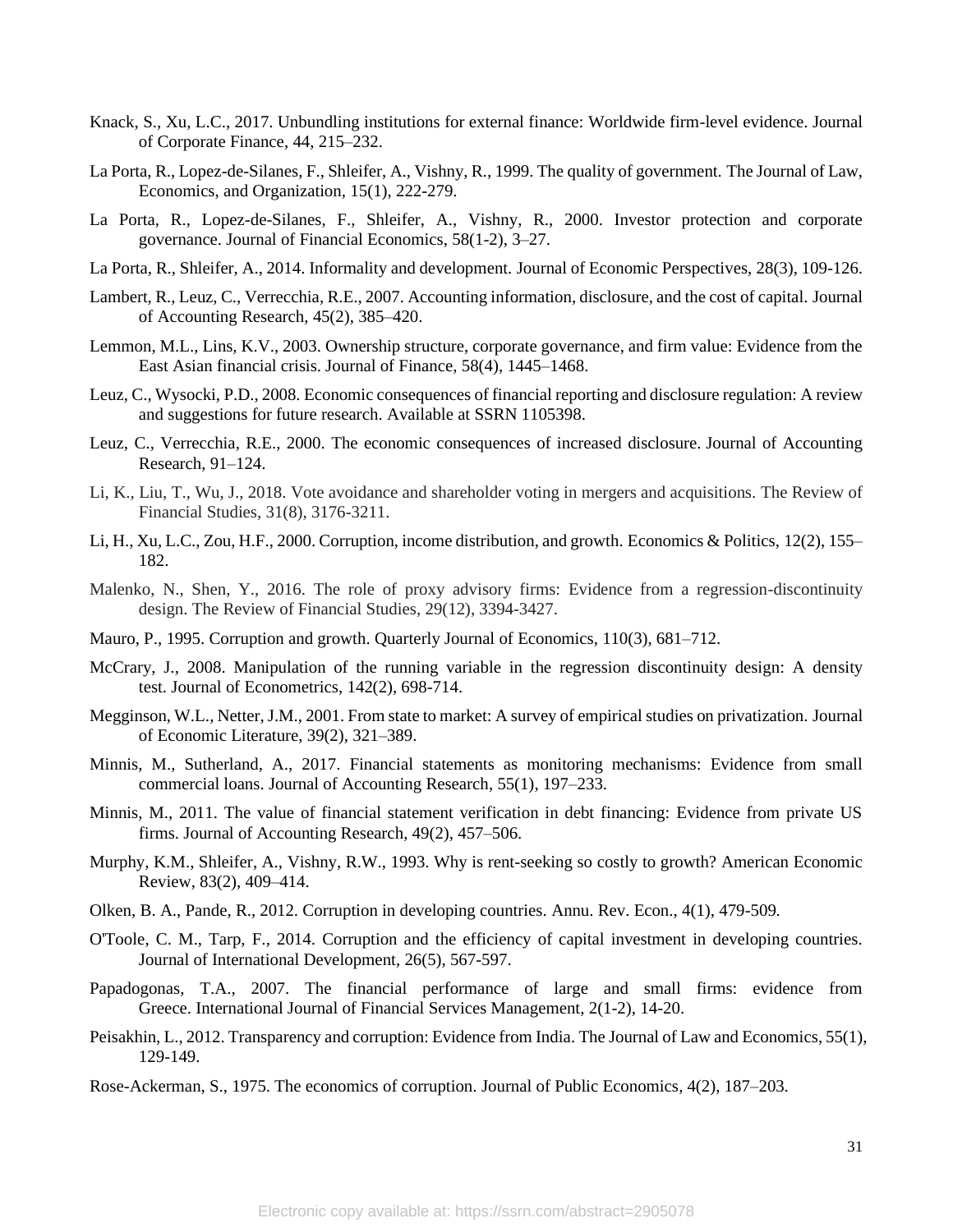- Schiffer, M., Weder, B., 2001. Firm size and the business environment: worldwide survey results (Vol. 43). World Bank Publications.
- Shleifer, A., Vishny, R.W., 1994. Politicians and firms. The quarterly journal of economics, 109(4), 995-1025.
- Stulz, R.M., 2005. The limits of financial globalization. Journal of Finance, 60(4), 1595–1638.
- Svensson, J., 2005. Eight questions about corruption. Journal of Economic Perspectives, 19(3), 19–42.
- Svensson, J., 2003. Who must pay bribes, and how much? Evidence from a cross-section of firms. Quarterly Journal of Economics, 118(1), 207–230.
- Verrecchia, R., 2001. Essays on Disclosure. Journal of Accounting and Economics 32, 97–180.
- Watts, R., J. Zimmerman, 1986. Positive Theory of Accounting. Englewood Cliffs, NJ: Prentice Hall.
- Watts, R.L., Zimmerman, J.L., 1978. Towards a positive theory of the determination of accounting standards. Accounting Review, 112–134.
- Wei, S.J., 2000. How taxing is corruption on international investors? Review of Economics and Statistics, 82(1), 1–11.
- Williamson, O., 1985. The economic institutions of capitalism: Firms, markets, relational contracting. New York: Free Press.
- Xu, L.C., 2011. The effects of business environments on development: A survey of new firm-level evidence. World Bank Research Observer 26 (2), 310–340.
- Yazdanfar, D., 2013. Profitability determinants among micro firms: evidence from Swedish data. International Journal of Managerial Finance.
- Zheng, B., Xiao, J., 2020. Corruption and Investment: Theory and Evidence from China. Journal of Economic Behavior & Organization, 175, 40-54.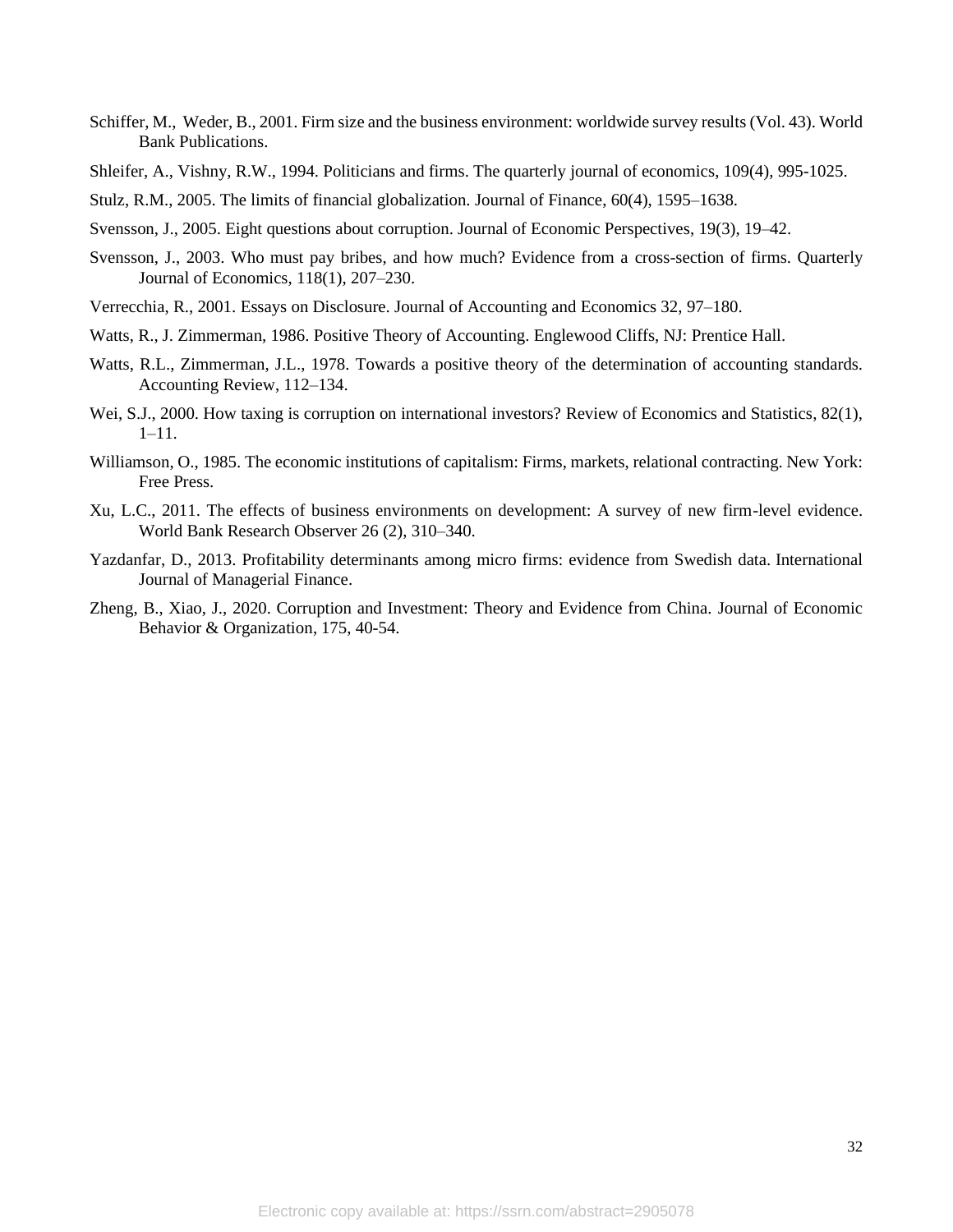#### **Figure 1. McCray Density Plot**

Panels A and B depict the regression discontinuity (RD) density on the left and right sides of the cutoff point, using the local linear regression model and the quadratic polynomial model, respectively. P indicates that the density estimators are constructed using the  $p<sup>th</sup>$  order of the local-polynomial. H indicates that the density estimators are constructed with the bandwidth (h) on the left and right sides of the cutoff point. Distance equals the number of employees minus the threshold. The null hypothesis of the test assumes that Distance has no density discontinuity around the cutoff point. If firms do not manipulate their number of employees around the auditing threshold, the distribution of Distance should be smooth around the threshold.

Panel A: Local linear regression model



Panel B: Quadratic polynomial model

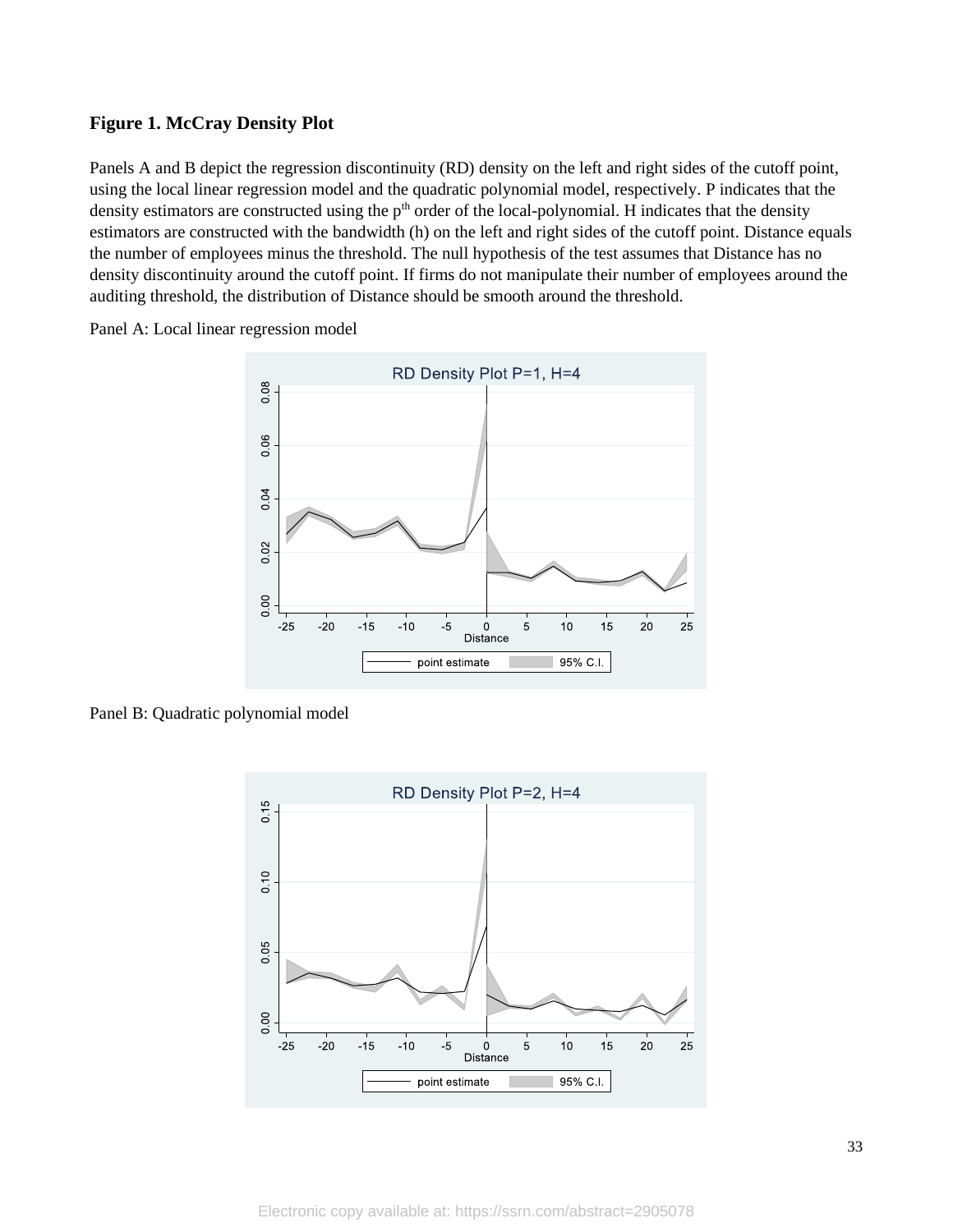#### **Figure 2. Corruption Obstacles around the Auditing Threshold**

Figures A and B depict the corruption obstacles below and above the mandatory auditing threshold, using the local linear regression model and the quadratic polynomial model, respectively. Distance equals the number of employees minus the auditing threshold.

Panel A: Local linear regression model



Panel B: Quadratic polynomial model

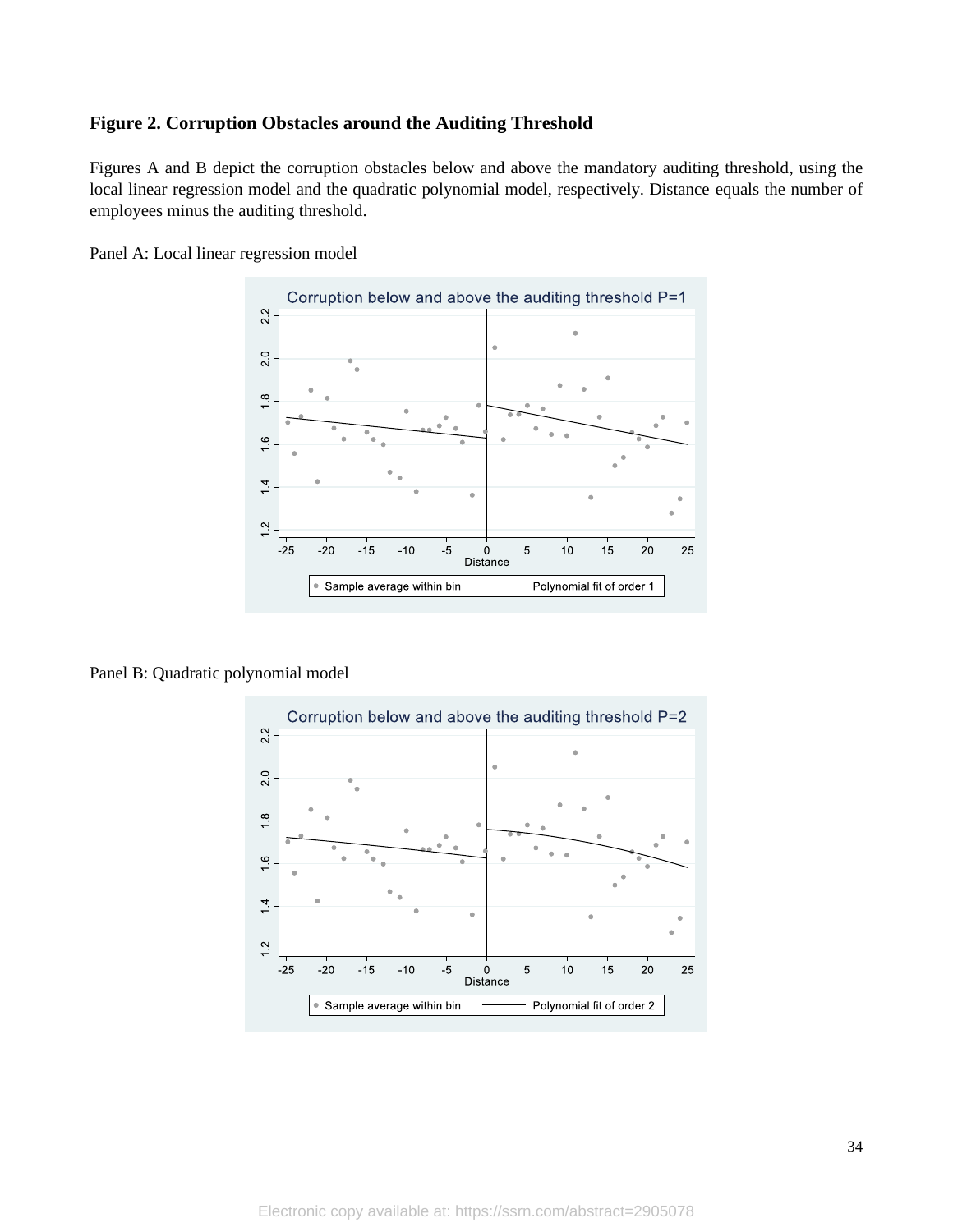#### **Table 1: Summary Statistics**

This table reports the summary statistics of our sample. Panel A presents the summary statistics of all variables used in our study. Detailed variable definitions and sources are given in Appendix 2. Panel B reports the summary statistics for audited and unaudited firms in the subsamples. The column "*T*-test" reports the two-tail *t*-statistics of two-sample *t*-tests comparing the means of audited and unaudited firms. \*\*\*, \*\*, and \* indicate statistical significances at the 1%, 5%, and 10% levels, respectively.

| Panel A: Summary statistics for the full sample |                  |       |                  |                |                  |                |  |  |  |  |
|-------------------------------------------------|------------------|-------|------------------|----------------|------------------|----------------|--|--|--|--|
|                                                 | $\boldsymbol{N}$ | Mean  | Median           | <b>SD</b>      | Min              | Max            |  |  |  |  |
| <b>Firm level variables</b>                     |                  |       |                  |                |                  |                |  |  |  |  |
| <b>AFS</b>                                      | 148,199          | 0.51  | 1                | 0.50           | $\boldsymbol{0}$ | 1              |  |  |  |  |
| CorruptionObstacle                              | 145,301          | 1.71  | $\overline{2}$   | 1.49           | $\overline{0}$   | $\overline{4}$ |  |  |  |  |
| CorruptionDummy                                 | 145,301          | 0.52  | 1                | 0.50           | $\boldsymbol{0}$ | 1              |  |  |  |  |
| LicenseObstacle                                 | 145,553          | 1.06  | 1                | 1.20           | $\theta$         | $\overline{4}$ |  |  |  |  |
| CustomsObstacle                                 | 136,994          | 1.00  | $\boldsymbol{0}$ | 1.22           | $\theta$         | $\overline{4}$ |  |  |  |  |
| <b>TimeonGovernment</b>                         | 139,453          | 10.73 | 3                | 19             | $\boldsymbol{0}$ | 100            |  |  |  |  |
| <b>TaxCheckDummy</b>                            | 149,307          | 0.58  | 1                | $\overline{0}$ | $\overline{0}$   | 1              |  |  |  |  |
| FirmSize                                        | 150,162          | 97.89 | 20               | 468.67         | 1                | 64,000         |  |  |  |  |
| FirmAge                                         | 148,909          | 18.35 | 14               | 15.95          | 1                | 340            |  |  |  |  |
| Experience                                      | 147,009          | 17.50 | 15               | 11.18          | $\overline{0}$   | 75             |  |  |  |  |
| Government                                      | 148,728          | 0.01  | $\boldsymbol{0}$ | 0.07           | $\Omega$         | 1              |  |  |  |  |
| Foreign                                         | 148,675          | 0.08  | $\boldsymbol{0}$ | 0.25           | $\overline{0}$   | 1              |  |  |  |  |
| Compete                                         | 129,918          | 0.50  | 1                | 0.50           | $\theta$         | 1              |  |  |  |  |
| Exporter                                        | 149,171          | 0.17  | $\boldsymbol{0}$ | 0.38           | $\boldsymbol{0}$ | 1              |  |  |  |  |
| CapitalExpenditure                              | 149,578          | 0.44  | $\boldsymbol{0}$ | 0.50           | $\theta$         | 1              |  |  |  |  |
| Public                                          | 149,842          | 0.05  | $\boldsymbol{0}$ | 0.22           | $\boldsymbol{0}$ | 1              |  |  |  |  |
| Company                                         | 149,842          | 0.42  | $\boldsymbol{0}$ | 0.49           | $\overline{0}$   | 1              |  |  |  |  |
| NonCompany                                      | 149,842          | 0.53  | $\mathbf{1}$     | 0.50           | $\overline{0}$   | 1              |  |  |  |  |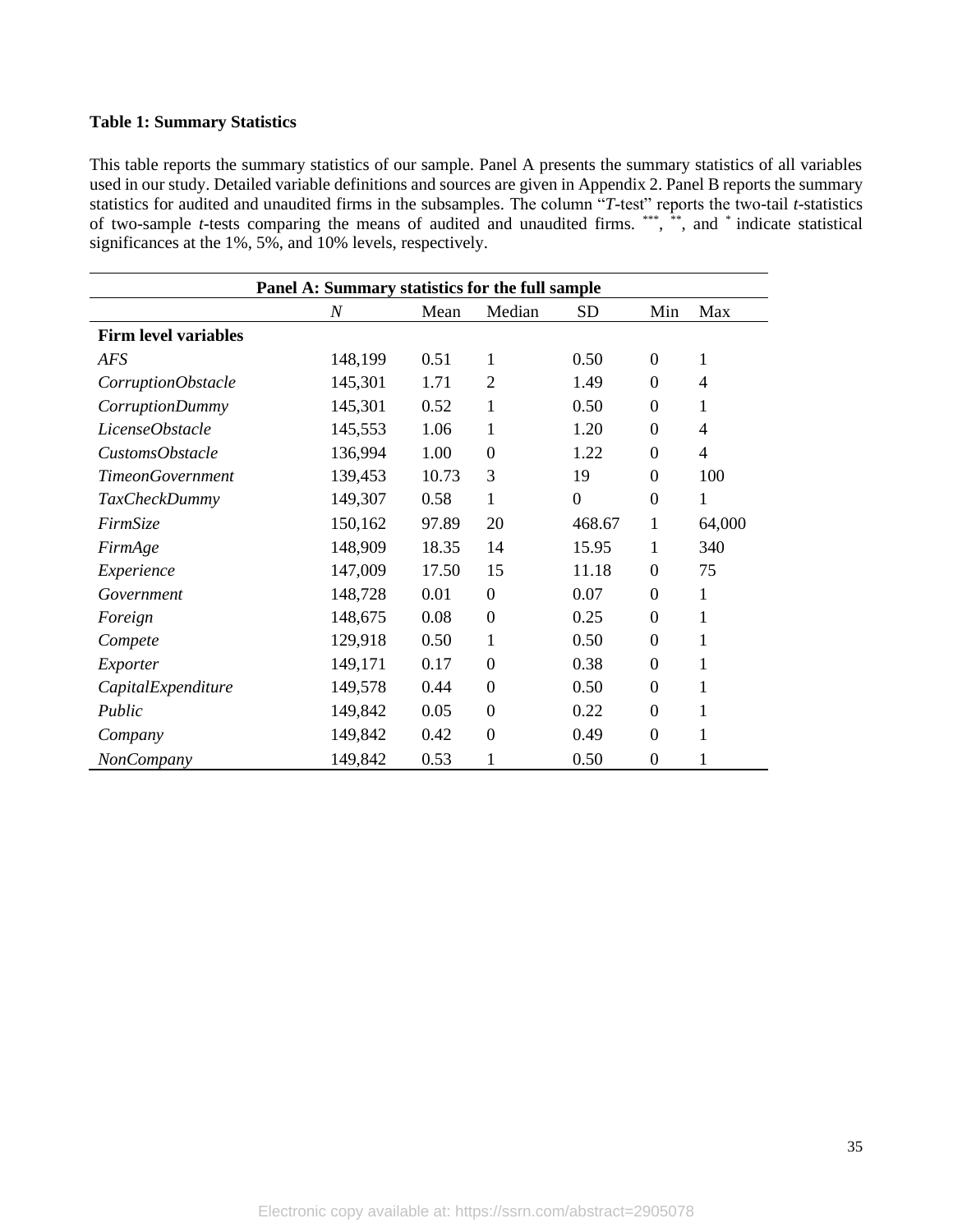| <b>Panel A-Continued</b>       |                  |         |                  |           |                  |              |  |  |  |
|--------------------------------|------------------|---------|------------------|-----------|------------------|--------------|--|--|--|
|                                | $\boldsymbol{N}$ | Mean    | Median           | <b>SD</b> | Min              | Max          |  |  |  |
| <b>Country level variables</b> |                  |         |                  |           |                  |              |  |  |  |
| $Ln_GDP$                       | 150,953          | 25.27   | 25.23            | 1.99      | 19.48            | 29.53        |  |  |  |
| Ln_GDPperCapita                | 150,953          | 8.07    | 8.04             | 1.08      | 5.40             | 10.89        |  |  |  |
| <b>GDPGrowth</b>               | 150,953          | 4.44    | 4.79             | 3.70      | $-25.91$         | 19.68        |  |  |  |
| Inflation                      | 142,256          | 7.19    | 6.58             | 5.89      | $-2.41$          | 59.22        |  |  |  |
| PrivateCredit                  | 146,792          | 38.84   | 31.15            | 40.55     | 1.09             | 972.21       |  |  |  |
| CorruptionControl              | 151,219          | $-0.48$ | $-0.52$          | 0.62      | $-1.59$          | 2.29         |  |  |  |
| GovernmentEffectiveness        | 151,219          | $-0.32$ | $-0.34$          | 0.61      | $-1.69$          | 1.91         |  |  |  |
| RuleofLaw                      | 151,219          | $-0.45$ | $-0.47$          | 0.61      | $-1.83$          | 1.97         |  |  |  |
| GovernmentIntegrity            | 144,742          | 32.17   | 31               | 11.59     | 10               | 93           |  |  |  |
| <i>FinancialFreedom</i>        | 143,670          | 46.77   | 50               | 15.95     | 10               | 80           |  |  |  |
| <b>BusinessFreedom</b>         | 144,742          | 59.93   | 61               | 13.06     | 20               | 93           |  |  |  |
| LegalEnglish                   | 145,197          | 0.30    | $\boldsymbol{0}$ | 0.46      | $\boldsymbol{0}$ | 1            |  |  |  |
| LegalFrench                    | 145,197          | 0.47    | $\theta$         | 0.50      | $\boldsymbol{0}$ | $\mathbf{1}$ |  |  |  |
| LegalNordic                    | 145,197          | 0.00    | $\boldsymbol{0}$ | 0.06      | $\boldsymbol{0}$ | $\mathbf{1}$ |  |  |  |
| LegalGerman                    | 145,197          | 0.09    | $\overline{0}$   | 0.28      | $\overline{0}$   | $\mathbf{1}$ |  |  |  |
| LegalSocial                    | 145,197          | 0.13    | $\mathbf{0}$     | 0.34      | $\boldsymbol{0}$ | $\mathbf{1}$ |  |  |  |
| PowerDistance                  | 100,482          | 72.97   | 77               | 13.67     | 13               | 104          |  |  |  |
| <b>Individualism</b>           | 100,482          | 29.35   | 30               | 15.44     | $\overline{2}$   | 80           |  |  |  |
| <b>UncertaintyAvoidance</b>    | 100,482          | 64.80   | 67               | 20.04     | 13               | 101          |  |  |  |
| Masculinity                    | 100,482          | 49.12   | 46               | 11.98     | 5                | 110          |  |  |  |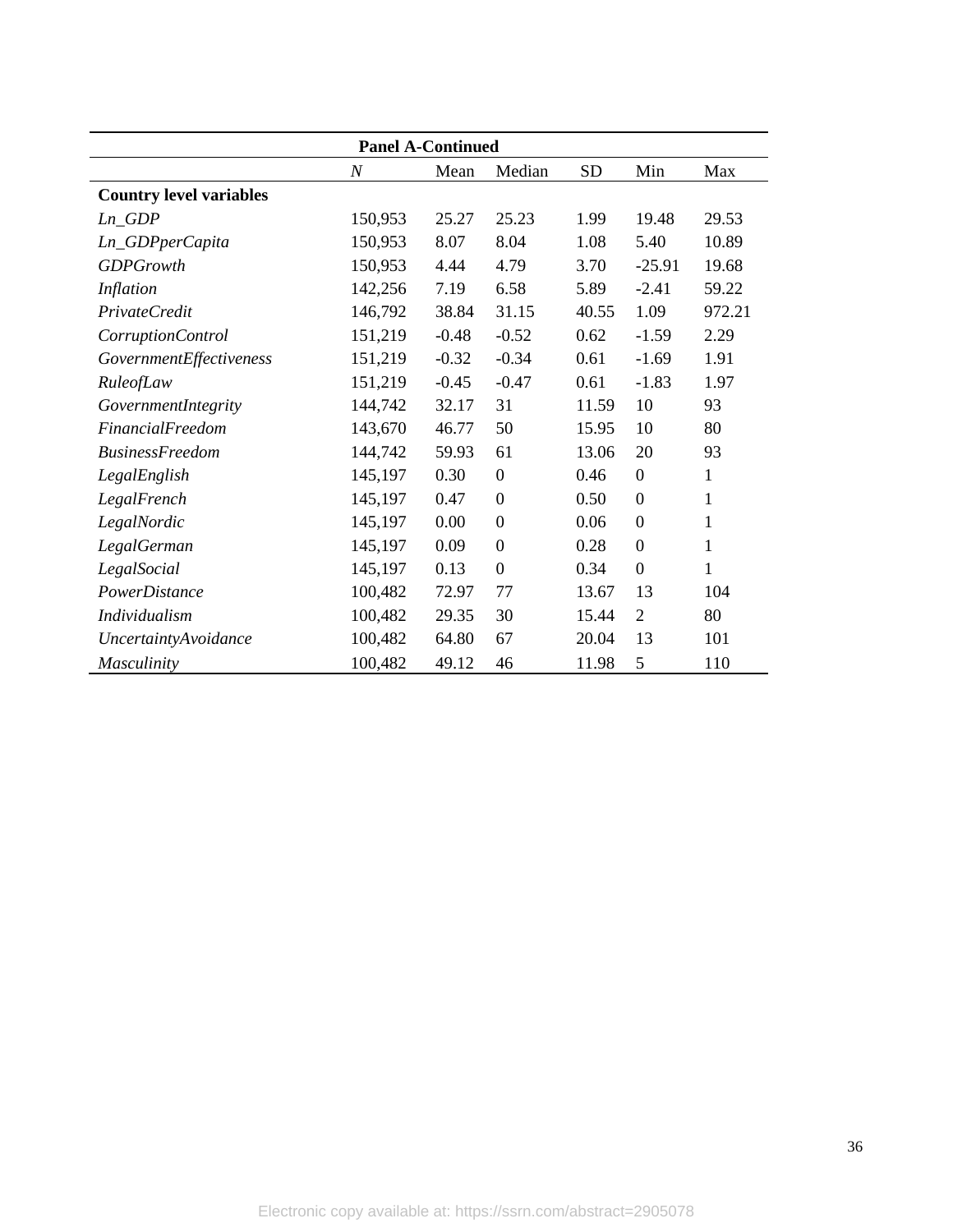| Panel B: Summary statistics for AFS vs. non-AFS firms |                  |            |          |               |                      |  |  |  |  |
|-------------------------------------------------------|------------------|------------|----------|---------------|----------------------|--|--|--|--|
|                                                       |                  | AFS firms  |          | Non-AFS firms | T-test               |  |  |  |  |
|                                                       | $\boldsymbol{N}$ | Mean $(1)$ | $\cal N$ | Mean $(2)$    | Difference $(1)-(2)$ |  |  |  |  |
|                                                       |                  |            |          |               |                      |  |  |  |  |
| CorruptionObstacle                                    | 72,670           | 1.78       | 69970    | 1.64          | $0.14***$            |  |  |  |  |
| CorruptionDummy                                       | 72,670           | 0.54       | 69970    | 0.50          | $0.04***$            |  |  |  |  |
| LicenseObstacle                                       | 72,943           | 1.10       | 69945    | 1.03          | $0.07***$            |  |  |  |  |
| CustomsObstacle                                       | 69,325           | 1.10       | 65107    | 0.89          | $0.21***$            |  |  |  |  |
| <b>TimeonGovernment</b>                               | 69,829           | 11.40      | 67504    | 10.03         | $1.37***$            |  |  |  |  |
| <b>TaxInspection</b>                                  | 74,265           | 0.66       | 72614    | 0.50          | $0.17***$            |  |  |  |  |
| FirmSize                                              | 74,605           | 148.28     | 72715    | 46.00         | 102.28***            |  |  |  |  |
| FirmAge                                               | 74,022           | 20.95      | 72182    | 15.75         | $5.20***$            |  |  |  |  |
| Experience                                            | 73,113           | 18.42      | 71325    | 16.65         | $1.77***$            |  |  |  |  |
| Government                                            | 73,792           | 0.01       | 72104    | 0.00          | $0.01***$            |  |  |  |  |
| Foreign                                               | 73,765           | 0.11       | 72086    | 0.05          | $0.07***$            |  |  |  |  |
| Compete                                               | 65,595           | 0.49       | 61912    | 0.52          | $-0.03***$           |  |  |  |  |
| Exporter                                              | 74,208           | 0.23       | 72205    | 0.11          | $0.12***$            |  |  |  |  |
| CapitalExpenditure                                    | 74,308           | 0.50       | 72728    | 0.38          | $0.13***$            |  |  |  |  |
| Public                                                | 74,544           | 0.07       | 72350    | 0.03          | $0.04***$            |  |  |  |  |
| Company                                               | 74,544           | 0.44       | 72350    | 0.40          | $0.04***$            |  |  |  |  |
| <b>NonCompany</b>                                     | 74,544           | 0.49       | 72350    | 0.57          | $-0.08***$           |  |  |  |  |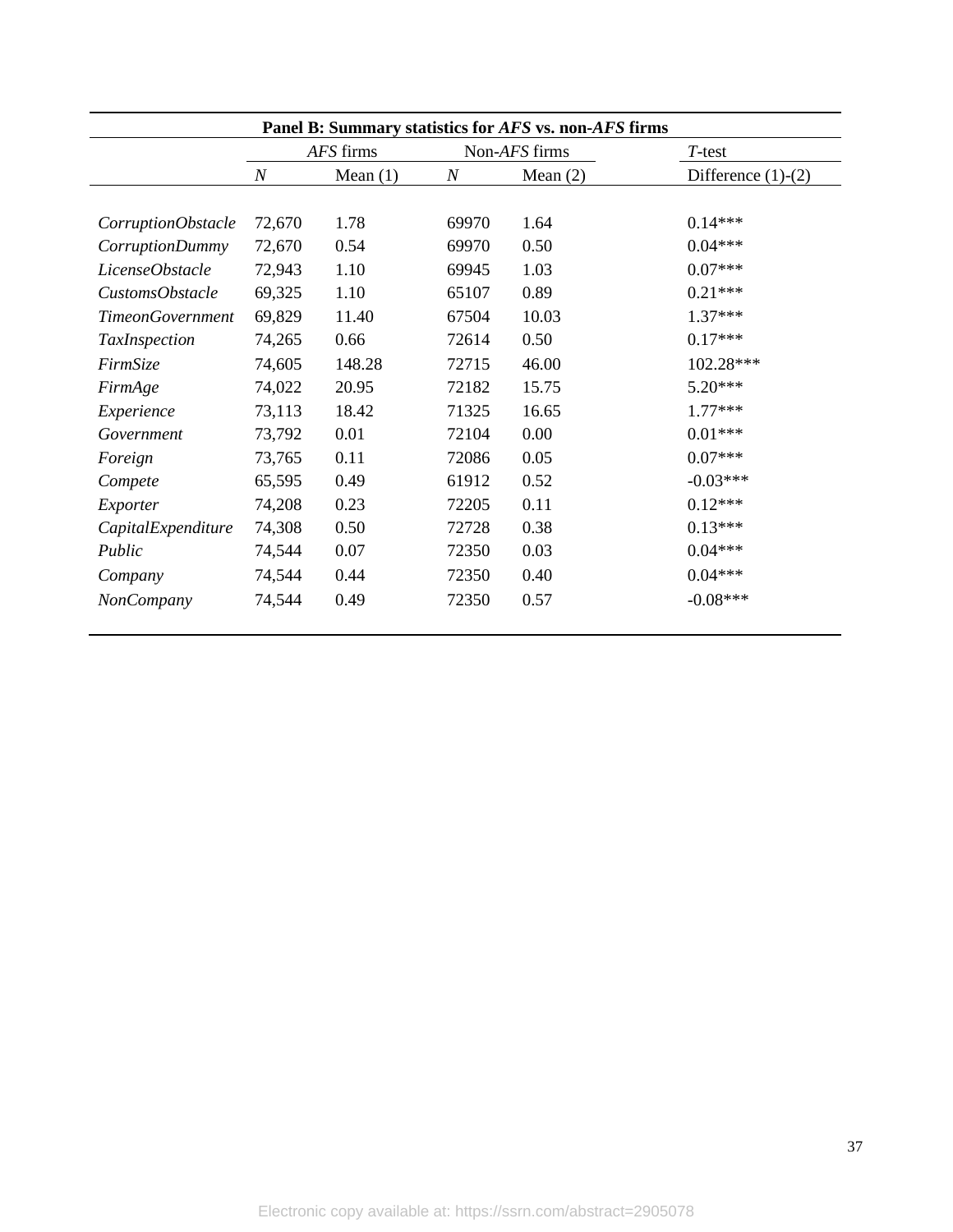## **Table 2:** *AFS* **and Firm Corruption Obstacle**

This table reports the impact of *AFS* on firms' corruption obstacles. The OLS regression results are reported in columns (1) and (3), while Ordered Probit regression results are reported in columns (2) and (4). Macro controls, industry and year fixed effects are included in all regressions. Country fixed effects are included in columns (3) and (4). Standard errors, clustered by country, are reported in parentheses. Detailed variable definitions and sources are given in Appendix 2.<sup>\*\*\*</sup>,\*\*\*, and \* indicate statistical significance at the 1%, 5%, and 10% levels, respectively.

| Dep. Var.                     | <b>Corruption Obstacle</b> |                       |                |                       |  |  |  |  |
|-------------------------------|----------------------------|-----------------------|----------------|-----------------------|--|--|--|--|
|                               | OLS/LPM                    | <b>Ordered Probit</b> | <b>OLS/LPM</b> | <b>Ordered Probit</b> |  |  |  |  |
|                               | (1)                        | (2)                   | (3)            | (4)                   |  |  |  |  |
| <b>AFS</b>                    | $0.1570***$                | $0.1202***$           | $0.0464***$    | $0.0417***$           |  |  |  |  |
|                               | (0.0483)                   | (0.0380)              | (0.0168)       | (0.0144)              |  |  |  |  |
| Ln_FirmSize                   | $-0.0187*$                 | $-0.0132*$            | $-0.0047$      | $-0.0029$             |  |  |  |  |
|                               | (0.0095)                   | (0.0077)              | (0.0076)       | (0.0066)              |  |  |  |  |
| Ln_FirmAge                    | $0.0330*$                  | $0.0263*$             | 0.0133         | 0.0114                |  |  |  |  |
|                               | (0.0198)                   | (0.0157)              | (0.0110)       | (0.0094)              |  |  |  |  |
| Experience                    | $0.0027**$                 | $0.0019*$             | 0.0004         | 0.0002                |  |  |  |  |
|                               | (0.0012)                   | (0.0010)              | (0.0009)       | (0.0008)              |  |  |  |  |
| Government                    | $-0.6244***$               | $-0.5632***$          | $-0.2701**$    | $-0.2908$ ***         |  |  |  |  |
|                               | (0.1460)                   | (0.1343)              | (0.1134)       | (0.1047)              |  |  |  |  |
| Foreign                       | $-0.0409$                  | $-0.0333$             | $-0.01$        | $-0.0061$             |  |  |  |  |
|                               | (0.0385)                   | (0.0308)              | (0.0294)       | (0.0251)              |  |  |  |  |
| Exporter                      | $0.0643**$                 | $0.0513**$            | $0.0507***$    | $0.0438***$           |  |  |  |  |
|                               | (0.0260)                   | (0.0202)              | (0.0180)       | (0.0141)              |  |  |  |  |
| Compete                       | $0.3162***$                | $0.2465***$           | 0.2893***      | $0.2417***$           |  |  |  |  |
|                               | (0.0427)                   | (0.0326)              | (0.0284)       | (0.0238)              |  |  |  |  |
| CapitalExpenditure            | $0.0727**$                 | $0.0597**$            | $0.0764**$     | $0.0683***$           |  |  |  |  |
|                               | (0.0363)                   | (0.0273)              | (0.0306)       | (0.0242)              |  |  |  |  |
| Public                        | $-0.0451$                  | $-0.0353$             | $-0.0826**$    | $-0.0676**$           |  |  |  |  |
|                               | (0.0613)                   | (0.0498)              | (0.0381)       | (0.0309)              |  |  |  |  |
| Company                       | 0.026                      | 0.0202                | 0.003          | $-0.0024$             |  |  |  |  |
|                               | (0.0536)                   | (0.0445)              | (0.0276)       | (0.0237)              |  |  |  |  |
| <b>Macro Controls</b>         | Yes                        | Yes                   | Yes            | Yes                   |  |  |  |  |
| <b>Industry Fixed Effects</b> | Yes                        | Yes                   | Yes            | Yes                   |  |  |  |  |
| Year Fixed Effects            | Yes                        | Yes                   | Yes            | Yes                   |  |  |  |  |
| <b>Country Fixed Effects</b>  | N <sub>o</sub>             | N <sub>o</sub>        | Yes            | Yes                   |  |  |  |  |
| $\boldsymbol{N}$              | 102,016                    | 102,016               | 102,016        | 102,016               |  |  |  |  |
| $R^2$ /Pseudo $R^2$           | 0.13                       | 0.05                  | 0.22           | 0.08                  |  |  |  |  |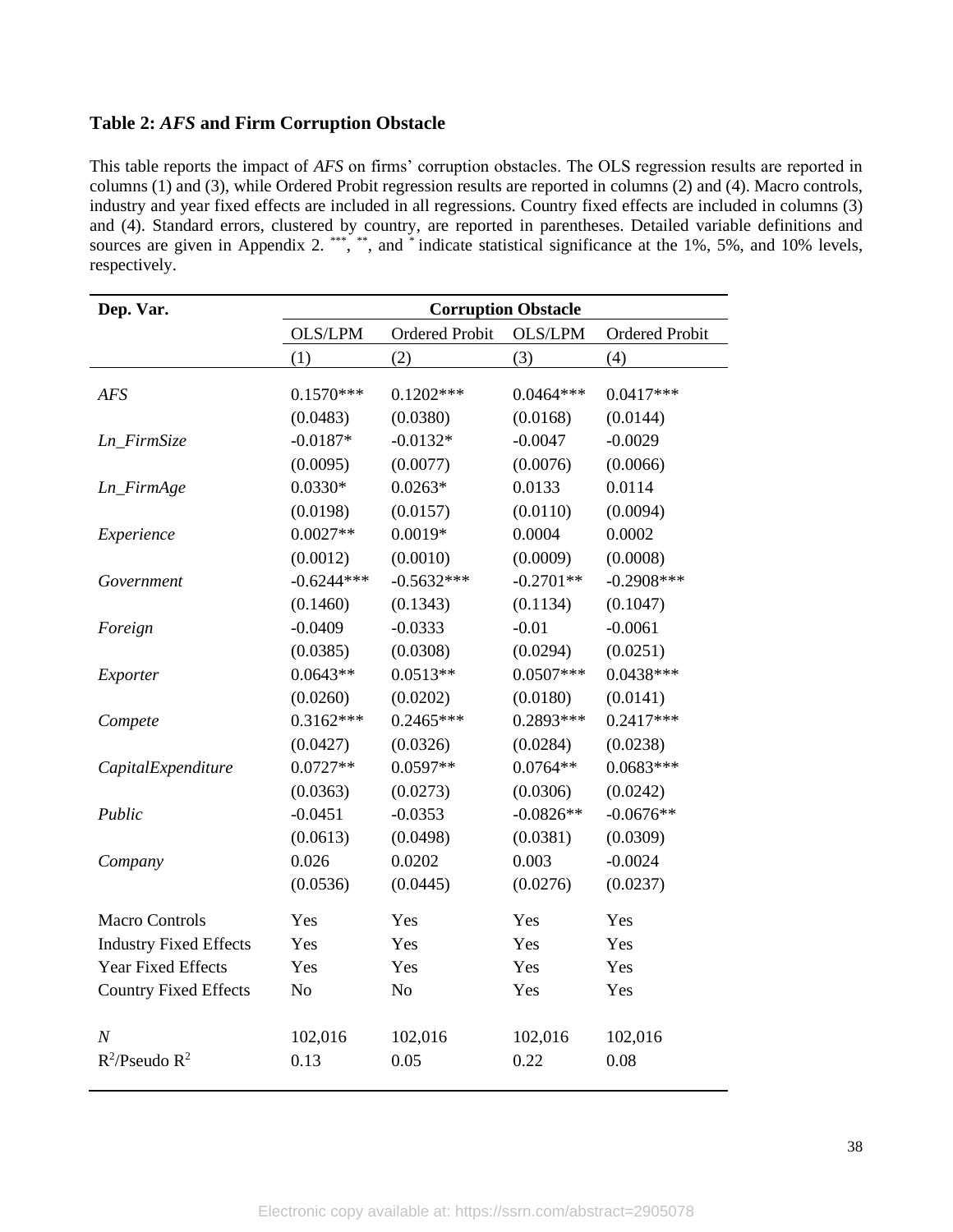#### **Table 3:** *AFS* **and Firm Corruption Obstacles: IV Analysis**

This table reports the IV analysis results. Exclusion restrictions are *AFS\_CIY* (the country-industry-year average probability of *AFS*) and *AFS\_Required* (1 if a firm's permanent employee number is higher than the auditing threshold, 0 otherwise). To save space, only the coefficients of AFS and the IV are reported in Table 4. All other firm controls, macro controls, and industry and year fixed effects are included in all regressions. Standard errors, clustered by country, are reported in parentheses. Detailed variable definitions and sources are given in Appendix 2. \*\*\*, \*\*, and \* indicate statistical significance at the 1%, 5%, and 10% levels, respectively.

|                                | <b>1st Stage</b>        |                                                                        |                                                                                                  |                         | 2nd Stage                  |                                                                        |                                                                                                  |                       |  |
|--------------------------------|-------------------------|------------------------------------------------------------------------|--------------------------------------------------------------------------------------------------|-------------------------|----------------------------|------------------------------------------------------------------------|--------------------------------------------------------------------------------------------------|-----------------------|--|
| Dep. Var.                      |                         |                                                                        | <b>AFS</b>                                                                                       |                         | <b>Corruption Obstacle</b> |                                                                        |                                                                                                  |                       |  |
|                                | (1)                     | (2)                                                                    | (3)                                                                                              | (4)                     | (5)                        | (6)                                                                    | (7)                                                                                              | (8)                   |  |
| <b>AFS</b>                     |                         |                                                                        |                                                                                                  |                         | $0.5564***$<br>(0.1903)    | $0.6211***$<br>(0.1967)                                                | $0.6584***$<br>(0.1951)                                                                          | 0.1313<br>(0.0908)    |  |
| AFS_CIY                        | $0.9076***$<br>(0.0137) | $0.8982***$<br>(0.0165)                                                | $0.8776***$<br>(0.0203)                                                                          | $0.8141***$<br>(0.0175) |                            |                                                                        |                                                                                                  |                       |  |
| Country-year level<br>controls | <b>Basic</b><br>macro   | <b>Basic</b><br>macro,<br>economic<br>freedom,<br>and legal<br>origins | <b>Basic</b><br>macro,<br>economic<br>freedom,<br>legal<br>origins, and<br>culture<br>dimensions | <b>Basic</b><br>macro   | <b>Basic</b><br>macro      | <b>Basic</b><br>macro,<br>economic<br>freedom,<br>and legal<br>origins | <b>Basic</b><br>macro,<br>economic<br>freedom,<br>legal<br>origins, and<br>culture<br>dimensions | <b>Basic</b><br>macro |  |
| Firm controls                  | Yes                     | Yes                                                                    | Yes                                                                                              | Yes                     | Yes                        | Yes                                                                    | Yes                                                                                              | Yes                   |  |
| <b>Industry Fixed Effects</b>  | Yes                     | Yes                                                                    | Yes                                                                                              | Yes                     | Yes                        | Yes                                                                    | Yes                                                                                              | Yes                   |  |
| <b>Year Fixed Effects</b>      | Yes                     | Yes                                                                    | Yes                                                                                              | Yes                     | Yes                        | Yes                                                                    | Yes                                                                                              | Yes                   |  |
| <b>Country Fixed Effects</b>   | <b>No</b>               | No                                                                     | No                                                                                               | Yes                     | No                         | No                                                                     | No                                                                                               | Yes                   |  |
| $\cal N$<br>$\mathbb{R}^2$     | 102,016                 | 95,630                                                                 | 66,645                                                                                           | 102,016                 | 102,016<br>0.07            | 95,630<br>0.08                                                         | 66,645<br>0.09                                                                                   | 102,016<br>0.02       |  |
| 1 <sup>st</sup> Stage F_Test   | 4391                    | 2953                                                                   | 1860                                                                                             | 2156                    |                            |                                                                        |                                                                                                  |                       |  |
| 1 <sup>st</sup> Stage F_Test_P | 0.00                    | 0.00                                                                   | 0.00                                                                                             | 0.00                    |                            |                                                                        |                                                                                                  |                       |  |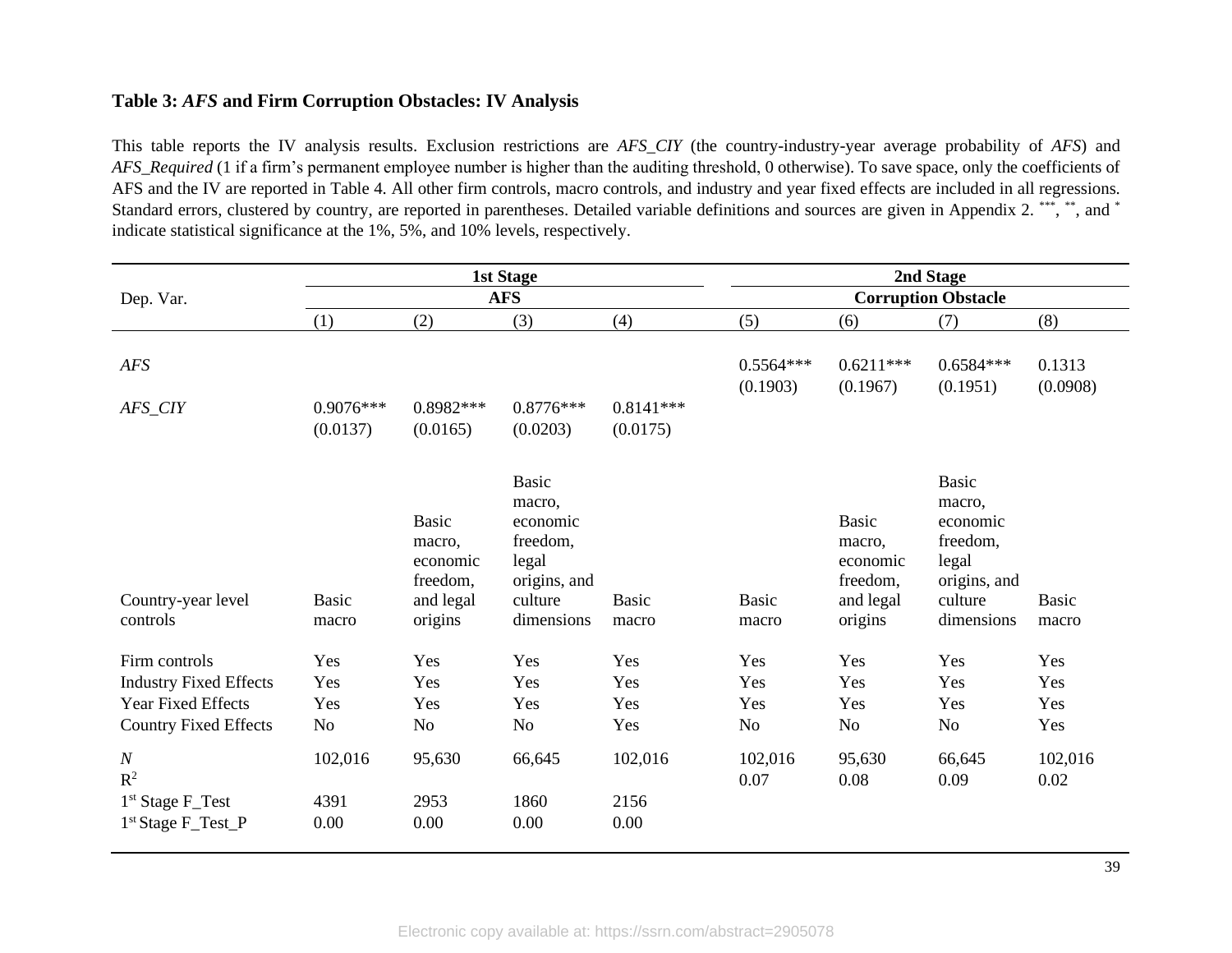#### **Table 4:** *AFS* **and Firm Corruption Obstacles: Panel Analysis**

This table reports the panel analysis results. Columns (1) and (3) report the whole panel dataset results, while columns (2) and (4) report the subsample results for firms with changed *AFS* status. Macro controls and firm and year fixed effects are included in all regressions. Industry fixed effects are included in columns (3) and (4). Standard errors, clustered by country, are reported in parentheses. Detailed variable definitions and sources are given in Appendix 2. \*\*\*, \*\*, and \* indicate statistical significance at the 1%, 5%, and 10% levels, respectively.

| Dep. Var.                     | <b>Corruption Obstacle</b> |                                     |                |                                     |  |  |  |
|-------------------------------|----------------------------|-------------------------------------|----------------|-------------------------------------|--|--|--|
|                               | Whole<br>Panel             | Firms with<br>changed<br><b>AFS</b> | Whole<br>Panel | Firms with<br>changed<br><b>AFS</b> |  |  |  |
|                               | (1)                        | (2)                                 | (3)            | (4)                                 |  |  |  |
| <b>AFS</b>                    | $0.0959*$                  | $0.1099**$                          | 0.0979*        | $0.1135**$                          |  |  |  |
|                               | (0.0521)                   | (0.0516)                            | (0.0561)       | (0.0567)                            |  |  |  |
| Ln_FirmSize                   | $-0.007$                   | $-0.0552$                           | $-0.0083$      | $-0.0704$                           |  |  |  |
|                               | (0.0329)                   | (0.0492)                            | (0.0344)       | (0.0479)                            |  |  |  |
| Ln_FirmAge                    | $-0.0065$                  | $-0.0094$                           | $-0.0075$      | $-0.0035$                           |  |  |  |
|                               | (0.0443)                   | (0.0728)                            | (0.0472)       | (0.0777)                            |  |  |  |
| Experience                    | $-0.0011$                  | $-0.0024$                           | $-0.0015$      | $-0.002$                            |  |  |  |
|                               | (0.0020)                   | (0.0036)                            | (0.0020)       | (0.0037)                            |  |  |  |
| Government                    | $-0.6003$                  | $-0.723$                            | $-0.6464$      | $-0.5969$                           |  |  |  |
|                               | (0.3802)                   | (0.7034)                            | (0.4265)       | (0.7201)                            |  |  |  |
| Foreign                       | $0.1761**$                 | $-0.0527$                           | $0.1624*$      | $-0.0756$                           |  |  |  |
|                               | (0.0855)                   | (0.1614)                            | (0.0894)       | (0.1769)                            |  |  |  |
| Exporter                      | 0.0573                     | 0.0709                              | 0.0865         | 0.131                               |  |  |  |
| Compete                       | (0.0630)                   | (0.1379)                            | (0.0644)       | (0.1562)                            |  |  |  |
|                               | $0.2825***$                | $0.2400**$                          | $0.3003***$    | $0.2423**$                          |  |  |  |
| CapitalExpenditure            | (0.0518)                   | (0.0931)                            | (0.0540)       | (0.0950)                            |  |  |  |
|                               | $0.0867**$                 | 0.096                               | $0.0864**$     | 0.1075                              |  |  |  |
|                               | (0.0372)                   | (0.0673)                            | (0.0395)       | (0.0657)                            |  |  |  |
| Public                        | $-0.0013$                  | $-0.1604$                           | $-0.0047$      | $-0.1713$                           |  |  |  |
|                               | (0.1005)                   | (0.1279)                            | (0.1027)       | (0.1333)                            |  |  |  |
| Company                       | $-0.0135$                  | $-0.0447$                           | $-0.04$        | $-0.0806$                           |  |  |  |
|                               | (0.0733)                   | (0.1124)                            | (0.0724)       | (0.1169)                            |  |  |  |
| Macro Controls                | Yes                        | Yes                                 | Yes            | Yes                                 |  |  |  |
| <b>Industry Fixed Effects</b> | N <sub>o</sub>             | N <sub>o</sub>                      | Yes            | Yes                                 |  |  |  |
| <b>Year Fixed Effects</b>     | Yes                        | Yes                                 | Yes            | Yes                                 |  |  |  |
| Firm Fixed Effects            | Yes                        | Yes                                 | Yes            | Yes                                 |  |  |  |
| $\cal N$                      | 14,678                     | 4,382                               | 13,598         | 4,030                               |  |  |  |
| $R^2$                         | 0.63                       | 0.61                                | 0.63           | 0.61                                |  |  |  |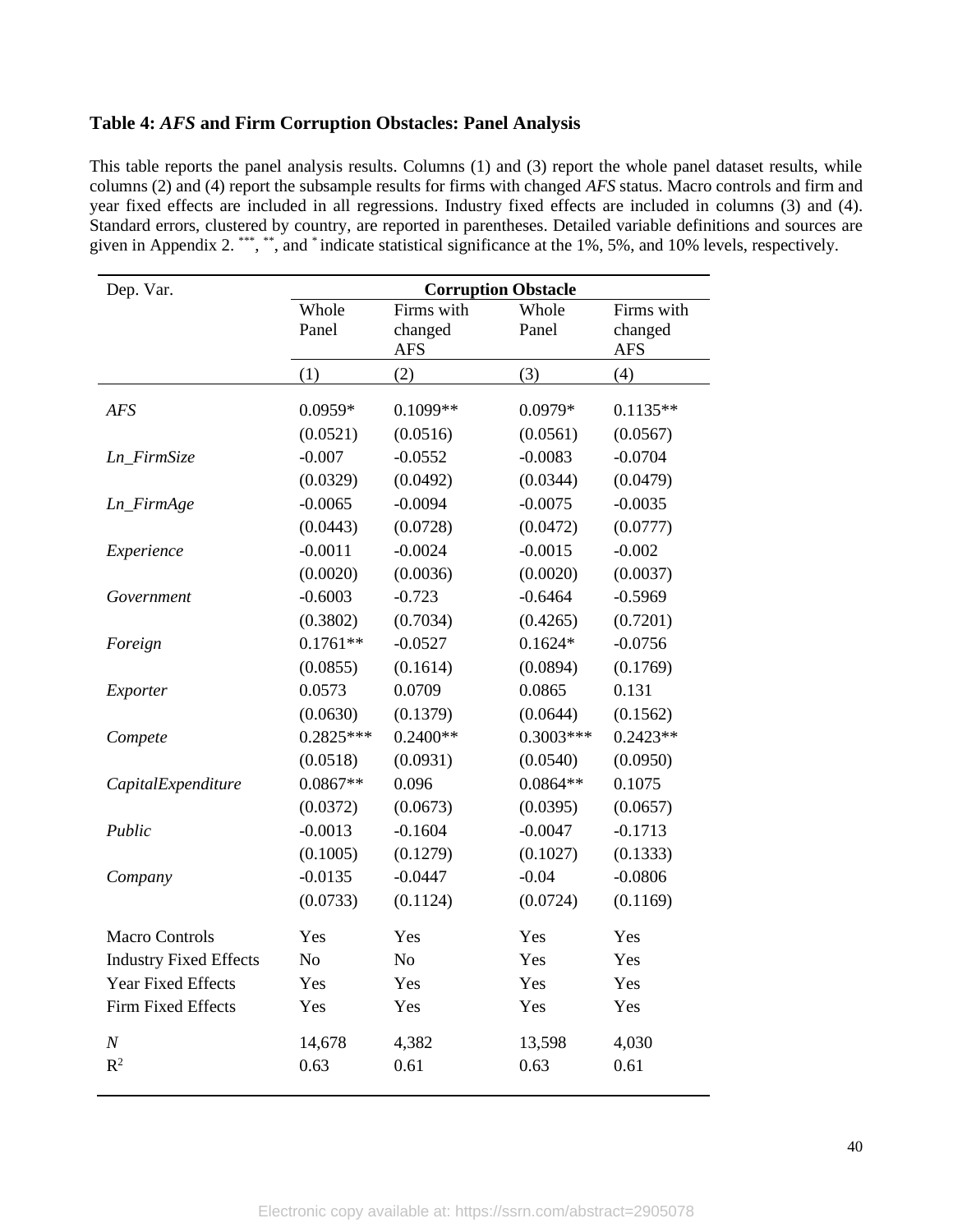## **Table 5: Regression Discontinuity Manipulation Test**

This table reports the regression discontinuity manipulation test results using local polynomial density estimation. The null hypothesis of the test assumes that the running variable has no density discontinuity around the cutoff point. We employ varied parameters P and H within the test. P indicates that the density estimators are constructed using the pth order of the local-polynomial. H indicates that the density estimators are constructed with the bandwidth (h) on the left and right sides of the cutoff point.

| P     | <b>Bandwidth</b> | T-stat  | p-value |
|-------|------------------|---------|---------|
| $P=1$ | $H = +/-2$       | ٠       |         |
| $P=1$ | $H = +/-4$       | $-9.33$ | 0.00    |
| $P=1$ | $H = +/-6$       | $-7.55$ | 0.00    |
| $P=1$ | $H = +/-8$       | $-7.32$ | 0.00    |
| $P=2$ | $H = +/-2$       | ٠       |         |
| $P=2$ | $H = +/-4$       | $-8.76$ | 0.00    |
| $P=2$ | $H = +/-6$       | -7.44   | 0.00    |
| $P=2$ | $H = +/-8$       | $-7.14$ | 0.00    |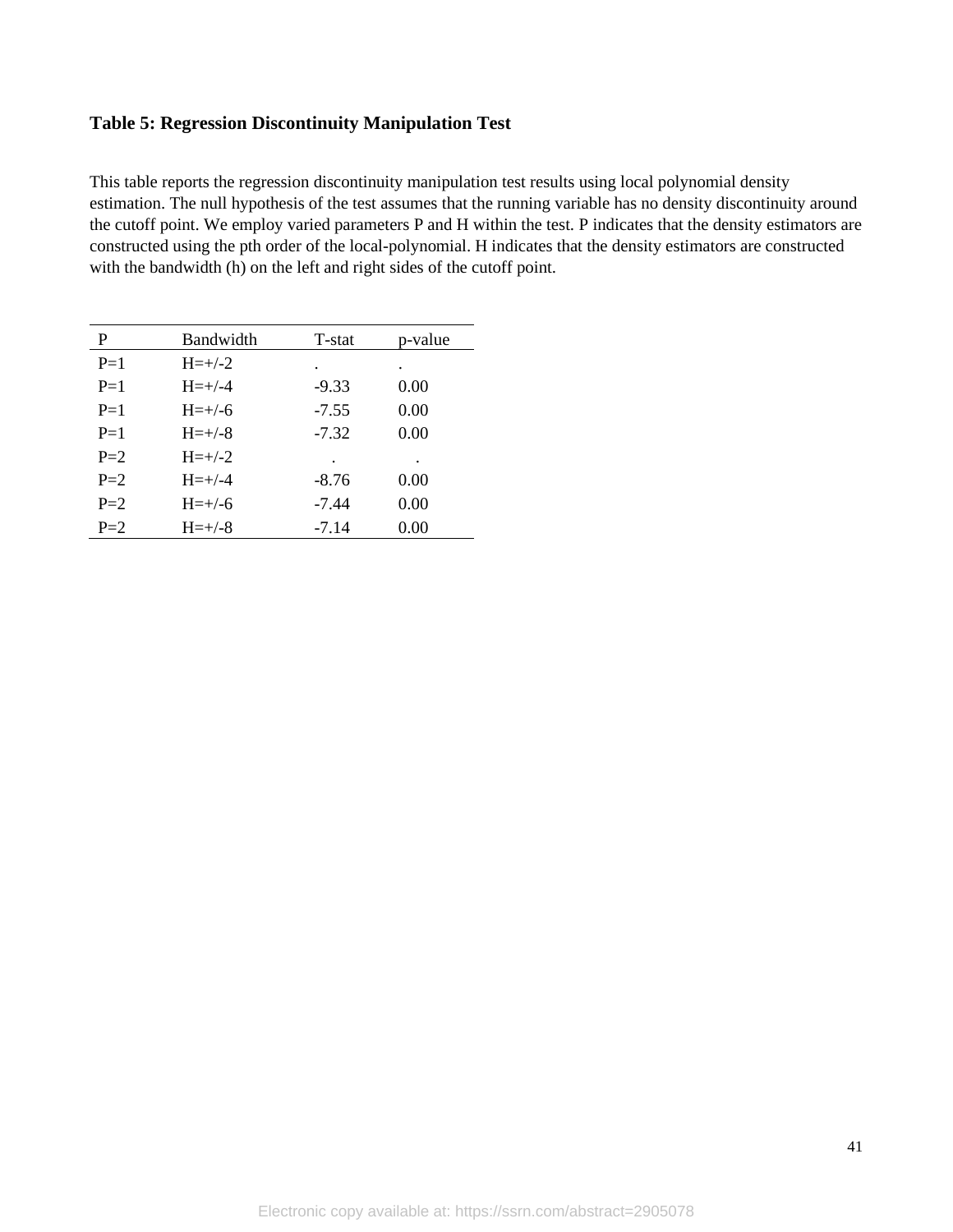#### **Table 6: Semi-Structured Surveys**

This table reports the questions used in our interviews and surveys (Panel A) and survey statistics (Panel B).

#### **Panel A: Survey questions**

1. (**Q1**) Do you feel that your firm was or has been negatively affected by corruption in your country?

(**Q1a**) If yes, can you describe a specific situation that happened in your firm or another firm with which you are familiar, in the past concerning corruption?

2. (**Q2**) Do you think disclosing financial information will cause "troubles" to your firm? Please elaborate.

(**Q2a**) Do you believe that more financial disclosure attracts more "demand for bribes" from bureaucrats? Please elaborate.

3. (**Q3**) To limit the cost of "getting things done," do you take any specific measures to restrict information disclosure? If yes, what are those measures?

| Country/region | No. of firms | No. of firms that did not want to provide detailed | No. of useful |
|----------------|--------------|----------------------------------------------------|---------------|
|                | interviewed  | information                                        | surveys       |
| China          | 41           | 40                                                 |               |
| India          |              |                                                    |               |
| Mexico         |              |                                                    |               |
| Argentina      |              |                                                    |               |
| Taiwan         |              |                                                    |               |
| Total          |              |                                                    |               |

#### **Panel B1: Interviews at SupplySide West Trade Show in Las Vegas, Sept. 28–30, 2017**

#### **Panel B2: Written Surveys**

| Country | No. of surveys | No. of firms that did not | No. of useful surveys |
|---------|----------------|---------------------------|-----------------------|
|         | returned       | want to provide detailed  |                       |
|         |                | information               |                       |
| China   |                |                           |                       |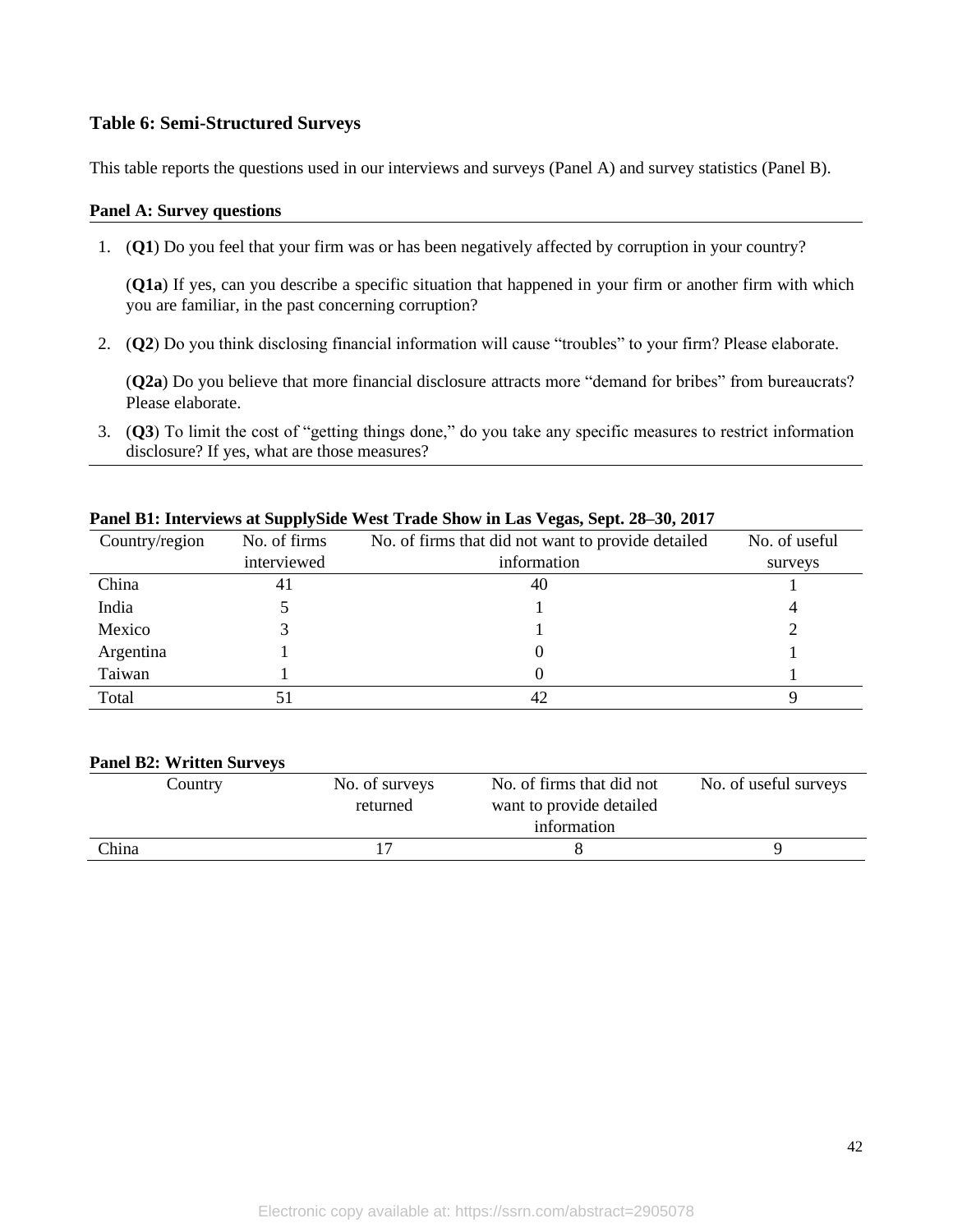#### **Table 7:** *AFS* **and Firm Corruption Obstacles: Specific Measures of Corruption**

This table reports the impacts of *AFS* on firm-specific obstacles by *License Obstacle*, *Customs Obstacle*, *Time Spent on Government,* and *Tax Inspection*. Macro controls and industry and year fixed effects are included in all regressions. Country fixed effects are included in columns (5) to (8). Standard errors, clustered by country, are reported in parentheses. Detailed variable definitions and sources are given in Appendix 2. \*\*\*, \*\*, and \* indicate statistical significance at the 1%, 5%, and 10% levels, respectively.

| Dep. Var.          | License<br>Obstacle | Customs<br>Obstacle | Time<br>Spend on<br>Govt. | Tax Check<br>Dummy | License<br>Obstacle | Customs<br>Obstacle | Time<br>Spend on<br>Govt. | Tax Check<br>Dummy |
|--------------------|---------------------|---------------------|---------------------------|--------------------|---------------------|---------------------|---------------------------|--------------------|
|                    | (1)                 | (2)                 | (3)                       | (4)                | (5)                 | (6)                 | (7)                       | (8)                |
| AFS                | $0.0683*$           | $0.0851**$          | $0.9224*$                 | $0.1581***$        | $0.0369*$           | $0.0832***$         | 1.4130***                 | $0.1725***$        |
| Ln_FirmSize        | (0.0362)            | (0.0346)            | (0.5493)                  | (0.0233)           | (0.0187)            | (0.0243)            | (0.3168)                  | (0.0216)           |
|                    | 0.0094              | $0.0481***$         | 0.0915                    | $0.0288***$        | $0.0222***$         | $0.0579***$         | $0.3357***$               | $0.0307***$        |
|                    | (0.0073)            | (0.0080)            | (0.0984)                  | (0.0067)           | (0.0064)            | (0.0066)            | (0.0932)                  | (0.0060)           |
| Ln_FirmAge         | $-0.0119$           | 0.0186              | 0.1085                    | 0.0016             | $-0.0235**$         | 0.0103              | 0.0947                    | 0.0086             |
|                    | (0.0177)            | (0.0155)            | (0.2026)                  | (0.0058)           | (0.0095)            | (0.0087)            | (0.1258)                  | (0.0052)           |
| Experience         | $-0.0022**$         | $-0.0021$           | $0.0323*$                 | 0.0001             | $-0.0027***$        | $-0.0017*$          | $0.0195*$                 | $\boldsymbol{0}$   |
|                    | (0.0010)            | (0.0013)            | (0.0169)                  | (0.0004)           | (0.0006)            | (0.0009)            | (0.0117)                  | (0.0002)           |
| Government         | $-0.3497***$        | $-0.3484***$        | 0.8155                    | $-0.1260*$         | $-0.1838**$         | $-0.2012**$         | 1.2455                    | $-0.127$           |
|                    | (0.1000)            | (0.1100)            | (1.6602)                  | (0.0706)           | (0.0731)            | (0.0897)            | (1.1016)                  | (0.0878)           |
| Foreign            | $0.0493*$           | $0.1971***$         | 0.1646                    | $-0.0152$          | 0.0076              | $0.1767***$         | $-0.3542$                 | $-0.0162$          |
|                    | (0.0283)            | (0.0328)            | (0.4741)                  | (0.0120)           | (0.0220)            | (0.0282)            | (0.2867)                  | (0.0113)           |
| Exporter           | $0.0501**$          | $0.3284***$         | $1.1353**$                | 0.0055             | $0.0585***$         | $0.3314***$         | 0.7392*                   | 0.0035             |
|                    | (0.0228)            | (0.0271)            | (0.4847)                  | (0.0109)           | (0.0163)            | (0.0257)            | (0.4289)                  | (0.0093)           |
| Compete            | $0.2210***$         | $0.1787***$         | 0.0996                    | 0.0162             | $0.1824***$         | $0.1484***$         | 0.064                     | $0.0186*$          |
|                    | (0.0258)            | (0.0318)            | (0.3548)                  | (0.0102)           | (0.0164)            | (0.0276)            | (0.2555)                  | (0.0094)           |
| CapitalExpenditure | 0.0989***           | $0.1124***$         | 1.7525***                 | $0.0701***$        | $0.0933***$         | $0.1163***$         | 1.4159***                 | $0.0691***$        |
|                    | (0.0262)            | (0.0272)            | (0.3581)                  | (0.0171)           | (0.0162)            | (0.0201)            | (0.2499)                  | (0.0155)           |
| Public             | $-0.0068$           | $-0.0820*$          | 3.4779***                 | 0.0174             | $-0.0126$           | $-0.0306$           | 1.0896**                  | 0.0074             |
|                    | (0.0350)            | (0.0471)            | (0.9105)                  | (0.0207)           | (0.0241)            | (0.0313)            | (0.5145)                  | (0.0139)           |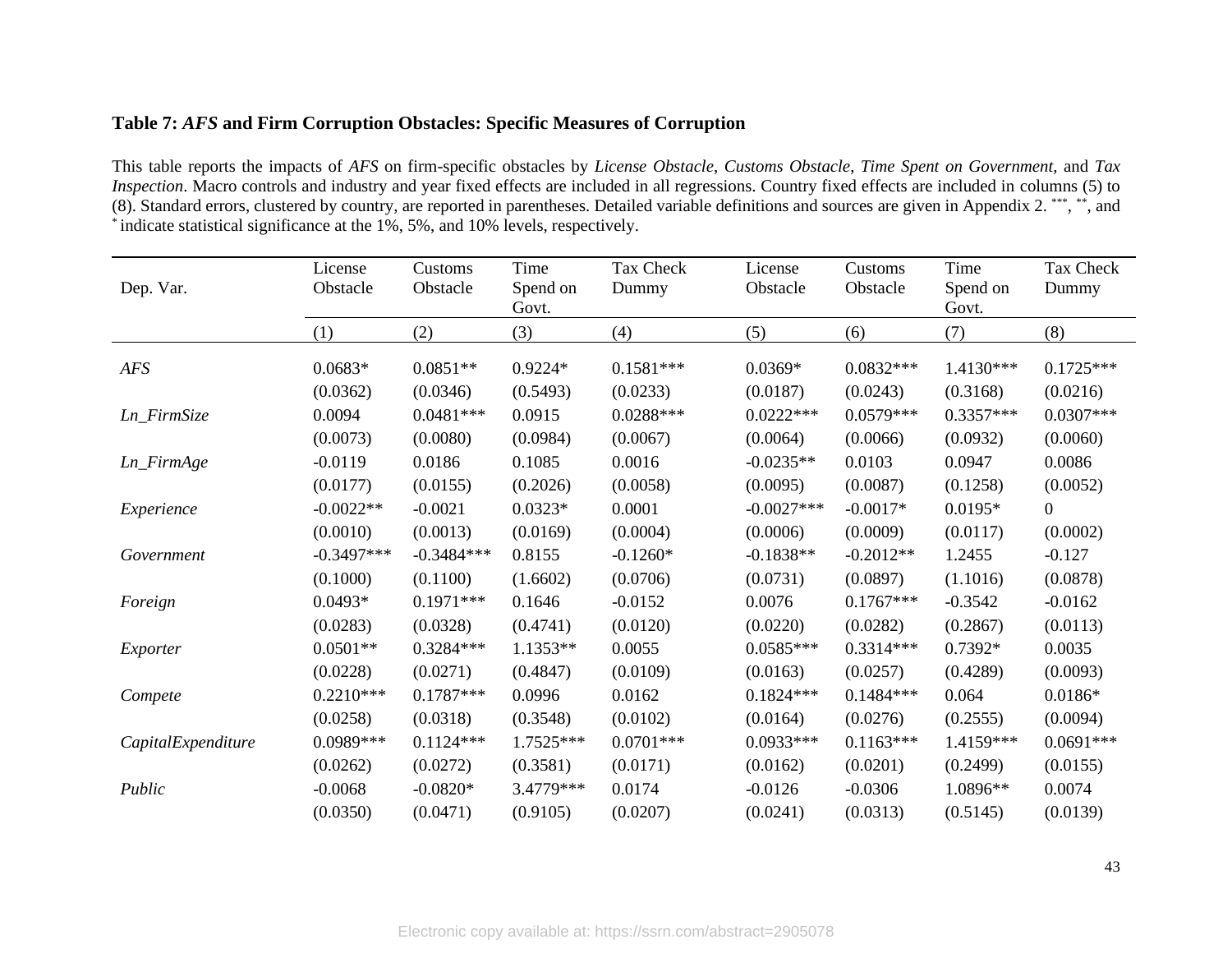| Company                       | $-0.0044$ | 0.0063         | 3.3824 *** | 0.0045   | $-0.0004$ | $0.0776***$ | $0.8431*$ | $-0.0065$ |
|-------------------------------|-----------|----------------|------------|----------|-----------|-------------|-----------|-----------|
|                               | (0.0336)  | (0.0372)       | (0.6837)   | (0.0172) | (0.0169)  | (0.0180)    | (0.4722)  | (0.0082)  |
| Macro Controls                | Yes       | Yes            | Yes        | Yes      | Yes       | Yes         | Yes       | Yes       |
| <b>Industry Fixed Effects</b> | Yes       | Yes            | Yes        | Yes      | Yes       | Yes         | Yes       | Yes       |
| <b>Year Fixed Effects</b>     | Yes       | Yes            | Yes        | Yes      | Yes       | Yes         | Yes       | Yes       |
| <b>Country Fixed Effects</b>  | No        | N <sub>o</sub> | No         | No       | Yes       | Yes         | Yes       | Yes       |
| $\boldsymbol{N}$              | 102,374   | 96,359         | 98,843     | 105,136  | 102,374   | 96,359      | 98,843    | 105,136   |
| $\mathbb{R}^2$                | 0.07      | 0.09           | 0.06       | 0.11     | 0.14      | 0.16        | 0.13      | 0.19      |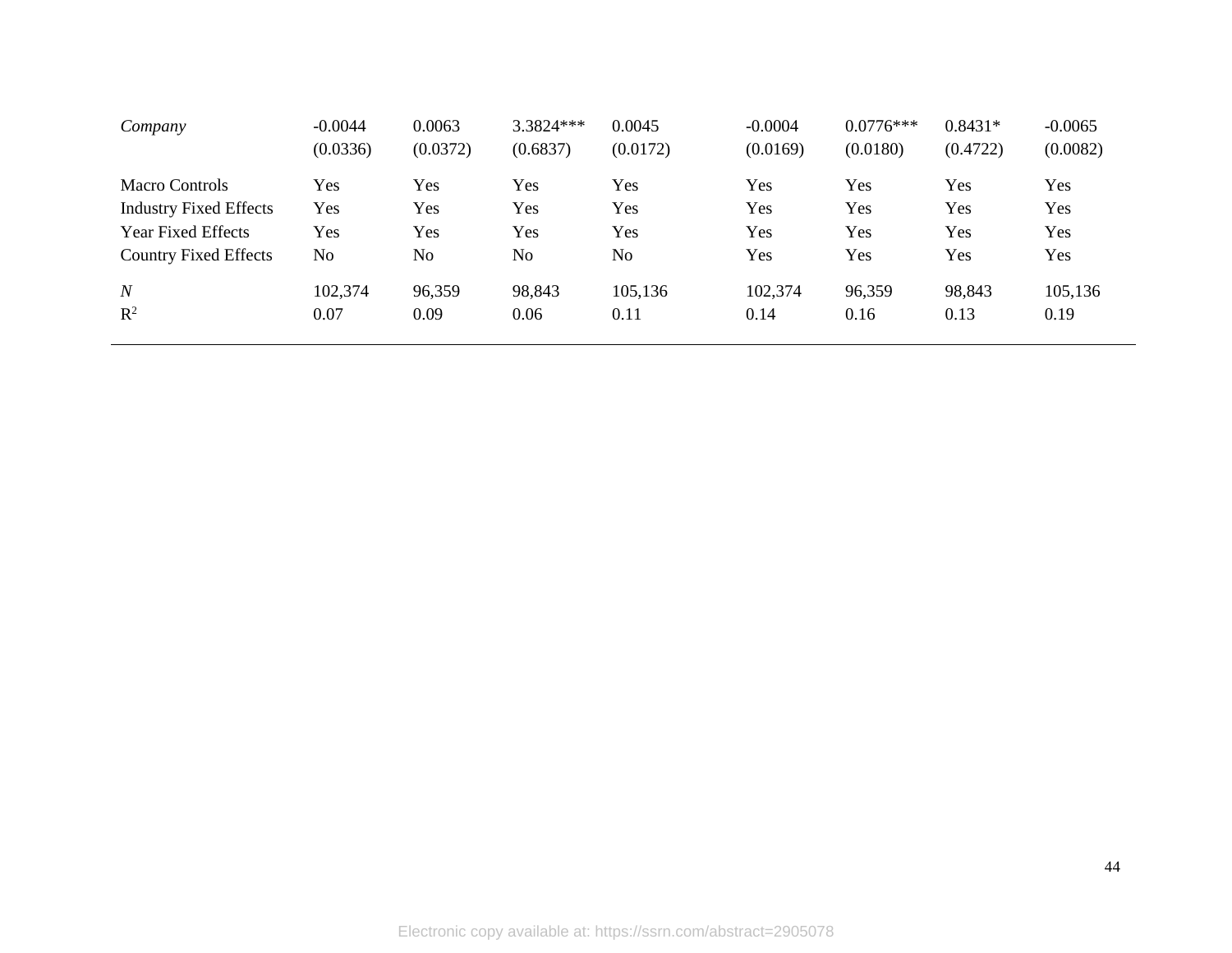#### **Table 8: AFS and Firm Corruption Obstacle: Institutional Developments**

This table reports the impacts of institutional developments on the AFS-corruption relationship. We add three interactions, *AFS*\*CorruptionControl, *AFS*\* GovernmentEffectiveness, and *AFS*\*RuleofLaw to Equation (2). Macro controls and industry and year fixed effects are included in all regressions. Country fixed effects are included in columns (4) to (6). Standard errors, clustered by country, are reported in parentheses. Detailed variable definitions and sources are given in Appendix 2.<sup>\*\*\*</sup>,\*\*, and \* indicate statistical significance at the 1%, 5%, and 10% levels, respectively.

| Dep. Var.                          | <b>Corruption Obstacle</b> |                          |                          |                          |                         |                          |  |
|------------------------------------|----------------------------|--------------------------|--------------------------|--------------------------|-------------------------|--------------------------|--|
|                                    | (1)                        | (2)                      | (3)                      | (4)                      | (5)                     | (6)                      |  |
| AFS                                | $0.0968*$<br>(0.0540)      | $0.1264**$<br>(0.0489)   | $0.1029*$<br>(0.0547)    | 0.0127<br>(0.0200)       | 0.0289<br>(0.0184)      | 0.017<br>(0.0191)        |  |
| AFS*CorruptionControl              | $-0.1139**$<br>(0.0556)    |                          |                          | $-0.0764***$<br>(0.0252) |                         |                          |  |
| CorruptionControl                  | $-0.4612***$<br>(0.0802)   |                          |                          | $-0.5538**$<br>(0.2451)  |                         |                          |  |
| AFS*GovernmentEffectiveness        |                            | $-0.1394**$<br>(0.0637)  |                          |                          | $-0.0636**$<br>(0.0264) |                          |  |
| GovernmentEffectiveness            |                            | $-0.6132***$<br>(0.1301) |                          |                          | $-0.4107$<br>(0.3160)   |                          |  |
| AFS*RuleofLaw                      |                            |                          | $-0.1254**$<br>(0.0580)  |                          |                         | $-0.0750***$<br>(0.0252) |  |
| RuleofLaw                          |                            |                          | $-0.3834***$<br>(0.0965) |                          |                         | $-0.6217**$<br>(0.2935)  |  |
| Firm & Macro Controls              | Yes                        | Yes                      | Yes                      | Yes                      | Yes                     | Yes                      |  |
| Industry & Year Fixed Effects      | Yes                        | Yes                      | Yes                      | Yes                      | Yes                     | Yes                      |  |
| <b>Country Fixed Effects</b>       | No                         | N <sub>o</sub>           | No                       | Yes                      | Yes                     | Yes                      |  |
| $\boldsymbol{N}$<br>$\mathbb{R}^2$ | 102,016<br>0.12            | 102,016<br>0.13          | 102,016<br>0.11          | 102,016<br>0.22          | 102,016<br>0.22         | 102,016<br>0.22          |  |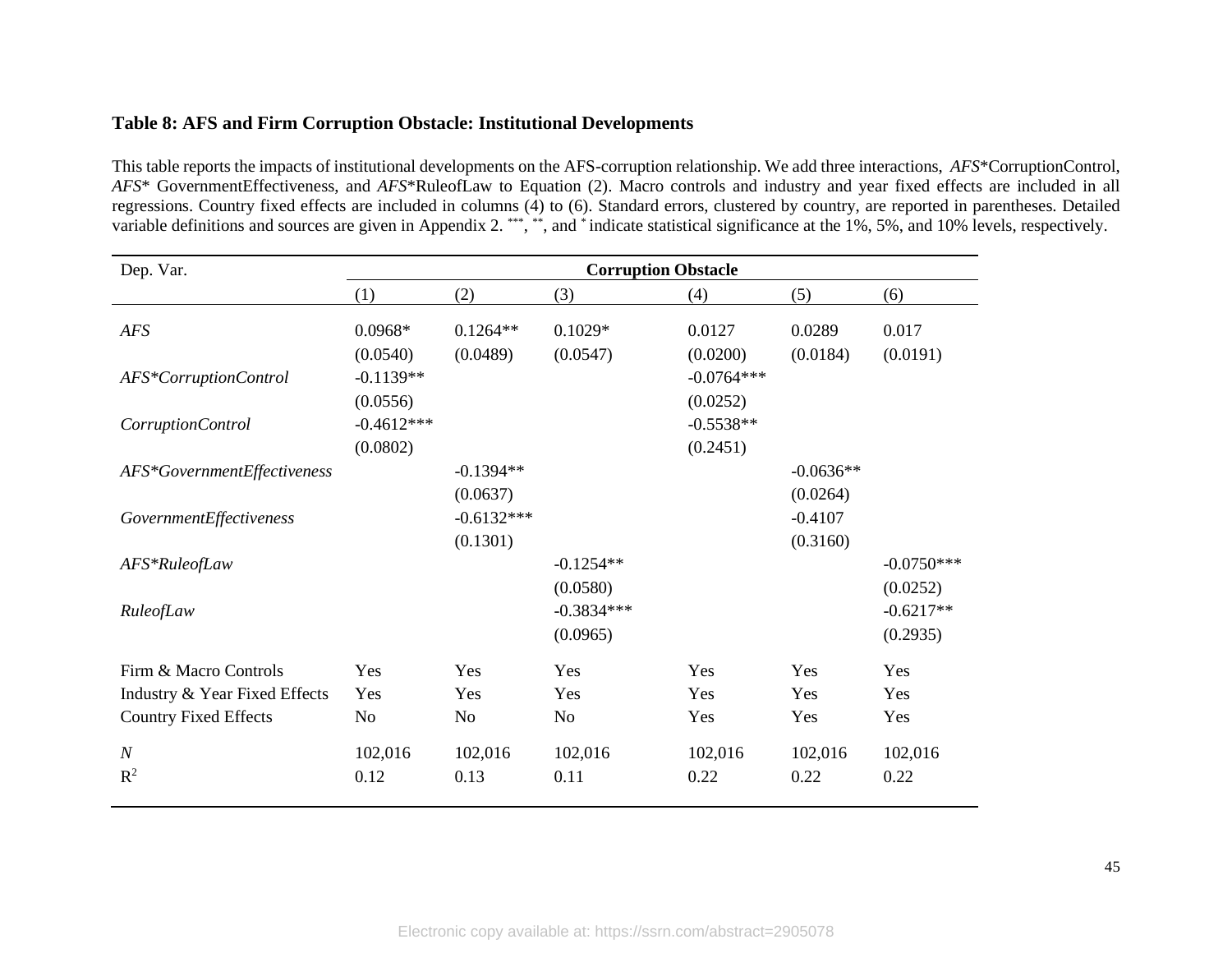| Country                   | $\cal N$ | Audited |      | Country             | $\cal N$ | Audited |      |
|---------------------------|----------|---------|------|---------------------|----------|---------|------|
|                           |          | N1      | $\%$ |                     |          | NI      | $\%$ |
|                           |          |         |      |                     |          |         |      |
| Afghanistan*              | 844      | 294     | 35%  | Chad*               | 297      | 131     | 44%  |
| Albania*                  | 977      | 256     | 26%  | Chile*              | 2,029    | 1040    | 51%  |
| Angola*                   | 754      | 102     | 14%  | China*              | 2,658    | 1886    | 71%  |
| Antigua and Barbuda*      | 150      | 79      | 53%  | Colombia*           | 2,929    | 1715    | 59%  |
| Argentina*                | 3,077    | 1994    | 65%  | $Congo*$            | 135      | 84      | 62%  |
| Armenia*                  | 728      | 160     | 22%  | Costa Rica*         | 528      | 318     | 60%  |
| Azerbaijan*               | 756      | 344     | 46%  | Croatia*            | 1,373    | 622     | 45%  |
| Bahamas*                  | 146      | 88      | 60%  | Cyprus*             | 240      | 168     | 70%  |
| Bangladesh*               | 2,941    | 1255    | 43%  | Czech Republic*     | 495      | 255     | 52%  |
| Barbados*                 | 149      | 124     | 83%  | Djibouti            | 259      | 118     | 46%  |
| Belarus*                  | 1,224    | 471     | 38%  | Dominica*           | 150      | 72      | 48%  |
| Belize*                   | 150      | 103     | 69%  | Dominican Republic* | 701      | 522     | 74%  |
| Benin*                    | 297      | 182     | 61%  | DRC*                | 1,208    | 295     | 24%  |
| Bhutan*                   | 503      | 249     | 50%  | Ecuador*            | 1,380    | 755     | 55%  |
| Bolivia*                  | 1,331    | 1034    | 78%  | Egypt*              | 4,677    | 3761    | 80%  |
| Bosnia and Herzegovina*   | 1,052    | 647     | 62%  | El Salvador*        | 1,757    | 1532    | 87%  |
| Botswana*                 | 606      | 425     | 70%  | Eritrea             | 172      | 143     | 83%  |
| Brazil*                   | 1,778    | 402     | 23%  | Estonia*            | 536      | 312     | 58%  |
| Bulgaria*                 | 1,578    | 655     | 42%  | Eswatini*           | 454      | 340     | 75%  |
| Burkina Faso*             | 384      | 195     | 51%  | Ethiopia            | 1,485    | 1014    | 68%  |
| Burundi                   | 427      | 115     | 27%  | Fiji*               | 159      | 143     | 90%  |
| Cambodia*                 | 796      | 199     | 25%  | Gabon*              | 167      | 72      | 43%  |
| Cameroon*                 | 703      | 452     | 64%  | Gambia*             | 325      | 108     | 33%  |
| Cape Verde                | 151      | 55      | 36%  | Georgia*            | 711      | 263     | 37%  |
| Central African Republic* | 148      | 80      | 54%  | Ghana*              | 1,207    | 611     | 51%  |

## **Appendix 1: Number and Percent of Audited Firms by Country**

\*IFRS-adopted country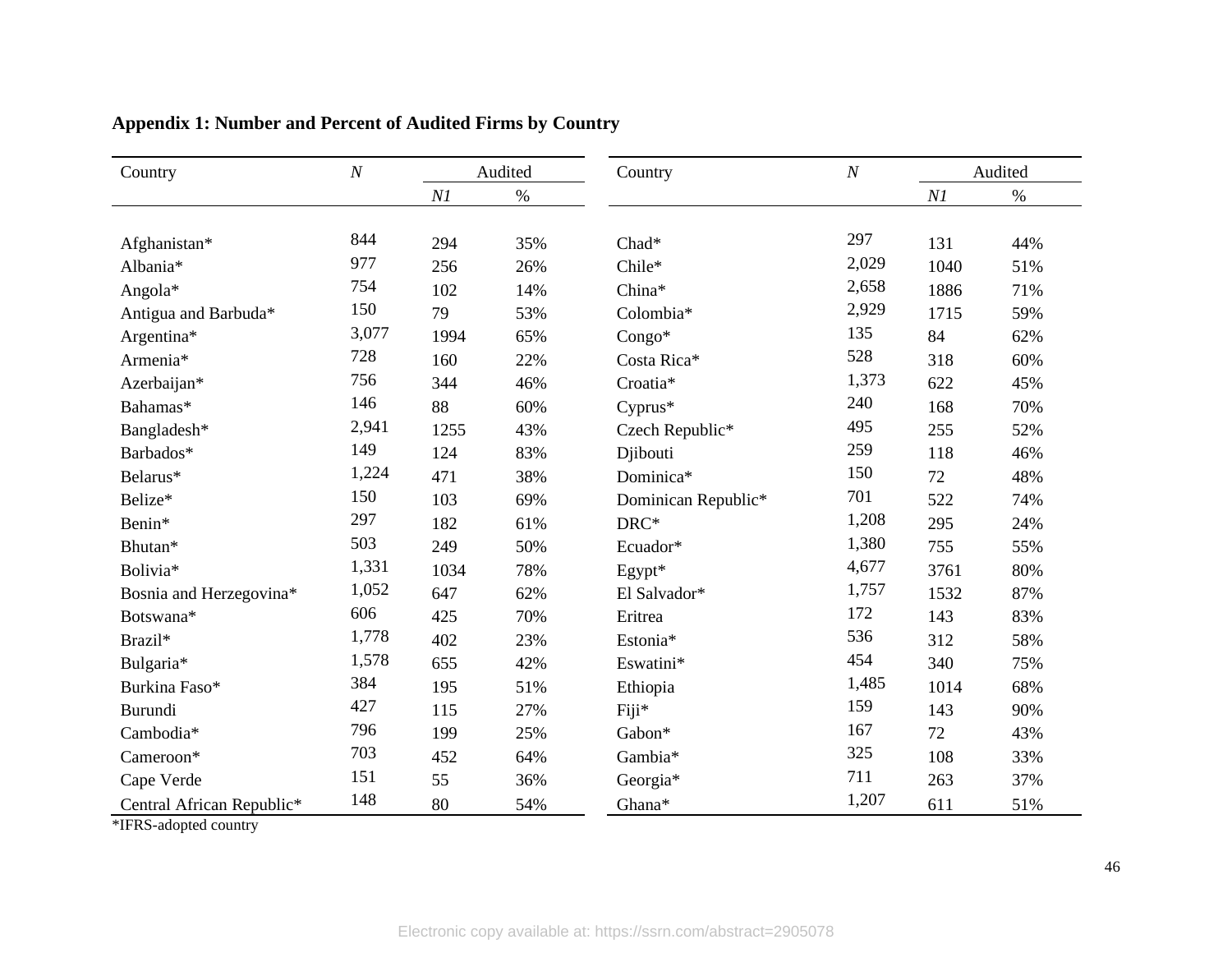## **Appendix 1- Continued**

| Country         | $\cal N$ | Audited  |      | Country           | $\cal N$ | Audited  |      |
|-----------------|----------|----------|------|-------------------|----------|----------|------|
|                 |          | $\it N1$ | $\%$ |                   |          | $\it NI$ | $\%$ |
|                 |          |          |      |                   |          |          |      |
| Greece*         | 599      | 287      | 48%  | Lithuania*        | 526      | 183      | 35%  |
| Grenada*        | 152      | 92       | 61%  | Madagascar*       | 947      | 453      | 48%  |
| Guatemala*      | 1,442    | 958      | 66%  | Malawi*           | 659      | 374      | 57%  |
| Guinea*         | 365      | 71       | 19%  | Malaysia*         | 966      | 449      | 46%  |
| Guinea Bissau*  | 158      | 13       | 8%   | Mali*             | 1,004    | 404      | 40%  |
| Guyana*         | 164      | 150      | 91%  | Malta*            | 242      | 220      | 91%  |
| Honduras*       | 1,102    | 705      | 64%  | Mauritania        | 386      | 113      | 29%  |
| Hungary*        | 585      | 361      | 62%  | Mauritius*        | 392      | 247      | 63%  |
| India*          | 9,146    | 7610     | 83%  | Mexico*           | 2,895    | 1327     | 46%  |
| Indonesia*      | 2,730    | 555      | 20%  | Micronesia        | 67       | 17       | 25%  |
| Iraq*           | 744      | 316      | 42%  | Moldova*          | 1,054    | 265      | 25%  |
| Israel*         | 479      | 448      | 94%  | Mongolia*         | 1,071    | 886      | 83%  |
| Italy*          | 750      | 159      | 21%  | Montenegro*       | 385      | 172      | 45%  |
| Ivory Coast*    | 868      | 300      | 35%  | Morocco           | 392      | 205      | 52%  |
| Jamaica*        | 354      | 270      | 76%  | Mozambique        | 1,080    | 460      | 43%  |
| Jordan*         | 1,146    | 609      | 53%  | Myanmar*          | 1,164    | 266      | 23%  |
| Kazakhstan*     | 2,526    | 590      | 23%  | Namibia*          | 880      | 670      | 76%  |
| Kenya*          | 2,424    | 1909     | 79%  | Nepal*            | 849      | 679      | 80%  |
| Kosovo*         | 457      | 100      | 22%  | Nicaragua*        | 1,133    | 566      | 50%  |
| Kyrgyz Republic | 847      | 323      | 38%  | Niger*            | 298      | 149      | 50%  |
| Lao PDR         | 1,317    | 309      | 23%  | Nigeria*          | 4,461    | 923      | 21%  |
| Latvia*         | 591      | 332      | 56%  | North Macedonia   | 723      | 321      | 44%  |
| Lebanon         | 555      | 499      | 90%  | Pakistan*         | 2,043    | 698      | 34%  |
| Lesotho*        | 295      | 204      | 69%  | Panama*           | 950      | 691      | 73%  |
| Liberia*        | 295      | 89       | 30%  | Papua New Guinea* | 65       | 44       | 68%  |

\*IFRS-adopted country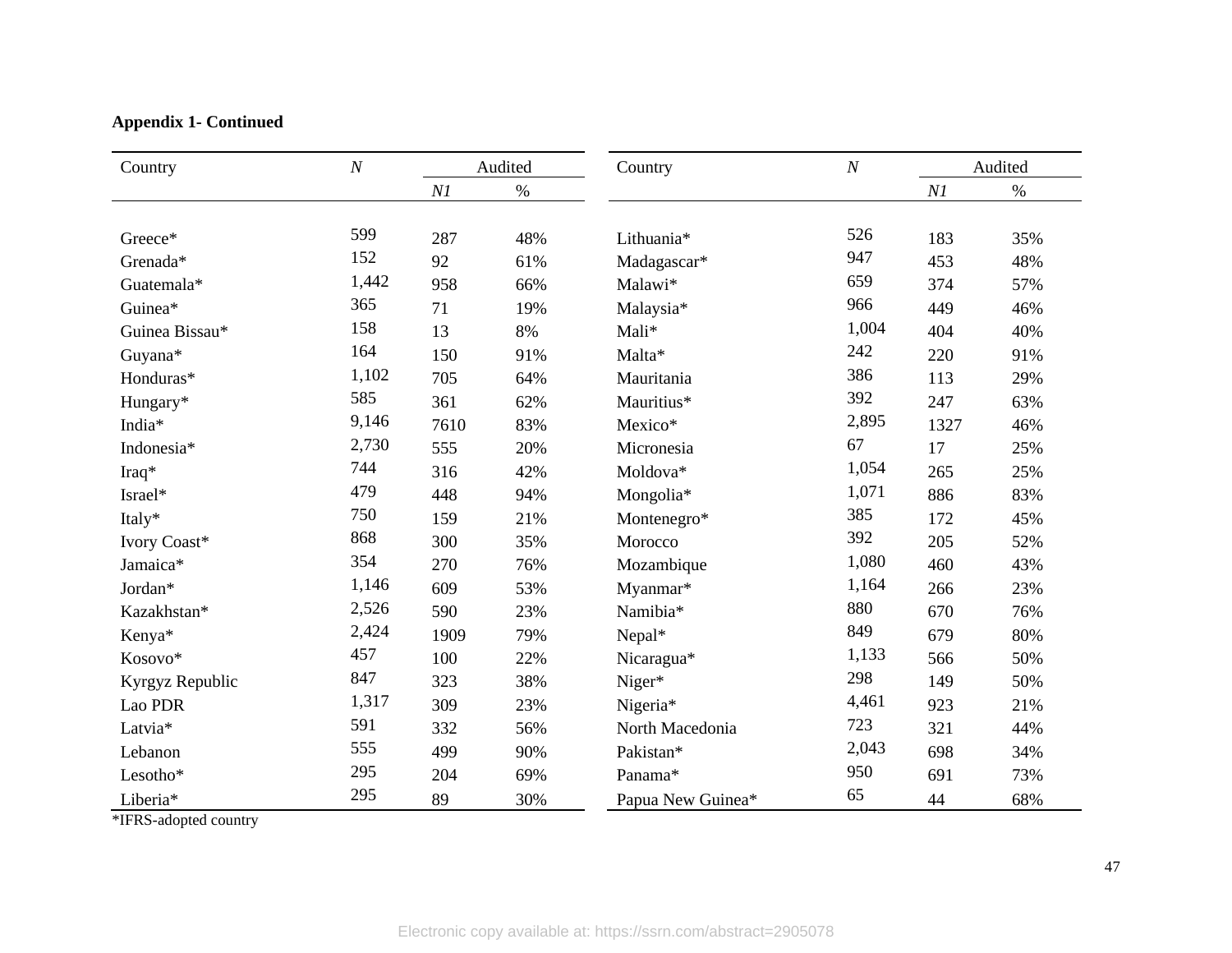## **Appendix 1- Continued**

| Country                     | $\boldsymbol{N}$<br>Audited |      |      | Country                   | $\boldsymbol{N}$ |       | Audited |
|-----------------------------|-----------------------------|------|------|---------------------------|------------------|-------|---------|
|                             |                             | NI   | $\%$ |                           |                  | N1    | $\%$    |
|                             |                             |      |      |                           |                  |       |         |
| Paraguay*                   | 1,322                       | 526  | 40%  | Sweden*                   | 596              | 573   | 96%     |
| Peru*                       | 2,616                       | 901  | 34%  | Tajikistan                | 1,047            | 300   | 29%     |
| Philippines*                | 2,579                       | 2268 | 88%  | Tanzania*                 | 1,191            | 537   | 45%     |
| Poland*                     | 953                         | 241  | 25%  | Thailand*                 | 825              | 210   | 25%     |
| Romania*                    | 1,035                       | 399  | 39%  | Timor-Leste*              | 275              | 83    | 30%     |
| Russia*                     | 6,400                       | 1638 | 26%  | Togo*                     | 304              | 177   | 58%     |
| Rwanda*                     | 450                         | 218  | 48%  | Tonga                     | 148              | 76    | 51%     |
| Samoa                       | 107                         | 77   | 72%  | Trinidad and Tobago*      | 366              | 300   | 82%     |
| Senegal*                    | 1,100                       | 288  | 26%  | Tunisia                   | 592              | 464   | 78%     |
| Serbia*                     | 1,090                       | 623  | 57%  | Turkey*                   | 4,031            | 1908  | 47%     |
| Sierra Leone*               | 302                         | 85   | 28%  | Uganda*                   | 1,282            | 604   | 47%     |
| Slovak Republic*            | 537                         | 282  | 53%  | Ukraine*                  | 1,790            | 528   | 29%     |
| Slovenia*                   | 544                         | 209  | 38%  | Uruguay*                  | 1,556            | 616   | 40%     |
| Solomon Islands             | 150                         | 129  | 86%  | Uzbekistan*               | 1,972            | 528   | 27%     |
| South Africa*               | 937                         | 704  | 75%  | Vanuatu                   | 128              | 57    | 45%     |
| South Sudan                 | 724                         | 208  | 29%  | Venezuela*                | 789              | 603   | 76%     |
| Sri Lanka*                  | 588                         | 384  | 65%  | Vietnam*                  | 2,032            | 693   | 34%     |
| St. Kitts and Nevis*        | 148                         | 102  | 69%  | <b>West Bank and Gaza</b> | 784              | 623   | 79%     |
| St. Lucia*                  | 150                         | 71   | 47%  | Yemen*                    | 824              | 276   | 33%     |
| St. Vincent and Grenadines* | 150                         | 118  | 79%  | Zambia*                   | 1,190            | 739   | 62%     |
| Sudan                       | 610                         | 344  | 56%  | Zimbabwe*                 | 1,196            | 723   | 60%     |
| Suriname*                   | 384                         | 237  | 62%  | Total                     | 148,199          | 74951 | 51%     |

\*IFRS-adopted country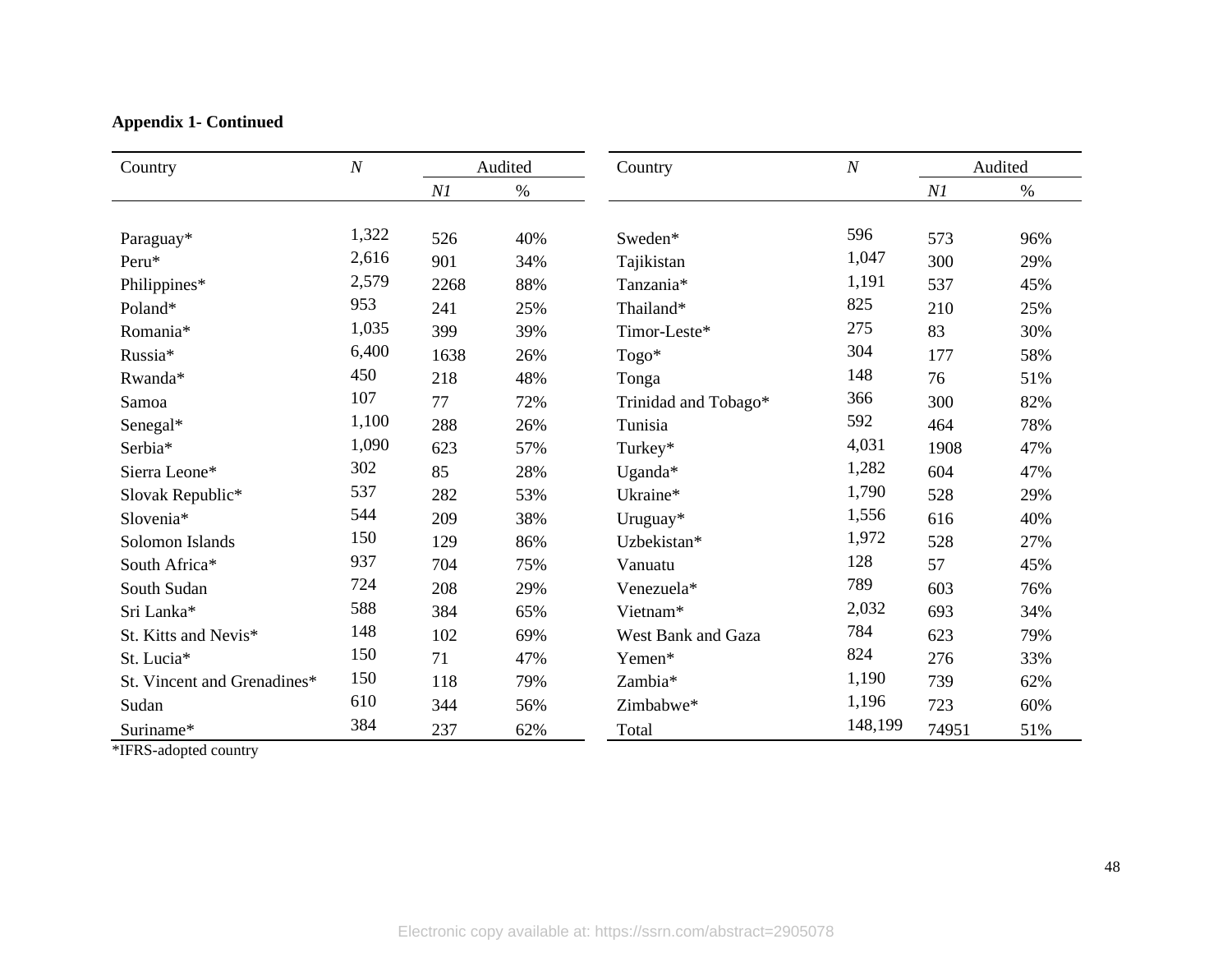## **Appendix 2: Variables, Definitions, and Data Sources**

Data Sources: WBES = World Bank Enterprise Survey (WBES); WDI = World Development Indicators, World Bank; WGI = Worldwide Governance Indicators, World Bank; IFS = International Financial Statistics.

| Variable                | Definition                                                                                                                                                                                                                 | Data Source |
|-------------------------|----------------------------------------------------------------------------------------------------------------------------------------------------------------------------------------------------------------------------|-------------|
| AFS                     | Key explanatory variable:<br>Dummy variable that equals 1 if a firm's annual financial<br>statements were checked and certified by an external<br>auditor, 0 otherwise.                                                    | WBES k21    |
| CorruptionObstacle      | Dependent variables:<br>"How problematic is corruption for the current operations<br>of a business?" No Obstacle =0, Minor Obstacle =1,<br>Moderate Obstacle=2, Major Obstacle =3, and Very<br>Severe Obstacle=4.          | WBES j30f   |
| CorruptionDummy         | Dummy variable that equals 1 if corruption obstacles<br>equal to 2 (moderate), 3 (major), or 4 (very severe), and 0<br>otherwise.                                                                                          | WBES j30f   |
| LicenseObstacle         | "How problematic are business licensing and permits for<br>the current operations of a business?" No Obstacle $=0$ ,<br>Minor Obstacle =1, Moderate Obstacle=2, Major<br>Obstacle $=3$ , and Very Severe Obstacle $=4$ .   | WBES j30c   |
| CustomsObstacle         | "How problematic are customs and trade regulations for<br>the current operations of a business?" No Obstacle $=0$ ,<br>Minor Obstacle = 1, Moderate Obstacle = 2, Major<br>Obstacle $=3$ , and Very Severe Obstacle $=4$ . | WBES d30b   |
| <b>TimeonGovernment</b> | "What % of senior management time was spent in dealing<br>with govt regulations?"                                                                                                                                          | WBES j2     |
| <b>TaxCheckDummy</b>    | "Over the last 12 months, was this establishment<br>inspected by tax officials?"                                                                                                                                           | WBES j3     |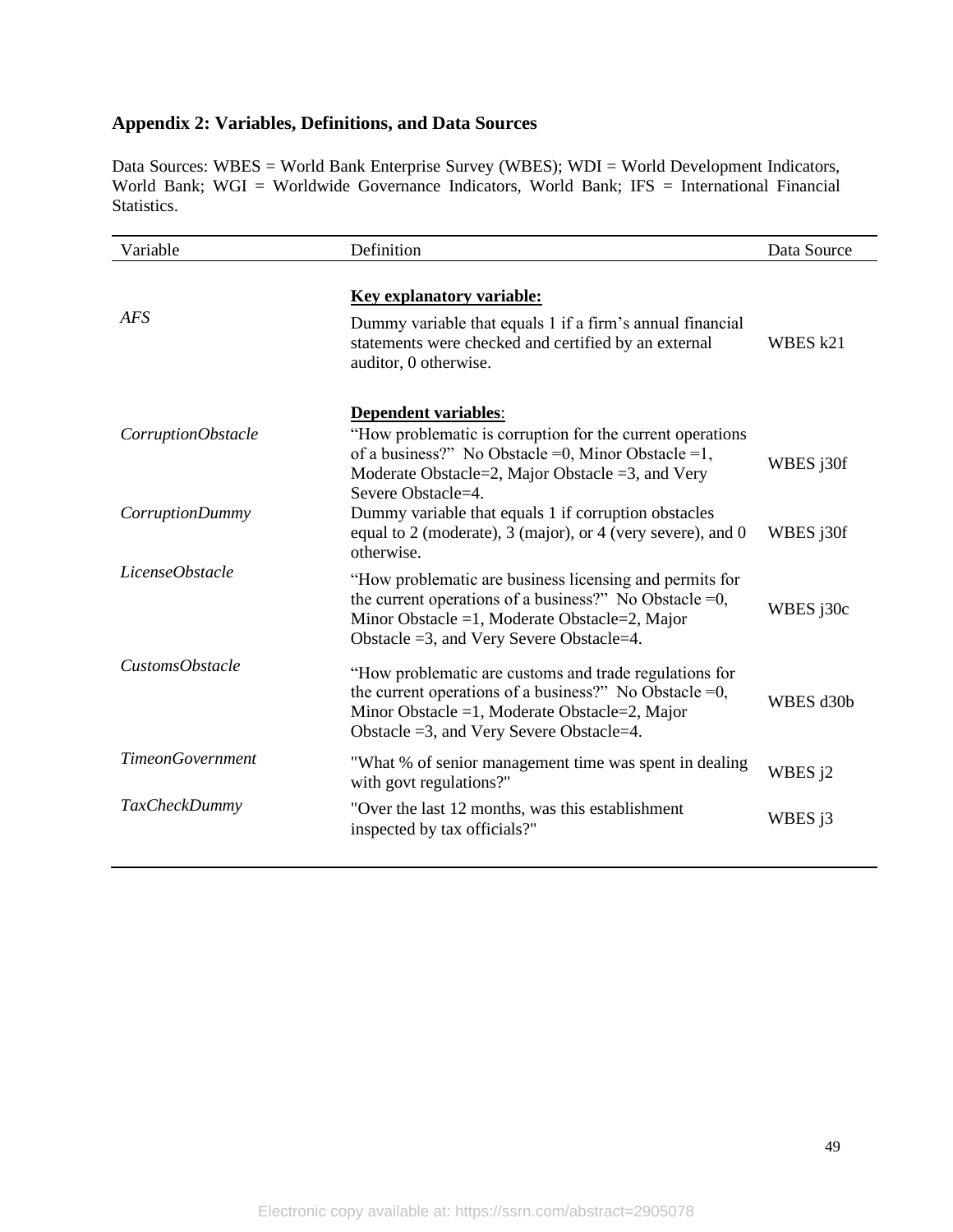## **Appendix 2- Continued**

| <b>Variable</b>    | <b>Definition</b>                                                                                                                                               | <b>Data Source</b> |
|--------------------|-----------------------------------------------------------------------------------------------------------------------------------------------------------------|--------------------|
|                    |                                                                                                                                                                 |                    |
|                    | <b>Firm characteristics:</b>                                                                                                                                    |                    |
| FirmSize           | The natural log of a firm's permanent, full-time<br>employees at end year (t-1)                                                                                 | WBES <sub>11</sub> |
| FirmAge            | The natural log of a firm's actual age, age=survey year -<br>firm founding year                                                                                 | WBES b5            |
| Experience         | "How many years of experience working in this sector<br>does the top manager have?"                                                                             | WBES b7            |
| Government         | Dummy variable that equals 1 if firm is owned by<br>government/ state, 0 otherwise.                                                                             | WBES b2c           |
| Foreign            | Dummy variable that equals 1 if any foreign company or<br>individual has a financial stake in the ownership of the<br>firm, 0 otherwise.                        | WBES b2b           |
| Compete            | Dummy variable that equals 1 if the firm answered 'Yes'<br>to the question: "Does this establishment compete against<br>unregistered or informal firms?"        | WBES e11           |
| Exporter           | Dummy variable that equals 1 if the firm is an exporter, 0<br>otherwise.                                                                                        | WBES d3c           |
| CapitalExpenditure | Dummy variable that equals 1 if firm purchased fixed<br>assets, such as machinery, vehicles, equipment, land or<br>buildings at year $(t-1)$ , and 0 otherwise. | WBES k4            |
| Public             | Legal status of the firm is shareholding company with<br>traded shares                                                                                          | WBES b1            |
| Company            | Legal status of the firm is shareholding company with<br>non-traded shares                                                                                      | WBES b1            |
| <b>NonCompany</b>  | Legal status of the firm includes sole proprietorship,<br>partnership, limited partnership and other                                                            | WBES b1            |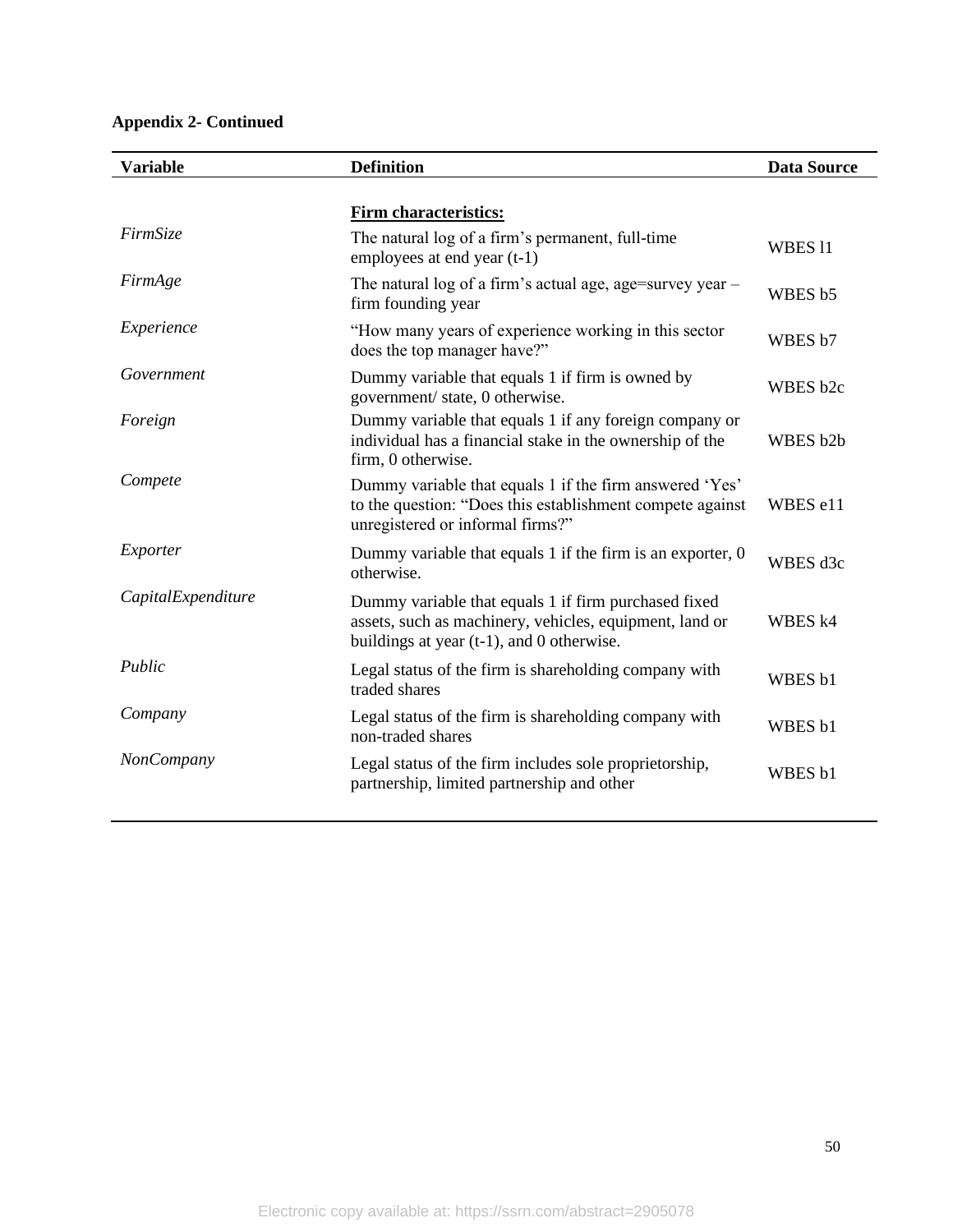## **Appendix 2- Continued**

| <b>Variable</b>             | <b>Definition</b>                                                                                                                                                 | <b>Data Source</b>               |
|-----------------------------|-------------------------------------------------------------------------------------------------------------------------------------------------------------------|----------------------------------|
|                             |                                                                                                                                                                   |                                  |
| $Ln_GDP$                    | <b>Country-level variables:</b>                                                                                                                                   |                                  |
| Ln_GDP per capita           | The natural log of GDP in constant 2000 US\$                                                                                                                      | <b>WDI</b><br><b>WDI</b>         |
| <b>GDPGrowth</b>            | The natural log of GDP per capita in constant 2000 US\$<br>GDP growth rate                                                                                        | <b>WDI</b>                       |
| Inflation                   | The natural log difference of consumer prices                                                                                                                     | <b>WDI</b>                       |
| PrivateCredit               | Private credit by deposit money banks to GDP.                                                                                                                     | <b>IFS</b>                       |
| CorruptionControl           | Country-level corruption estimate and ranges from -2.5<br>(weak) to 2.5 (strong) governance performance                                                           | WGI                              |
| GovernmentEffectiveness     | Country-level estimate for the quality of public services.<br>It ranges from -2.5 (weak) to 2.5 (strong) governance<br>performance                                | WGI                              |
| RuleofLaw                   | Country-level estimate for rule of society, contract<br>enforcement, property rights, et al. It ranges from -2.5<br>(weak) to 2.5 (strong) governance performance | WGI                              |
| GovernmentIntegrity         | A measure of government integrity. The score ranges<br>from 0 to 100, with 100 being the best.                                                                    | The Heritage<br>Foundation       |
| FinancialFreedom            | An estimate of banking efficiency. The score ranges from<br>0 to 100, with 100 being the freest.                                                                  | The Heritage<br>Foundation       |
| <b>BusinessFreedom</b>      | An estimate of the business freedom. The score ranges<br>from 0 to 100, with 100 being the freest.                                                                | The Heritage<br>Foundation       |
| LegalEnglish                | Dummy variable that equals 1 if the country's legal origin<br>is English, 0 otherwise.                                                                            | La Porta et al.<br>(1999)        |
| LegalFrench                 | Dummy variable that equals 1 if the country's legal origin<br>is French, 0 otherwise.                                                                             | La Porta et al.<br>(1999)        |
| LegalNordic                 | Dummy variable that equals 1 if the country's legal origin<br>is Nordic, 0 otherwise.                                                                             | La Porta et al.<br>(1999)        |
| LegalGerman                 | Dummy variable that equals 1 if the country's legal origin<br>is German, 0 otherwise.                                                                             | La Porta et al.<br>(1999)        |
| LegalSocial                 | Dummy variable that equals 1 if the country's legal origin<br>is Socialist, 0 otherwise.                                                                          | La Porta et al.<br>(1999)        |
| <b>Power Distance</b>       | A measure of a country's acceptance of unequal power<br>distribution.                                                                                             | Hofstede<br>Insights             |
| Individualism               | A measure of a country's people who feel independent as<br>a member of the society.                                                                               | Hofstede<br>Insights             |
| <b>UncertaintyAvoidance</b> | A measure of a country's tolerance of uncertainty.                                                                                                                | Hofstede                         |
| <b>Masculinity</b>          | A measure of a country's endorsement of the use of force.                                                                                                         | Insights<br>Hofstede<br>Insights |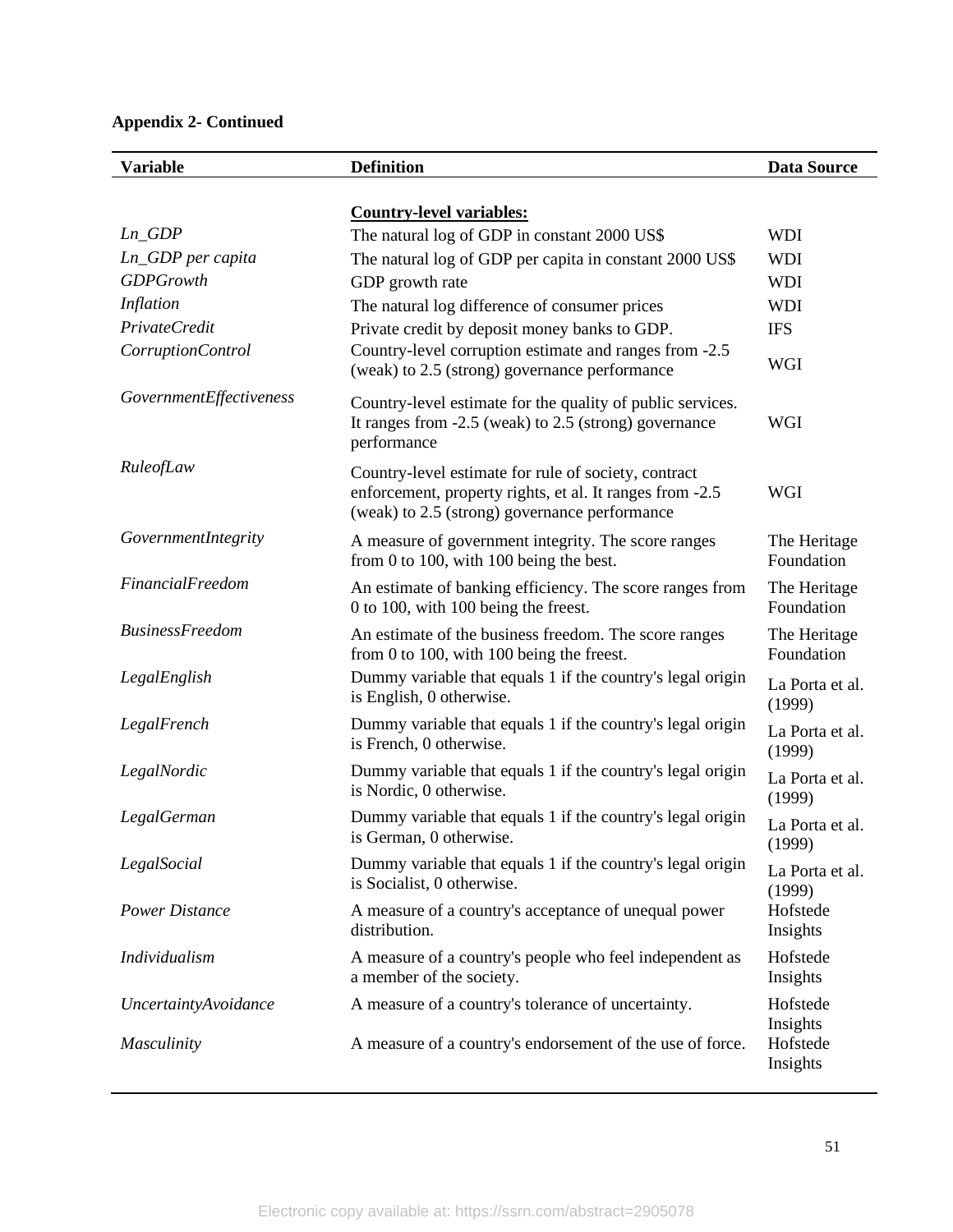| <b>Appendix 3: The RDD Analysis</b> |  |  |  |  |
|-------------------------------------|--|--|--|--|
|-------------------------------------|--|--|--|--|

| Dep. Var. CO                        | Coef. | <b>Std</b> | z-score | p-value | <b>Bandwidth</b> |
|-------------------------------------|-------|------------|---------|---------|------------------|
|                                     |       |            |         |         |                  |
|                                     | 0.535 | 0.310      | 1.73    | 0.08    | $+/- 2$          |
| Conventional RD<br>estimates with   | 1.314 | 0.806      | 1.63    | 0.10    | $+/- 4$          |
| conventional variance               | 0.684 | 0.460      | 1.49    | 0.14    | $+/- 6$          |
| estimator                           | 0.403 | 0.341      | 1.18    | 0.24    | $+/- 8$          |
|                                     |       |            |         |         |                  |
|                                     | 0.454 | 0.310      | 1.47    | 0.14    | $+/- 2$          |
| Bias-corrected RD<br>estimates with | 2.015 | 0.806      | 2.50    | 0.01    | $+/- 4$          |
| conventional variance               | 1.480 | 0.460      | 3.21    | 0.00    | $+/- 6$          |
| estimator                           | 0.952 | 0.341      | 2.79    | 0.01    | $+/- 8$          |
|                                     |       |            |         |         |                  |
|                                     | 0.454 | 0.265      | 1.71    | 0.09    | $+/- 2$          |
| Bias-corrected RD                   | 2.015 | 1.487      | 1.36    | 0.18    | $+/- 4$          |
| estimates with robust               | 1.480 | 0.960      | 1.54    | 0.12    | $+/- 6$          |
| variance estimator                  | 0.952 | 0.619      | 1.54    | 0.12    | $+/- 8$          |
|                                     |       |            |         |         |                  |

**Panel B: Testing corruption obstacles around the threshold with control variables**

| Dep. Var. CO                        | Coef. | <b>Std</b> | z-score | p-value | <b>Bandwidth</b> |
|-------------------------------------|-------|------------|---------|---------|------------------|
|                                     |       |            |         |         |                  |
|                                     | 0.430 | 0.314      | 1.37    | 0.17    | $+/- 2$          |
| Conventional RD<br>estimates with   | 1.154 | 0.782      | 1.48    | 0.14    | $+/- 4$          |
| conventional variance               | 0.328 | 0.451      | 0.73    | 0.47    | $+/- 6$          |
| estimator                           | 0.133 | 0.326      | 0.41    | 0.68    | $+/- 8$          |
|                                     |       |            |         |         |                  |
|                                     | 0.359 | 0.314      | 1.15    | 0.25    | $+/- 2$          |
| Bias-corrected RD<br>estimates with | 1.826 | 0.782      | 2.34    | 0.02    | $+/- 4$          |
| conventional variance               | 1.472 | 0.451      | 3.27    | 0.00    | $+/- 6$          |
| estimator                           | 0.465 | 0.326      | 1.43    | 0.15    | $+/- 8$          |
|                                     |       |            |         |         |                  |
|                                     | 0.359 | 0.269      | 1.34    | 0.18    | $+/- 2$          |
| Bias-corrected RD                   | 1.826 | 1.450      | 1.26    | 0.21    | $+/- 4$          |
| estimates with robust               | 1.472 | 0.926      | 1.59    | 0.11    | $+/- 6$          |
| variance estimator                  | 0.465 | 0.593      | 0.78    | 0.43    | $+/- 8$          |
|                                     |       |            |         |         |                  |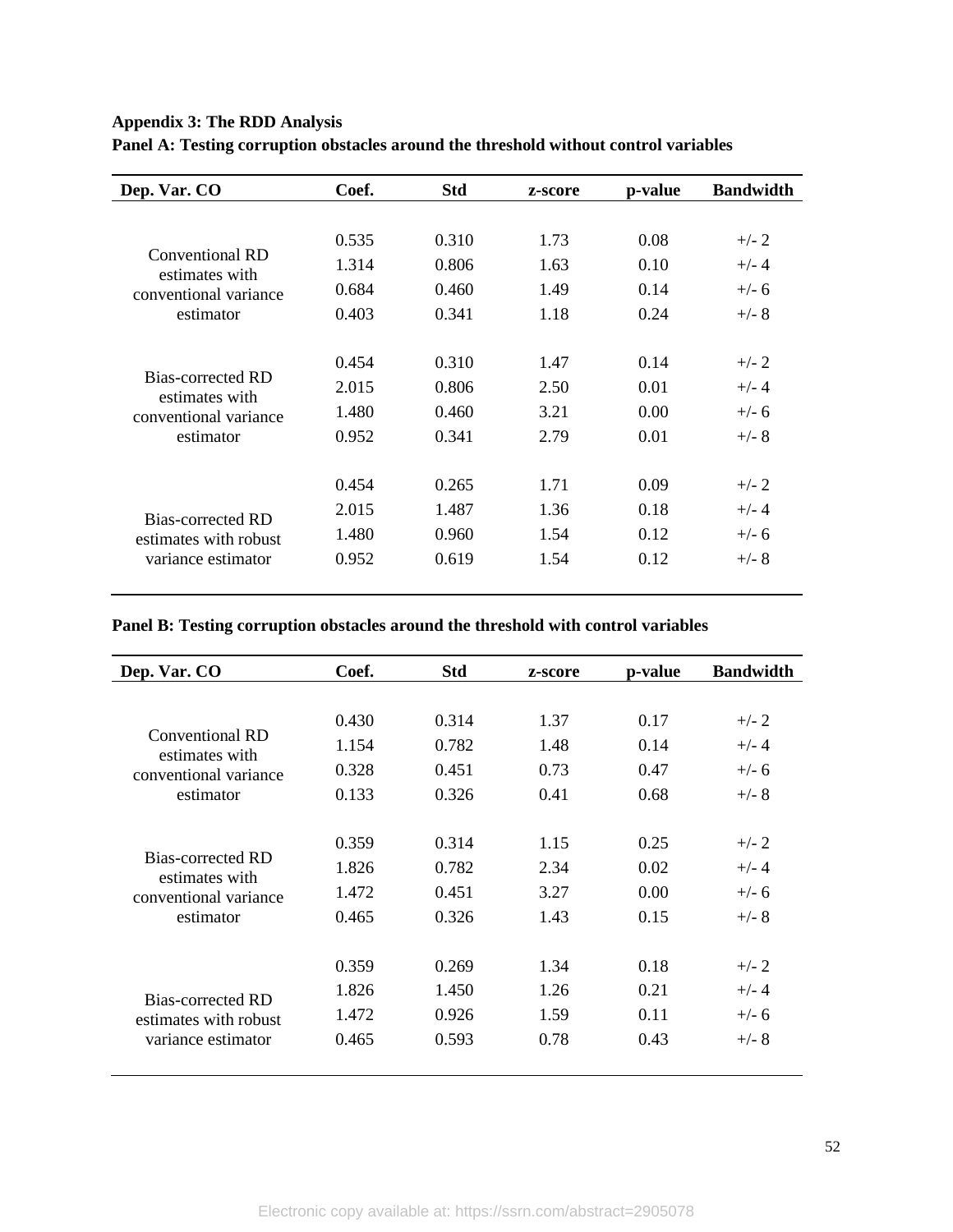## **Internet Appendix for**

# **"The Dark Side of Transparency in Developing Countries: The Link between Financial Reporting Practices and Corruption"**

#### Abstract

This online appendix provides robustness tests and employee threshold information for the RDD analysis described in "The Dark Side of Transparency in Developing Countries: The Link between Financial Reporting Practices and Corruption."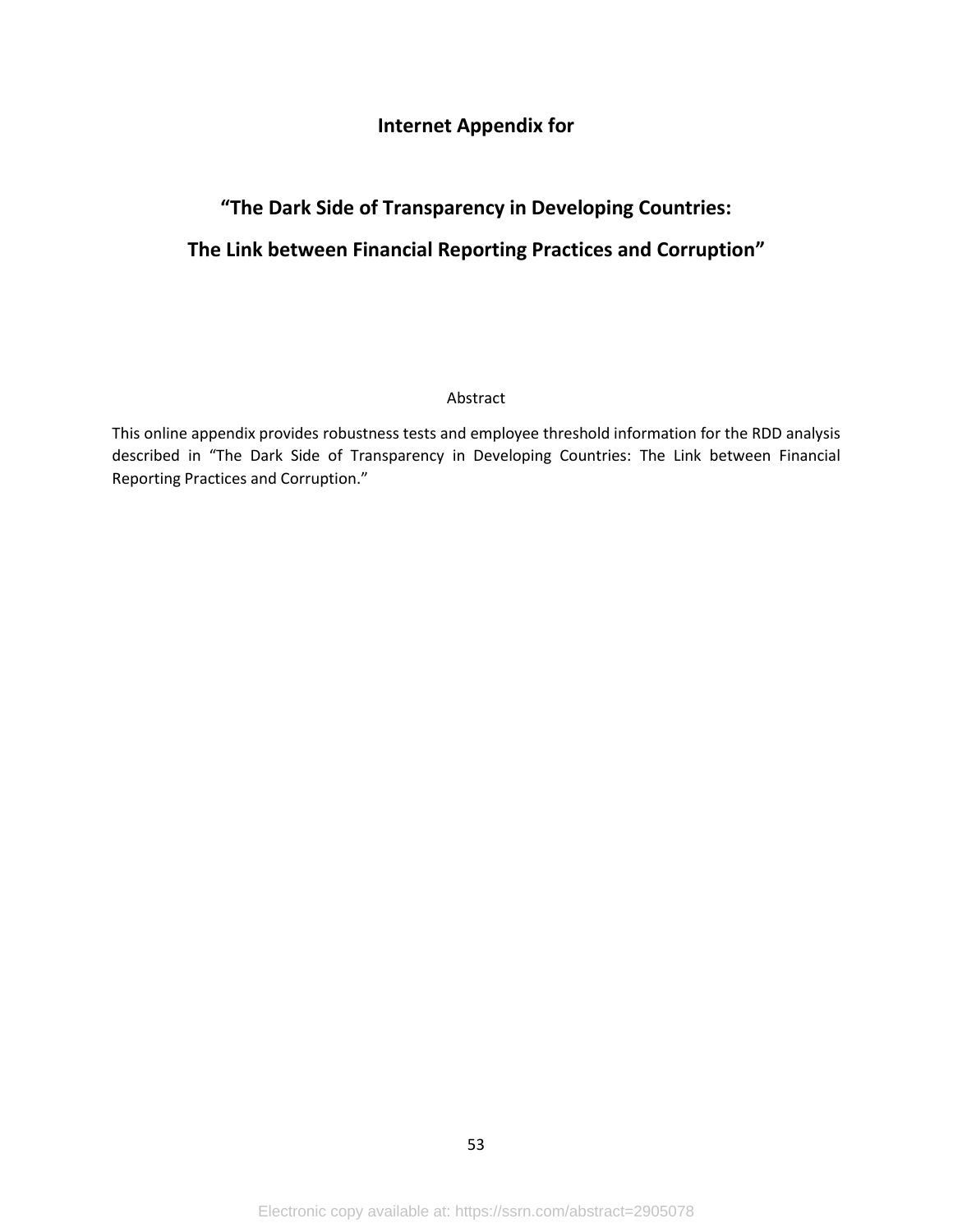#### **Table IA1. Robustness Tests – Using Corruption Dummy**

This table reports the impacts of AFS on an alternative measure of corruption obstacles, *Corruption Dummy*. The OLS regression results are reported in Columns (1) and (3), while Ordered Probit regression results are reported in Columns (2) and (4). Macro controls, industry and year fixed effects are included in all regressions. Country fixed effects are included in Columns (3) and (4). Standard errors, clustered by country, are reported in parentheses. Detailed variable definitions and sources are given in Appendix 2. \*\*\*, \*\*, and \* indicate statistical significance at the 1%, 5%, and 10% levels, respectively.

| Dep. Var.           | <b>Corruption Dummy</b> |              |             |              |  |  |  |  |
|---------------------|-------------------------|--------------|-------------|--------------|--|--|--|--|
|                     | OLS/LPM                 | Probit       | OLS/LPM     | Probit       |  |  |  |  |
|                     | (1)                     | (2)          | (3)         | (4)          |  |  |  |  |
|                     |                         |              |             |              |  |  |  |  |
| <b>AFS</b>          | $0.0457***$             | $0.1198***$  | $0.0137**$  | $0.0417**$   |  |  |  |  |
|                     | (0.0148)                | (0.0402)     | (0.0065)    | (0.0192)     |  |  |  |  |
| Ln Firm Size        | $-0.0035$               | $-0.0097$    | 0.0005      | 0.0017       |  |  |  |  |
|                     | (0.0028)                | (0.0080)     | (0.0023)    | (0.0066)     |  |  |  |  |
| Ln Firm Age         | $0.0117**$              | $0.0318**$   | $0.0059**$  | $0.0176**$   |  |  |  |  |
|                     | (0.0059)                | (0.0159)     | (0.0030)    | (0.0088)     |  |  |  |  |
| Experience          | 0.0006                  | 0.0016       | $-0.0001$   | $-0.0003$    |  |  |  |  |
|                     | (0.0004)                | (0.0011)     | (0.0003)    | (0.0009)     |  |  |  |  |
| Government          | $-0.2088$ ***           | $-0.6524***$ | $-0.0963**$ | $-0.3789***$ |  |  |  |  |
|                     | (0.0442)                | (0.1256)     | (0.0378)    | (0.1225)     |  |  |  |  |
| Foreign             | $-0.0144$               | $-0.0379$    | $-0.0057$   | $-0.0162$    |  |  |  |  |
|                     | (0.0119)                | (0.0330)     | (0.0091)    | (0.0270)     |  |  |  |  |
| Exporter            | $0.0241***$             | $0.0676***$  | $0.0187***$ | $0.0546***$  |  |  |  |  |
|                     | (0.0082)                | (0.0227)     | (0.0063)    | (0.0184)     |  |  |  |  |
| Compete             | $0.0970***$             | $0.2659***$  | $0.0880***$ | 0.2588 ***   |  |  |  |  |
|                     | (0.0132)                | (0.0339)     | (0.0092)    | (0.0261)     |  |  |  |  |
| Capital Expenditure | 0.0187                  | 0.0518       | $0.0210*$   | $0.0637**$   |  |  |  |  |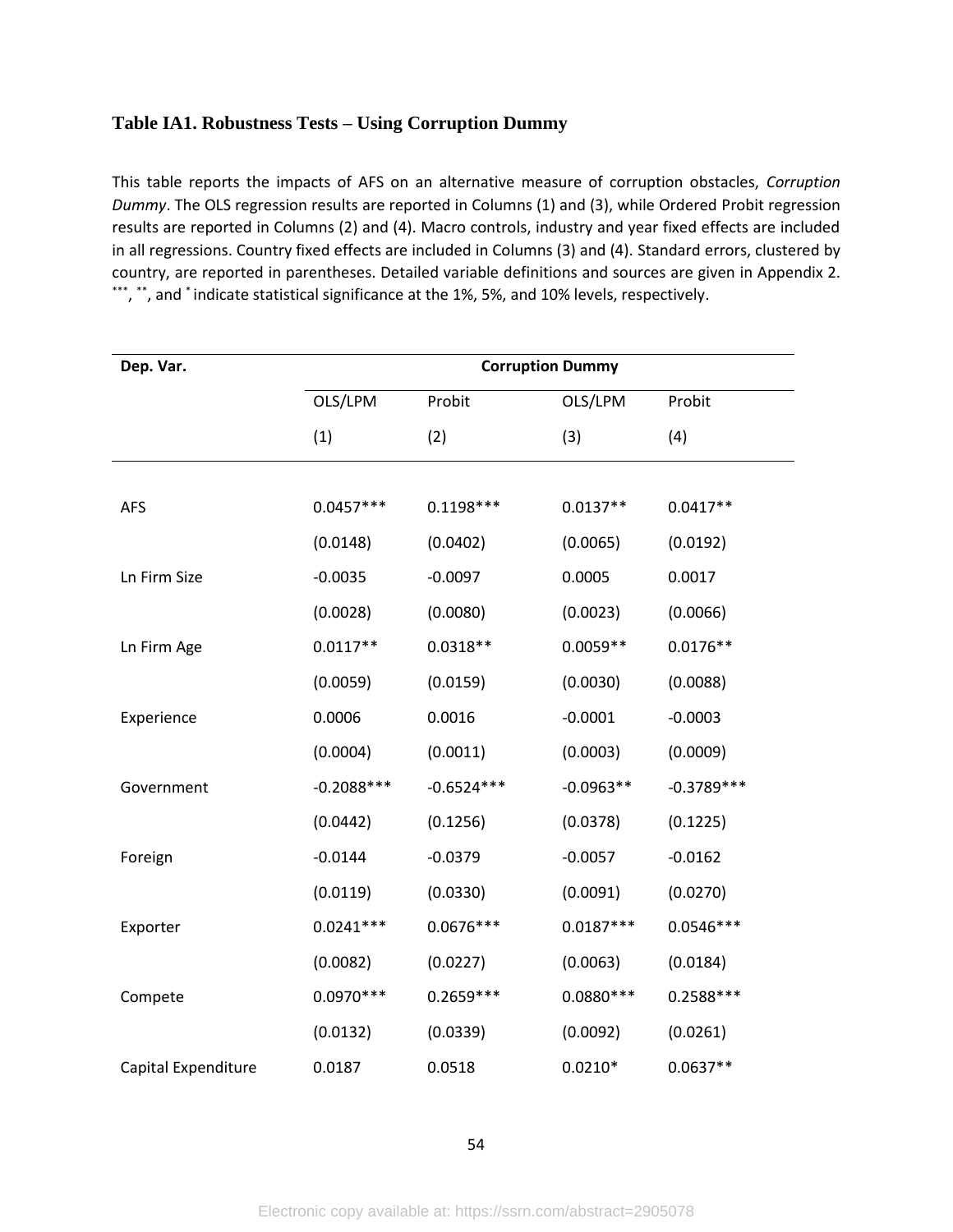|                               | (0.0122)   | (0.0333)   | (0.0107)    | (0.0317)    |
|-------------------------------|------------|------------|-------------|-------------|
| Public                        | $-0.0104$  | $-0.0257$  | $-0.0257**$ | $-0.0758**$ |
|                               | (0.0191)   | (0.0551)   | (0.0130)    | (0.0372)    |
| Company                       | 0.0138     | 0.0433     | 0.0039      | 0.0106      |
|                               | (0.0159)   | (0.0464)   | (0.0077)    | (0.0228)    |
|                               |            |            |             |             |
| <b>Industry Fixed Effects</b> | Yes        | Yes        | Yes         | Yes         |
| <b>Year Fixed Effects</b>     | <b>Yes</b> | <b>Yes</b> | Yes         | <b>Yes</b>  |
| <b>Country Fixed Effects</b>  | No.        | No         | Yes         | Yes         |
|                               |            |            |             |             |
| N                             | 102,016    | 102,016    | 102,016     | 102,016     |
| $R^2$ /Pseudo R <sup>2</sup>  | 0.11       | 0.08       | 0.18        | 0.15        |
|                               |            |            |             |             |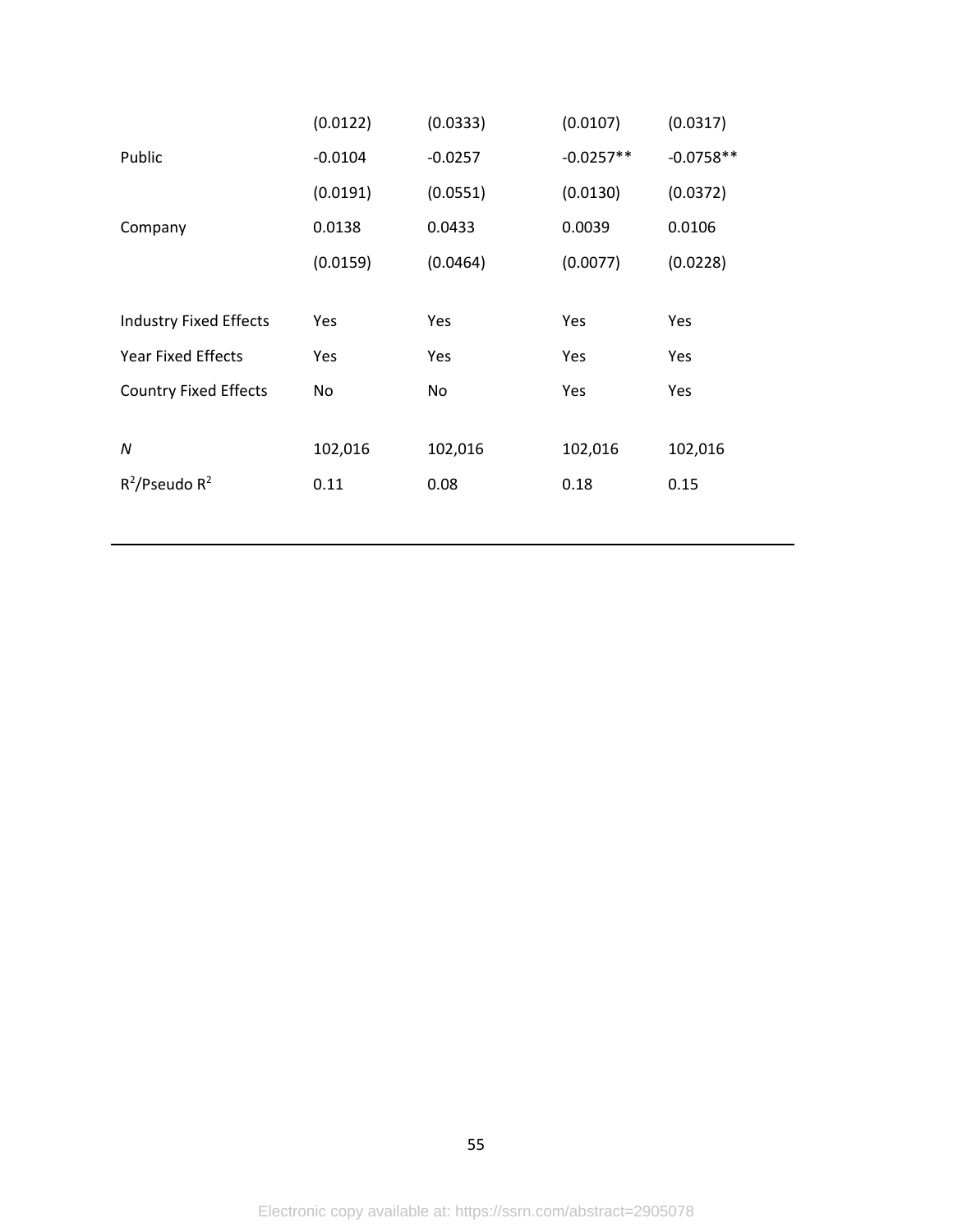#### **Table IA2. Regression Discontinuity Design (RDD) Thresholds**

This table presents employee threshold for the audit requirements of financial statements. We collect all employee threshold information from the website of the International Federation of Accountants, the legal and regulatory environment section [\(https://www.ifac.org/\)](https://www.ifac.org/). Threshold determination examples:

**Greece**: Greece's accounting Law 4449/2017 stipulates that "Under the law, all public interest entities and all companies that meet two of the following criteria for two consecutive years are subject to mandatory statutory audits: (i) total assets of EU 4,000,000; (ii) net turnover of EU 8,000,000; and (iii) average employees of 50 for the year."

The Greece law requires enterprises to be audited when certain criteria are met. One criterion is the average employees of 50 for the year. We hence set the threshold to 50.

**Hungary**: "Companies surpassing both of the following thresholds must undergo a statutory audit: (i) the annual net sales (calculated for the period of one year) exceed HUF 300 million on the average of the two financial years preceding the financial year under review and (ii) the average number of people employed by the undertaking exceed 50 people on the average of the two financial years preceding the financial year under review."

The law requires enterprises with more than 50 employees to be audited. We hence set the threshold to 51.

| Country                | Survey year(s)   | Total obs. | <b>Threshold</b> |
|------------------------|------------------|------------|------------------|
| Albania                | 2007, 2013, 2019 | 1,041      | 251              |
| Benin                  | 2009, 2016       | 300        | 51               |
| Bosnia and Herzegovina | 2009, 2013, 2019 | 1,083      | 50               |
| <b>Bulgaria</b>        | 2007, 2009, 2013 | 1,596      | 51               |
| <b>Burkina Faso</b>    | 2009             | 394        | 51               |
| Cambodia               | 2013, 2016       | 845        | 101              |
| Cameroon               | 2009, 2016       | 724        | 51               |
| Croatia                | 2007, 2013, 2019 | 1,397      | 51               |
| Cyprus                 | 2019             | 240        | 51               |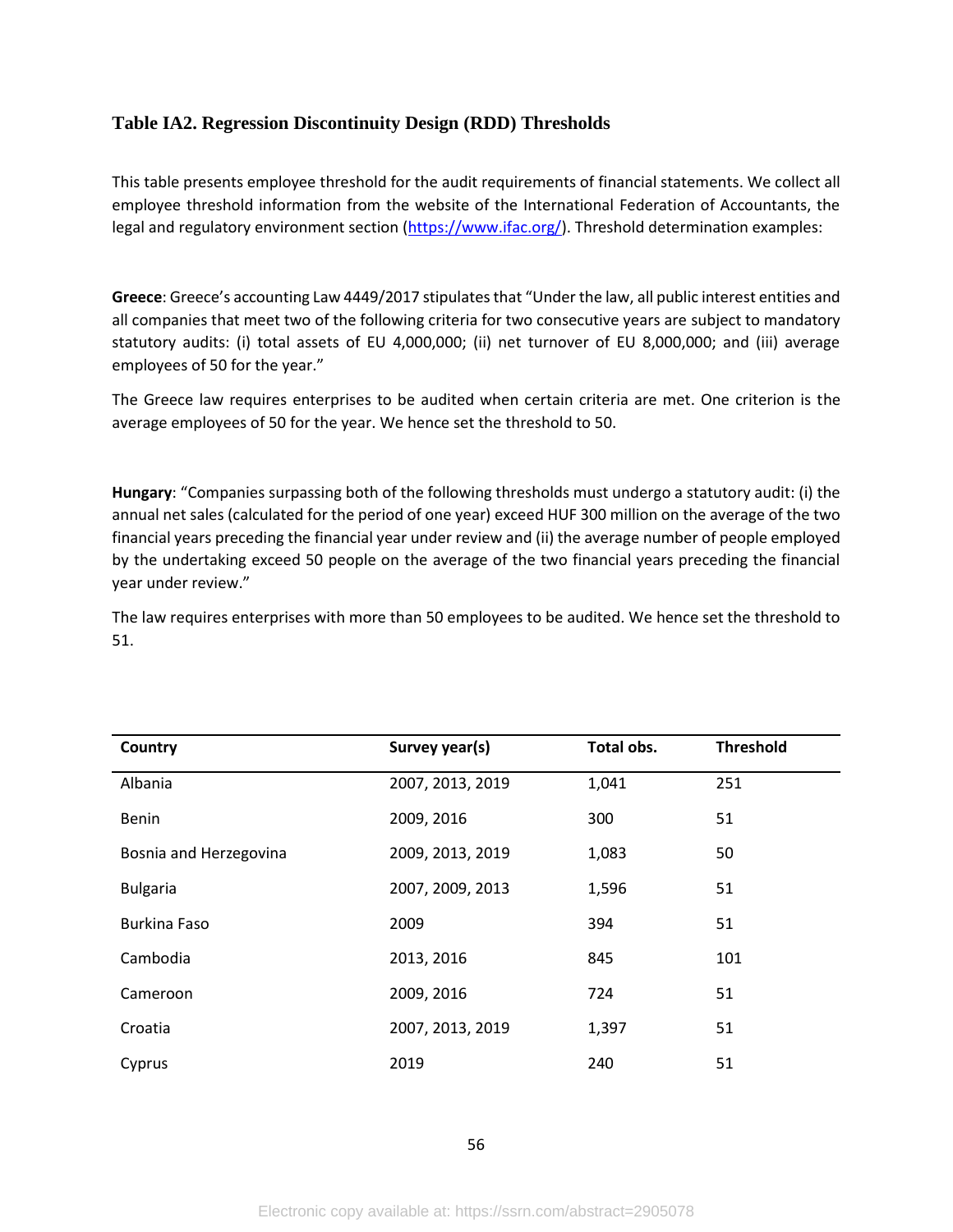| Czech Republic     | 2009, 2013       | 504   | 50   |
|--------------------|------------------|-------|------|
| Fiji               | 2009             | 164   | 51   |
| Georgia            | 2008, 2013       | 733   | 251  |
| Greece             | 2018             | 600   | 50   |
| Hungary            | 2009, 2013       | 601   | 51   |
| Italy              | 2019             | 760   | 20   |
| <b>Ivory Coast</b> | 2009, 2016       | 887   | 51   |
| Kenya              | 2007, 2013, 2018 | 2,439 | 251  |
| Kosovo             | 2009, 2013       | 472   | 51   |
| Latvia             | 2009, 2013       | 607   | 51   |
| Lebanon            | 2013             | 561   | 26   |
| Lithuania          | 2009, 2013       | 546   | 51   |
| Moldova            | 2009, 2013, 2019 | 1,083 | 51   |
| Mongolia           | 2009, 2013, 2019 | 1,082 | 200  |
| Montenegro         | 2009, 2013, 2019 | 416   | 51   |
| Mozambique         | 2007, 2018       | 1,080 | 501  |
| North Macedonia    | 2009, 2013       | 726   | 51   |
| Papua New Guinea   | 2015             | 65    | 101  |
| Poland             | 2009, 2013       | 997   | 50   |
| Romania            | 2009, 2013       | 1,081 | 51   |
| Rwanda             | 2006, 2011       | 453   | 51   |
| Senegal            | 2007, 2014       | 1,107 | 51   |
| Serbia             | 2009, 2013, 2019 | 1,109 | 51   |
| Sierra Leone       | 2009, 2017       | 302   | 51   |
| Slovak Republic    | 2009, 2013       | 543   | 31   |
| Slovenia           | 2009, 2013       | 546   | 50   |
| Sri Lanka          | 2011             | 610   | 1000 |
| Suriname           | 2010, 2018       | 385   | 51   |